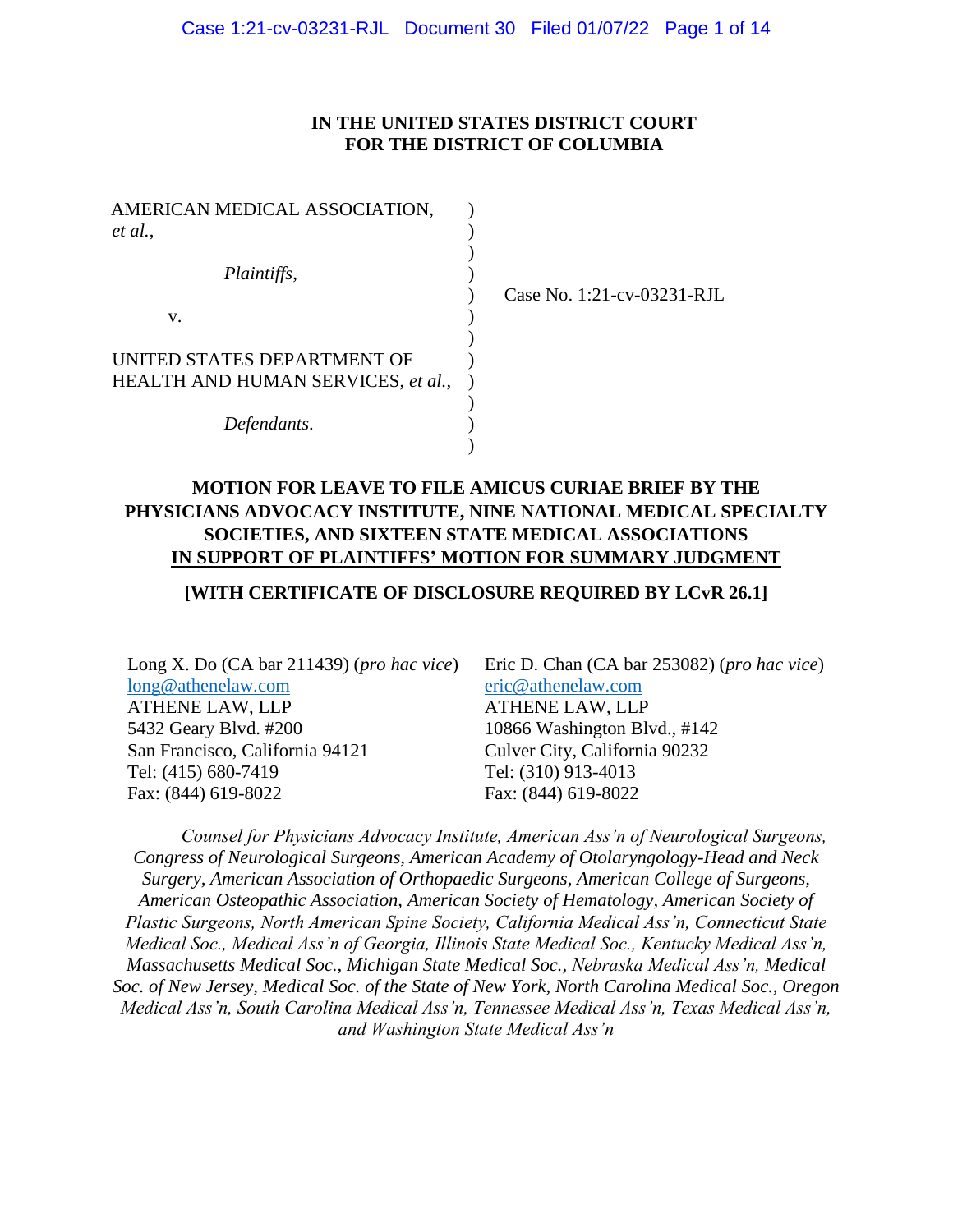#### **CERTIFICATE OF DISCLOSURE REQUIRED UNDER LCVR 26.1**

I, the undersigned, counsel of record for (1) Physicians Advocacy Institute; (2) American Ass'n of Neurological Surgeons; (3) Congress of Neurological Surgeons; (4) American Academy of Otolaryngology-Head and Neck Surgery; (5) American Association of Orthopaedic Surgeons; (6) American College of Surgeons; (7) American Osteopathic Association; (8) American Society of Hematology; (9) American Society of Plastic Surgeons; (10) North American Spine Society; (11) California Medical Ass'n; (12) Connecticut State Medical Soc.; (13) Medical Ass'n of Georgia; (14) Illinois State Medical Soc.; (15) Kentucky Medical Ass'n; (16) Massachusetts Medical Soc.; (17) Michigan State Medical Society; (18) Nebraska Medical Ass'n; (19) Medical Soc. of New Jersey; (20) Medical Soc. of the State of New York; (21) North Carolina Medical Soc.; (22) Oregon Medical Ass'n; (23) South Carolina Medical Ass'n; (24) Tennessee Medical Ass'n; (25) Texas Medical Ass'n; and (26) Washington State Medical Ass'n certify that to the best of my knowledge and belief, there are no parent companies, subsidiaries, affiliates, or companies which own at least 10% of the stock of the foregoing organizations which have any outstanding securities in the hands of the public.

These representations are made in order that judges of this Court may determine the need for recusal.

DATED: January 7, 2022. *<u>Ss. Long X. Do</u>* 

Long X. Do (*pro hac vice*) [long@athenelaw.com](mailto:long@athenelaw.com) ATHENE LAW, LLP 5432 Geary Blvd. #200 San Francisco, California 94121 Tel: (415) 680-7419 Fax: (844) 619-8022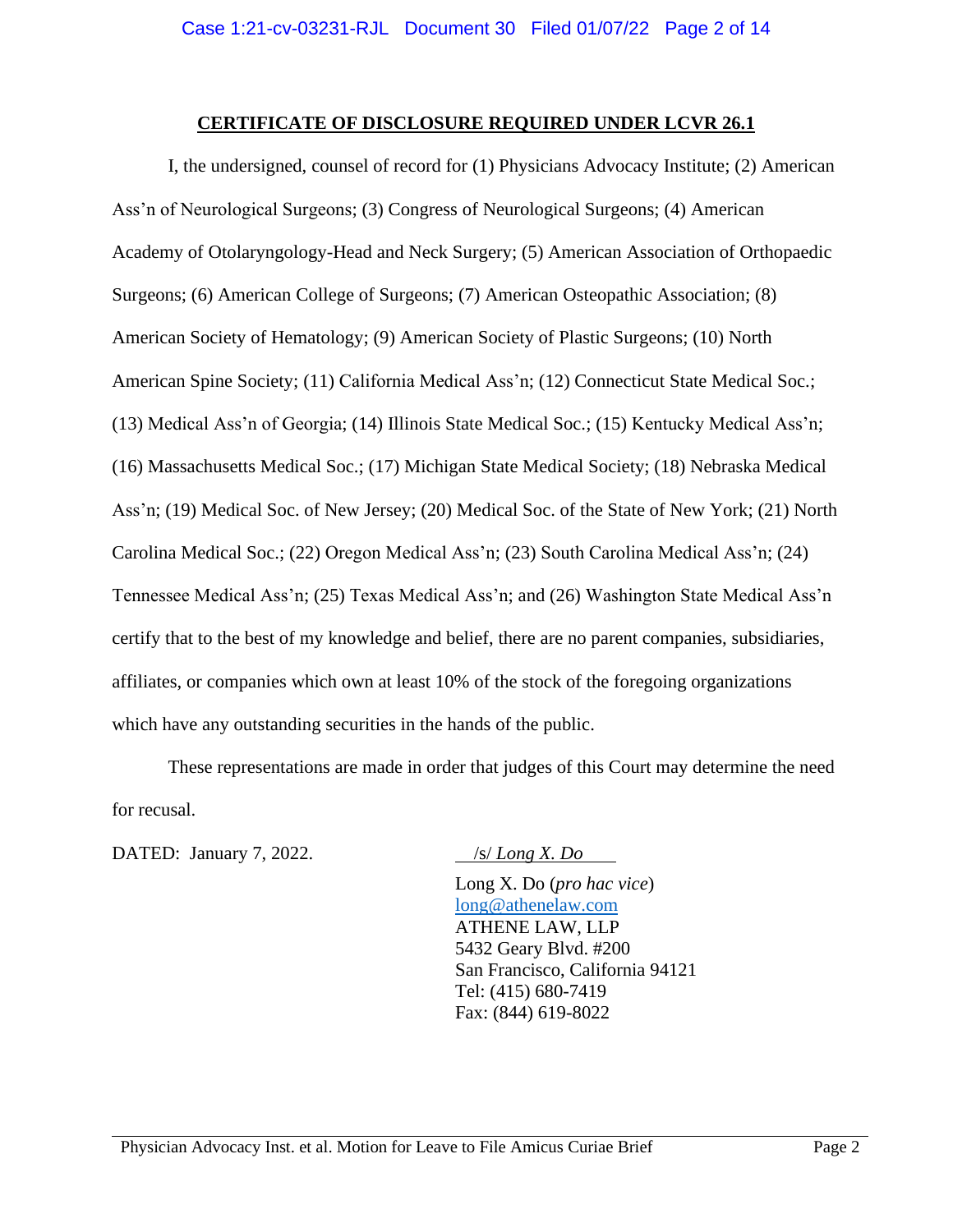#### **APPLICATION FOR LEAVE TO FILE AMICUS CURIAE BRIEF**

Pursuant to Local Rule LCvR 7(o), the **Physicians Advocacy Institute ("PAI")**; **nine national specialty medical societies** [American Association of Neurological Surgeons, Congress of Neurological Surgeons, American Academy of Otolaryngology-Head and Neck Surgery, American Association of Orthopaedic Surgeons, American College of Surgeons, American Osteopathic Association, American Society of Hematology, American Society of Plastic Surgeons, and North American Spine Society], and **sixteen state medical associations** [California Medical Ass'n, Connecticut State Medical Soc., Medical Ass'n of Georgia, Illinois State Medical Soc., Kentucky Medical Ass'n, Massachusetts Medical Soc., Michigan State Medical Soc., Nebraska Medical Ass'n, Medical Soc. of New Jersey, Medical Soc. of the State of New York, North Carolina Medical Soc., Oregon Medical Ass'n, South Carolina Medical Ass'n, Tennessee Medical Ass'n, Texas Medical Ass'n, and Washington State Medical Ass'n] (collectively, "**Amici Applicants**") respectfully move for leave of the Court to file an amicus curiae brief in the above-captioned action in support of plaintiffs American Medical Association et al.'s motion for stay or summary judgment [docket #3]. The proposed amicus curiae brief is attached hereto as Exhibit A, along with a proposed order as Exhibit B.

#### **STATEMENT REGARDING MEET AND CONFER [LCvR 7(m)]**

The undersigned counsel has met and conferred with counsel for the parties as required by LCvR 7(m). Plaintiffs do not object to this Application. Defendants take no position.

Counsel for the Amici Applicants provided advanced copies of the proposed amicus brief attached hereto as Exhibit A, via electronic mail delivery to the parties' counsel on January 3, 2022, while awaiting admission pro hac vice in this Court to file this Motion.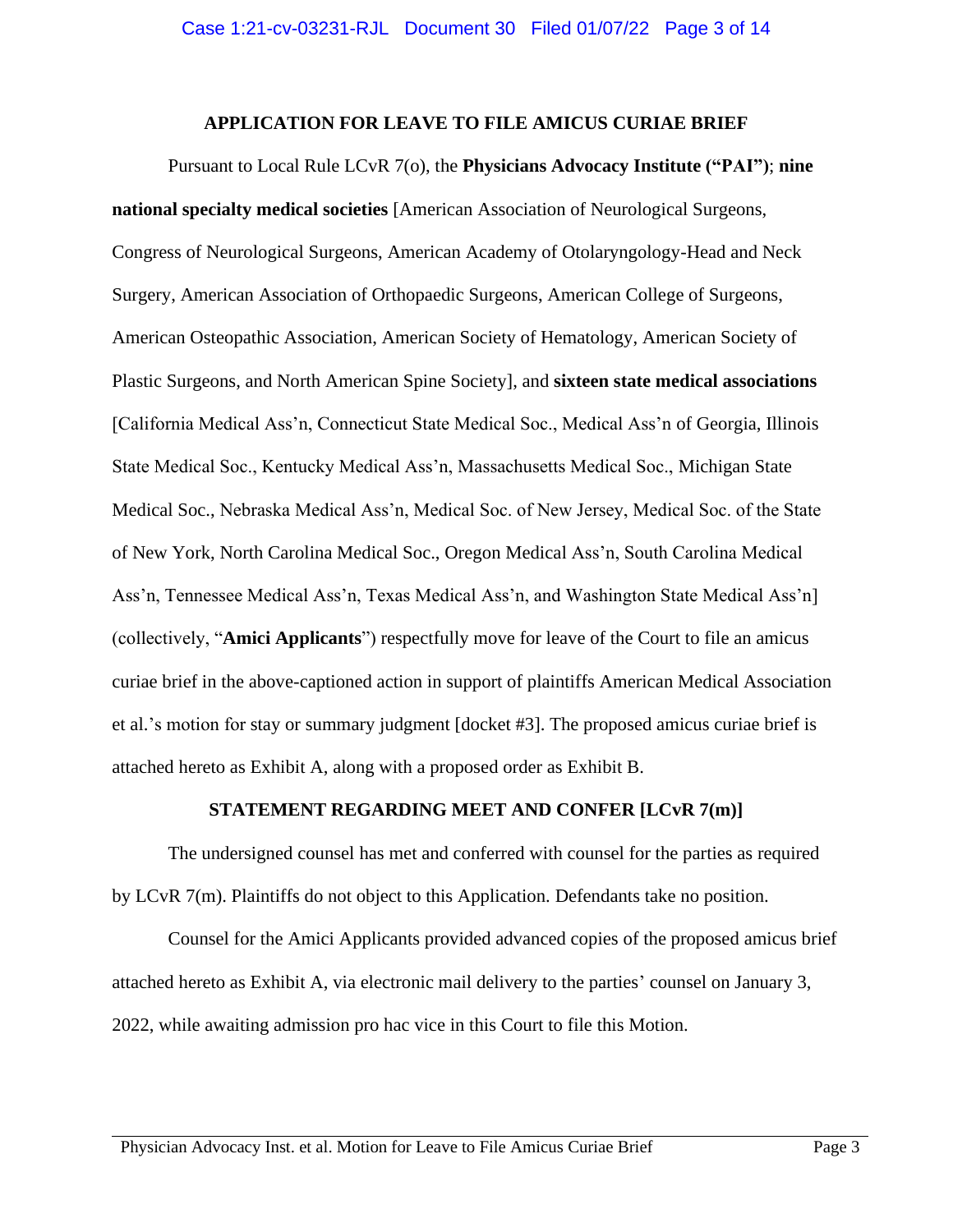#### **INTERESTS OF THE AMICI APPLICANTS**

The Amici Applicants have experience and expertise concerning the issues raised in plaintiffs' challenges to defendants' (the "Departments") administrative regulation, entitled "Requirements Related to Surprise Billing; Part II," 86 Fed. Reg. 55,980 (Oct. 7, 2021) ("IFR"), implementing provisions of the federal surprise medical billing law, the No Surprises Act, Pub. L. No. 116-260, div. BB, tit. I, 134 Stat. 1182, 2758–890 (2020) ("NSA").

PAI a not-for-profit organization formed pursuant to a federal district court settlement order in multidistrict litigation brought by physicians and state medical associations based on systemic unfair payment practices by the nation's for-profit insurers. Consistent with the terms of that court order, PAI's mission is to advance fair and transparent payment policies and contractual practices by payors, in order to sustain the practice of medicine for the benefit of patients. PAI champions policies to allow physicians to sustain independent medical practices, which are a cornerstone in our health care system, particularly in underserved and rural areas of the nation. In today's highly concentrated health insurance marketplace,<sup>1</sup> physicians have little or no bargaining power when negotiating with health insurers. PAI develops resources, tools, and market information to support physician practices as they navigate these health insurer programs and the administrative burdens and costs associated with them. PAI's research shows how challenging it has been for independent practices to survive. The health system consolidation trend – driven by payment policies and market forces that favor larger entities – has resulted in nearly 70% of physicians being employed by hospitals or other corporate entities by the end of

<sup>&</sup>lt;sup>1</sup> See generally American Medical Association, Competition in Health Insurance: a Comprehensive Study of U.S. Markets (2021 update), online [here.](https://www.ama-assn.org/system/files/competition-health-insurance-us-markets.pdf)

Physician Advocacy Inst. et al. Motion for Leave to File Amicus Curiae Brief Page 4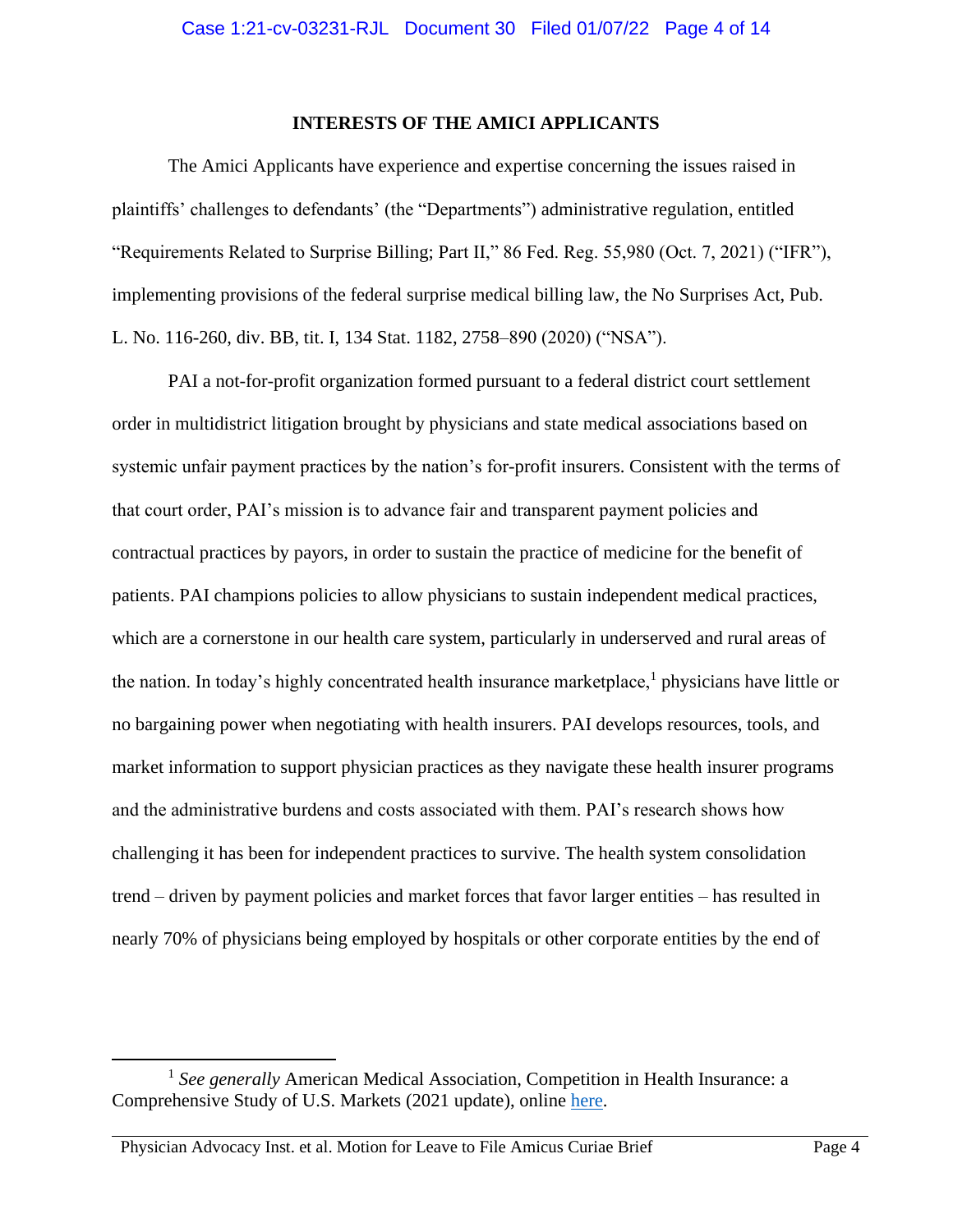#### Case 1:21-cv-03231-RJL Document 30 Filed 01/07/22 Page 5 of 14

2020.<sup>2</sup> Nearly half of physician practices are now owned by these same corporate interests. The NSA and the IFR impact PAI's work in these areas.

The nine national medical specialty societies are also nonprofit organizations that promote research, education, and the highest level of quality care in specific medical specialties.<sup>3</sup> Collectively, these specialty societies have 359,000 members throughout the United States or the world, with board specializations or equivalent recognition of the greatest degree of training and excellence in a field of medicine. For decades these organizations have advanced their specialty fields through education, outreach, and advocacy, including, among other things, advocacy before federal and state courts and legislatures to ensure fair reimbursement that bolster sustainable specialty practices in all modes and settings for the benefit of patients.

The sixteen state medical associations are each nonprofit associations for physicians at every stage of their careers — medical students, interns, residents, and practicing or retired physicians.<sup>4</sup> They collectively are comprised of more than 260,000 members across all of America practicing medicine in every mode and setting imaginable. The state associations work

<sup>&</sup>lt;sup>2</sup> See Avalere Health, "COVID-19's Impact On Acquisitions of Physician Practices and Physician Employment 2019-2020" (June 2021), online [here.](www.physiciansadvocacyinstitute.org/Portals/0/assets/docs/Revised-6-8-21_PAI-Physician-Employment-Study-2021-FINAL.pdf?ver=K6dyoekRSC_c59U8QD1V-A%3d%3d)

<sup>&</sup>lt;sup>3</sup> The national medical specialty societies include American Association of Neurological Surgeons, Congress of Neurological Surgeons, American Academy of Otolaryngology-Head and Neck Surgery, American Association of Orthopaedic Surgeons, American College of Surgeons, American Osteopathic Association, American Society of Hematology, American Society of Plastic Surgeons, and North American Spine Society. More detail about each of them is provided in the Appendix hereto.

<sup>4</sup> The state medical associations include California Medical Ass'n, Connecticut State Medical Soc., Medical Ass'n of Georgia, Illinois State Medical Soc., Kentucky Medical Ass'n, Massachusetts Medical Soc., Michigan State Medical Soc., Nebraska Medical Ass'n, Medical Soc. of New Jersey, Medical Soc. of the State of New York, North Carolina Medical Soc., Oregon Medical Ass'n, South Carolina Medical Ass'n, Tennessee Medical Ass'n, Texas Medical Ass'n, and Washington State Medical Ass'n. More detail about each one is provided in the Appendix hereto.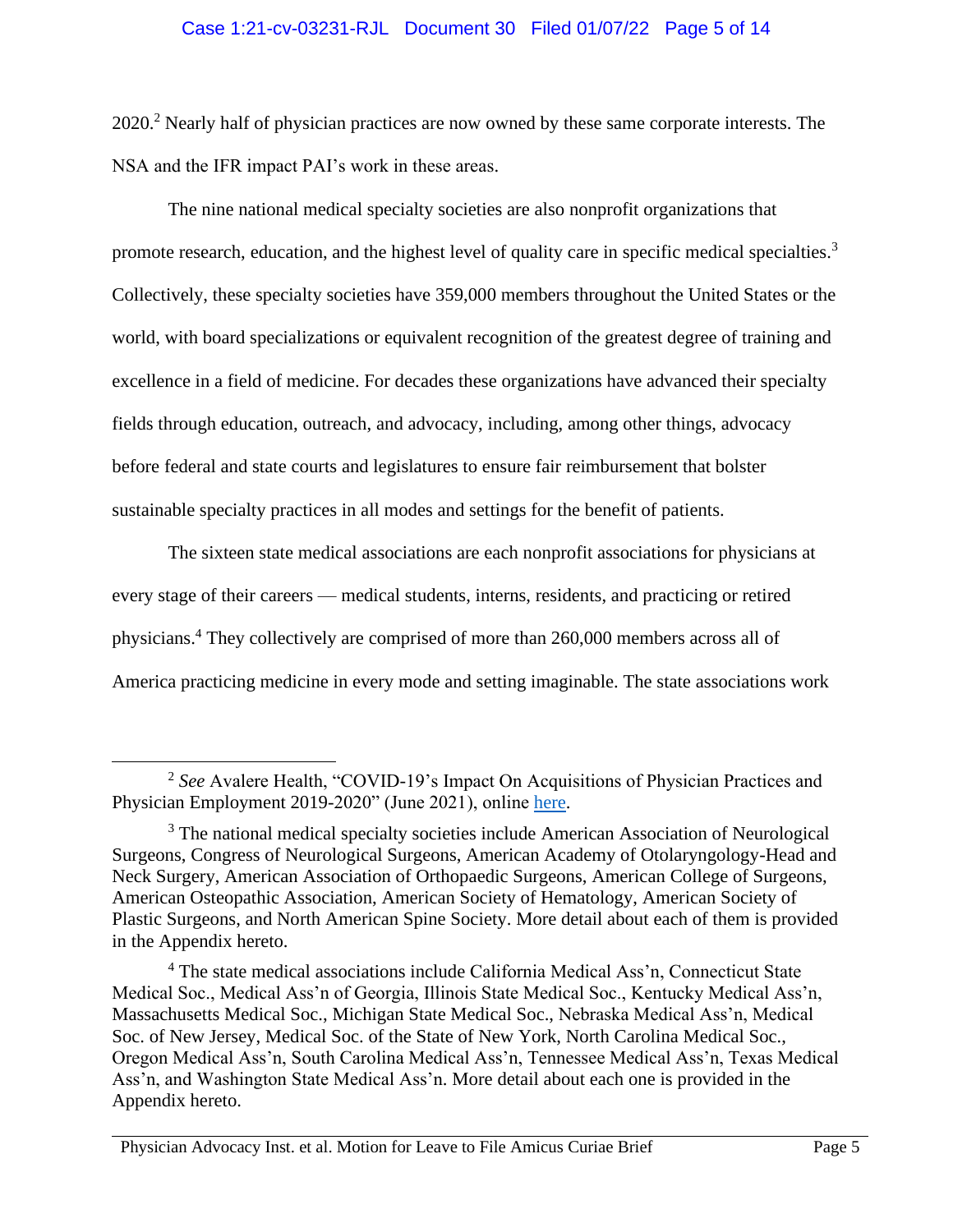#### Case 1:21-cv-03231-RJL Document 30 Filed 01/07/22 Page 6 of 14

toward advancing the science and art of medicine by, among other things, helping physicians sustain viable medical practices and challenging unfair payor practices and policies to protect patient access to medical care.

#### **HOW THE AMICI APPLICANTS CAN ASSIST THE COURT**

"District courts have inherent authority to appoint or deny amici" as derived from Federal Rule of Appellate Procedure 29. *Jin v. Ministry of State Sec.*, 557 F. Supp. 2d 131, 136 (D.D.C. 2008) (internal quotations omitted). District courts have "broad discretion" to permit amicus participation. *Nat'l Ass'n of Home Builders v. U.S. Army Corps of Eng'rs*, 519 F. Supp. 2d 89, 93 (D.D.C. 2007). Amicus participation is appropriate where "the amicus has unique information or perspective that can help the court beyond the help that the lawyers for the parties are able to provide," *Jin*, 557 F. Supp. 2d at 137 (quoting *Ryan v. Commodity Futures Trading Comm'n*, 125 F.3d 1062, 1063 (7th Cir. 1997)), or where the amicus has "relevant expertise and a stated concern for the issues at stake in [the] case," *District of Columbia v. Potomac Elec. Power Co.*, 826 F. Supp. 2d 227, 237 (D.D.C. 2011).

The Amici Applicants can provide substantial assistance, not available from any other party, to the Court to resolve the complex questions raised in this action. PAI, the national medical specialty societies, and the state medical associations share the common interest of fostering fairness and transparency in the health care delivery and reimbursement systems. Many of them submitted official comment letters to Congress concerning the NSA's independent dispute resolution ("IDR") process, among other things, as well as comment letters concerning the IFR and its provisions regarding the IDR process, which is the subject of this action. The Amici Applicants do not agree with everything in the NSA, but they appreciate that Congress passed bipartisan legislation to curb the serious problem of surprise medical bills that can affect every American. Of note, the Amici Applicants' comments and evidence in support of the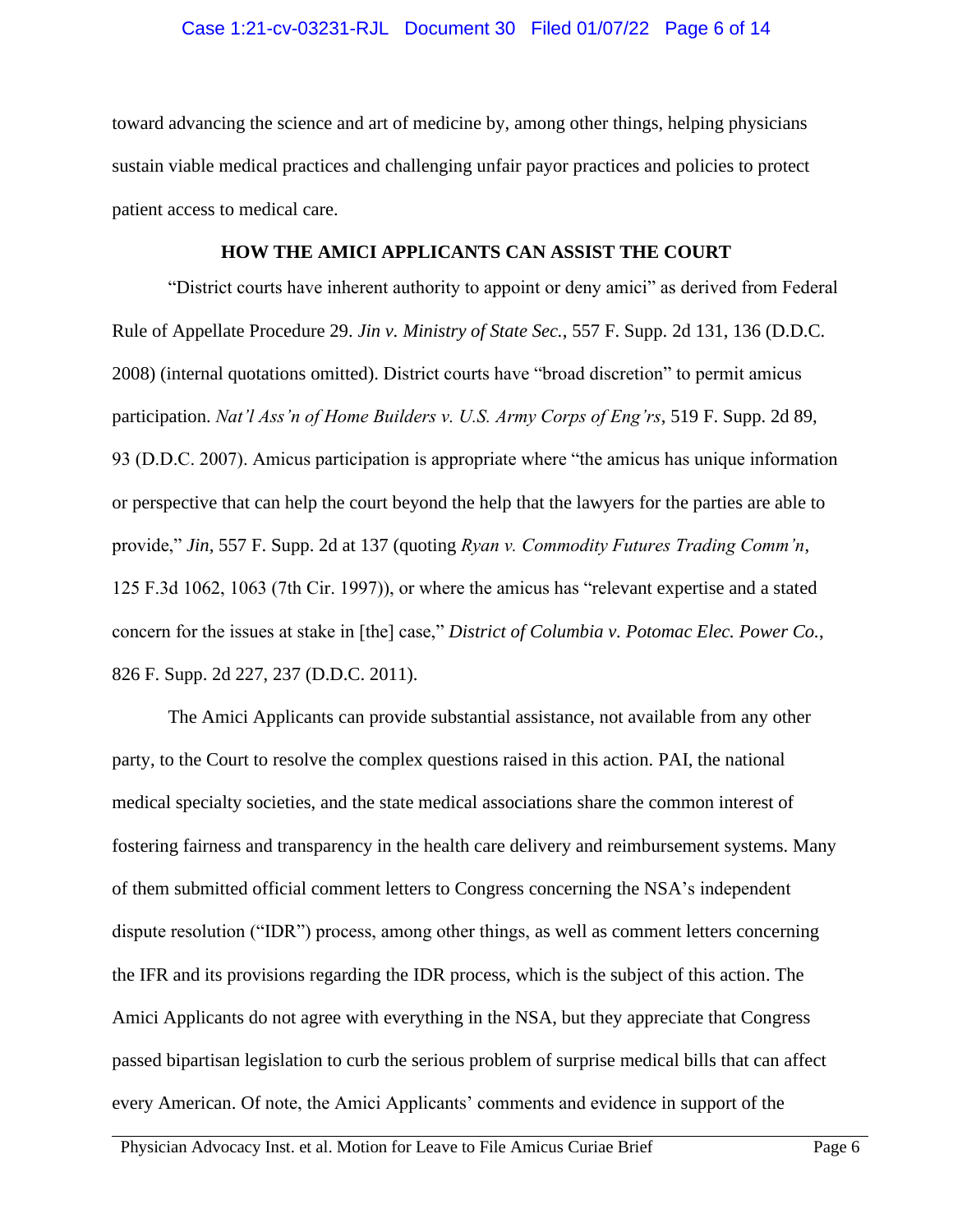#### Case 1:21-cv-03231-RJL Document 30 Filed 01/07/22 Page 7 of 14

neutrality of the IDR process are reflected in the NSA's statutory text – i.e., that no single factor should be weighted more than others in determining a reasonable reimbursement amount.

The Amici Applicants offer expertise and a perspective not presented by the parties. They speak from experience and authority concerning the impact of the NSA and IFR on various states stretching the two coasts and four corners of America or on particular medical specialties. Some Amici Applicants have existed for more than 200 years and have members that are directly affected by the IFR. While some plaintiffs represent organized medicine, the Amici Applicants bring a depth and breadth of collective voices that are not present in this case.

The proposed amicus brief focuses on issues not fully and adequately addressed in the parties' briefing thus far. It delves deeper than any brief by the parties into the legislative history of the NSA to decipher the importance Congress placed on the multi-factored approach to the IDR process. The brief also thoroughly explores the arguments and evidence considered by Congress in meticulously and precisely designing the IDR process. These issues are central to the challenges raised in this action – namely, whether the NSA's statutory text permits an IDR process as conceived by the IFR that relies on a de facto benchmark reimbursement rate.

#### **CONCLUSION**

For the foregoing reasons, the Amici Applicants respectfully urge the Court to GRANT their application for leave to file an amicus curiae brief and thereupon order that the amicus curiae brief attached hereto as Exhibit A be deemed filed in this action.

DATED: January 7, 2022. Respectfully submitted,

/s/ *Long X. Do*

Long X. Do (*pro hac vice*) [long@athenelaw.com](mailto:long@athenelaw.com) ATHENE LAW, LLP 5432 Geary Blvd. #200 San Francisco, California 94121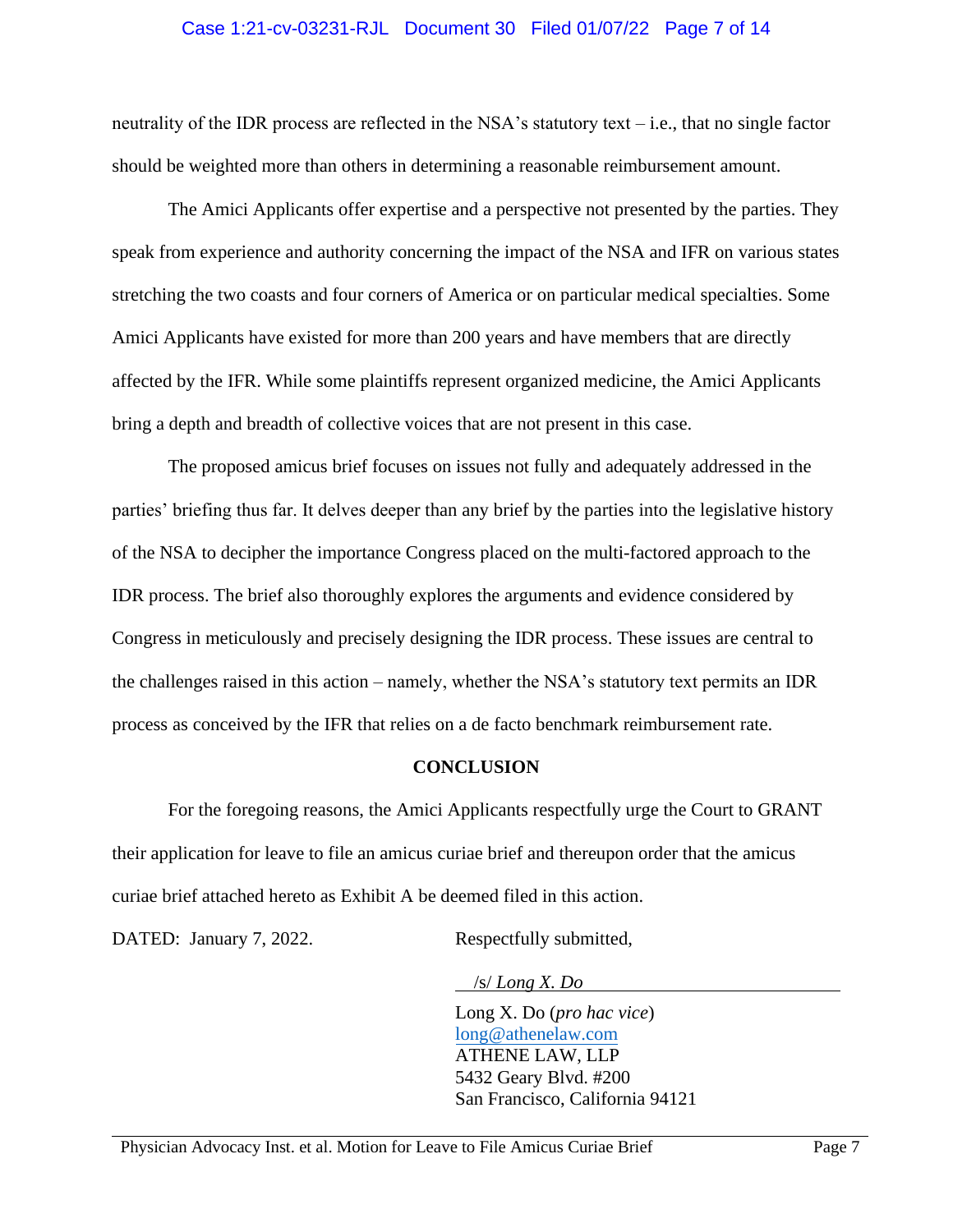Tel: (415) 680-7419 Fax: (844) 619-8022

Eric D. Chan (*pro hac vice*) [eric@athenelaw.com](mailto:eric@athenelaw.com) ATHENE LAW, LLP 10866 Washington Blvd., #142 Culver City, California 90232 Tel: (310) 913-4013 Fax: (844) 619-8022

*Attorneys for Amici Curiae Applicants Physicians Advocacy Institute, American Ass'n of Neurological Surgeons, Congress of Neurological Surgeons, American Academy of Otolaryngology-Head and Neck Surgery, American Association of Orthopaedic Surgeons, American College of Surgeons, American Osteopathic Association, American Society of Plastic Surgeons, North American Spine Society, California Medical Ass'n, Connecticut State Medical Soc., Medical Ass'n of Georgia, Illinois State Medical Soc., Kentucky Medical Ass'n, Massachusetts Medical Soc., Michigan State Medical Soc., Nebraska Medical Ass'n, Medical Soc. of New Jersey, Medical Soc. of the State of New York, North Carolina Medical Soc., Oregon Medical Ass'n, South Carolina Medical Ass'n, Tennessee Medical Ass'n, Texas Medical Ass'n, and Washington State Medical Ass'n*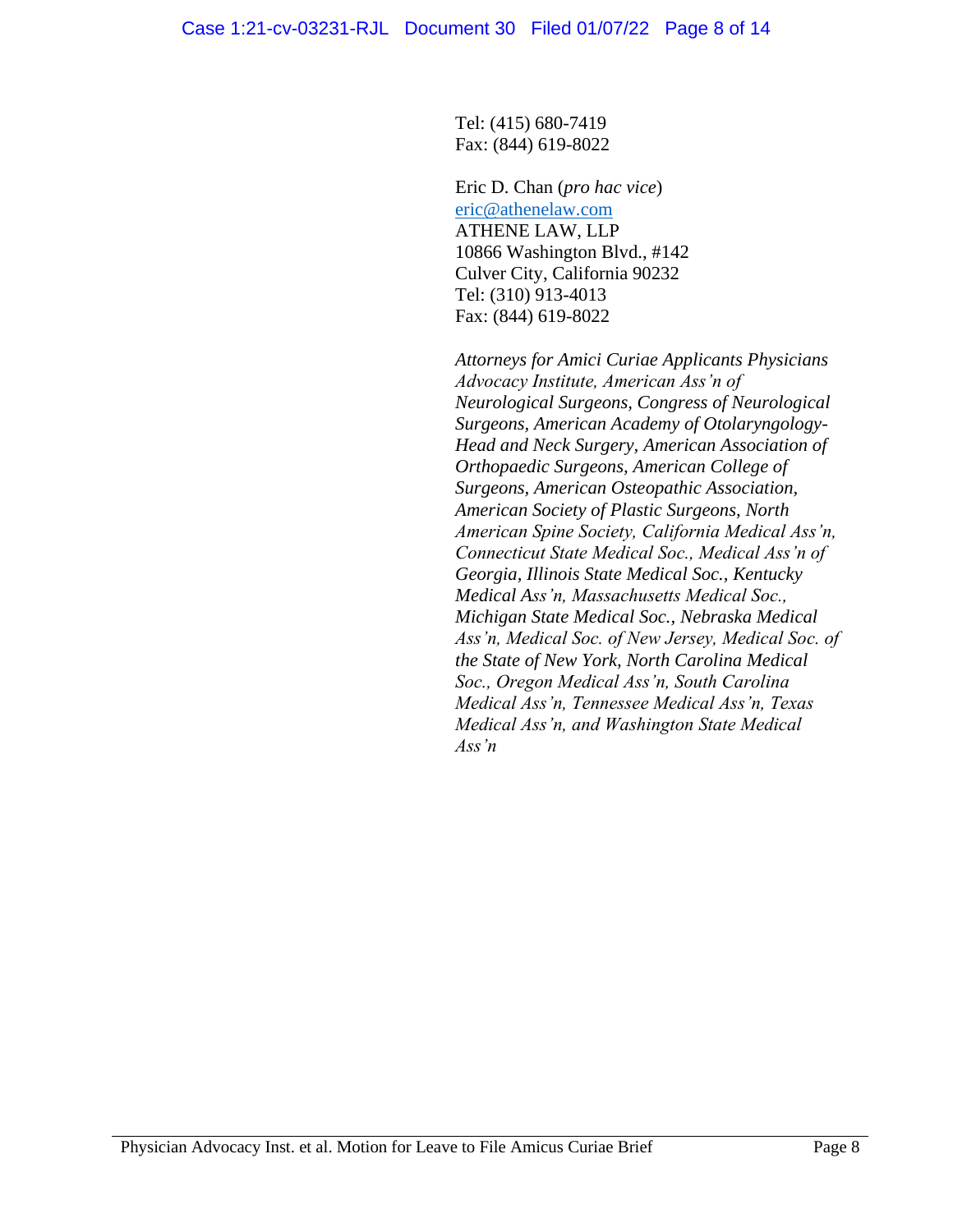## **CERTIFICATE OF SERVICE**

The undersigned hereby certifies that I electronically filed the foregoing with the Clerk of the Court for the United States District Court for the District of Columbia by using the court's CM/ECF system on January 7, 2022. I certify that all participants in the case are registered CM/ECF users and that service will be accomplished by the court's CM/ECF system

Dated: Jan. 7, 2022 */s/ Long X. Do* 

Long X. Do [long@athenelaw.com](mailto:long@athenelaw.com) ATHENE LAW, LLP 5432 Geary Blvd. #200 San Francisco, California 94121 Tel: (415) 680-7419 Fax: (844) 619-8022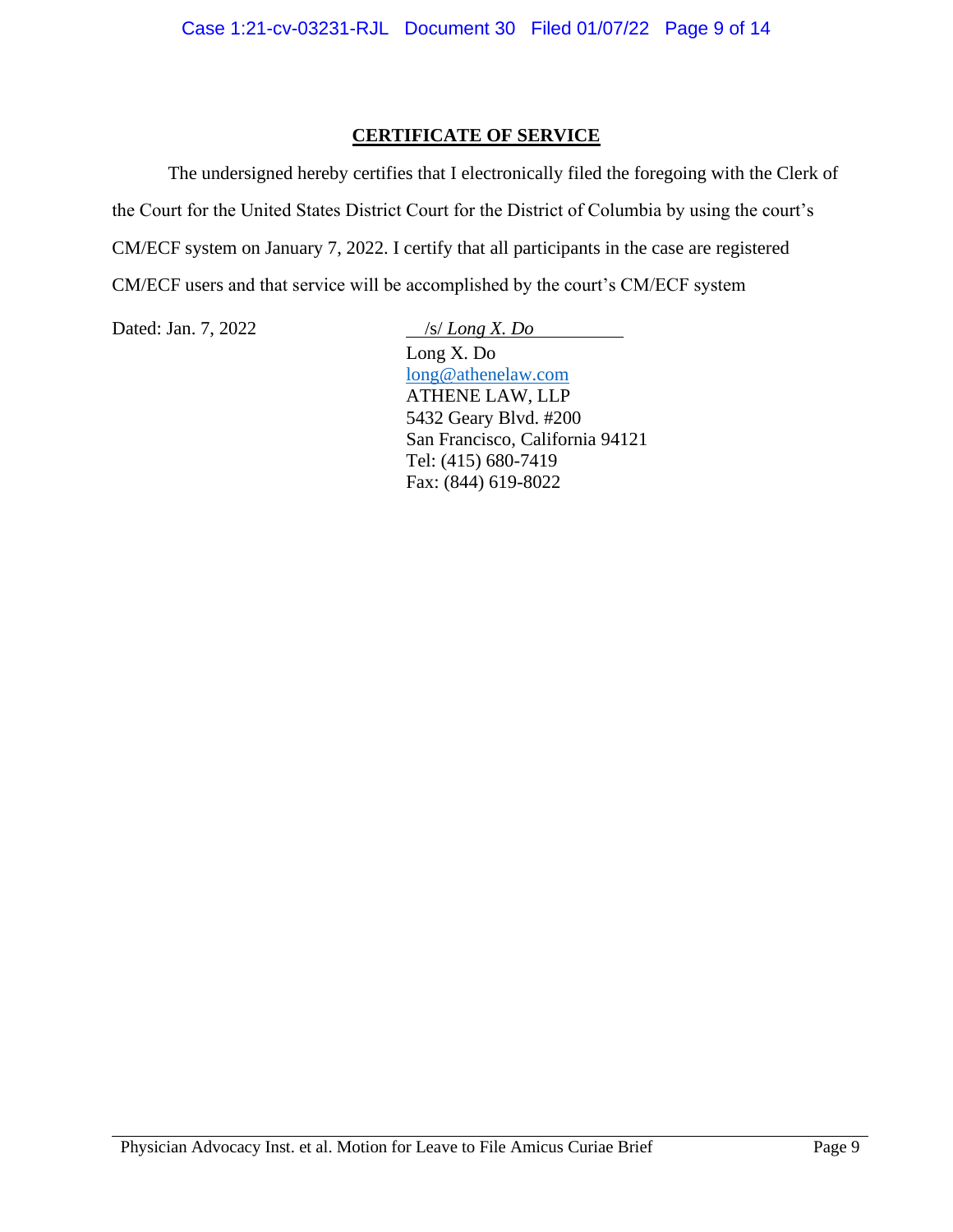#### **APPENDIX**

#### **A. Description of National Medical Specialty Societies**

**American Association of Neurological Surgeons:** Founded in 1931 as the Harvey Cushing Society, the American Association of Neurological Surgeons ("AANS") is a scientific and educational association with more than 13,000 members worldwide. Fellows of the AANS are board-certified by the American Board of Neurological Surgery, the Royal College of Physicians and Surgeons of Canada, or the Mexican Council of Neurological Surgery, A.C. The mission of the AANS is to promote the highest quality of patient care and advance the specialty of neurological surgery, which is the medical specialty concerned with the prevention, diagnosis, treatment and rehabilitation of disorders that affect the spinal column, spinal cord, brain, nervous system and peripheral nerves.

**Congress of Neurological Surgeons**: Established in 1951, the Congress of Neurological Surgeons ("CNS") exists to enhance health and improve lives through the advancement of neurosurgical education and scientific exchange. With over 10,000 neurosurgical professionals from more than 90 countries, the CNS advances the practice of neurosurgery globally by inspiring and facilitating scientific discovery and its translation to clinical practice. Quality neurosurgical care is essential to the health and well-being of society. As such, the CNS, together with the AANS, support a Washington Office that carries out their missions by promoting sound health policy and advocating before the courts, regulatory bodies, and state and federal legislatures, and other stakeholders.

**American Academy of Otolaryngology-Head and Neck Surgery:** The American Academy of Otolaryngology-Head and Neck Surgery ("AAO-HNS") was founded in 1896 and celebrated its hundred and twenty-fifth anniversary this year. The AAO-HNS serves its 12,000 United States members in many ways to ensure they are able to provide the highest quality care to all patients. Its Core Purpose states: "We engage our members and help them achieve excellence and provide high quality, evidence informed and equitable ear, nose, and throat care through professional and public education, research, and health policy advocacy."

**American Association of Orthopaedic Surgeons:** Representing more than 39,000 members, including Orthopaedic Surgeons and allied health care professionals in the musculoskeletal medicine specialty, the American Association of Orthopaedic Surgeons ("AAOS") promotes and advocates the viewpoint of the orthopaedic community before federal and state legislative, regulatory, and executive agencies. On behalf of its members, AAOS identifies, analyzes, and directs all health policy activities and initiatives to position the AAOS as the trusted leader in advancing musculoskeletal health.

**American College of Surgeons:** The American College of Surgeons ("ACS") is a scientific and educational organization of surgeons that was founded in 1913 to raise the standards of surgical practice and improve the quality of care for all surgical patients. The ACS is dedicated to the ethical and competent practice of surgery. Its achievements have significantly influenced the course of scientific surgery in America and have established it as an important

Appendix: Description of Medical Specialty Societies and State Medical Associations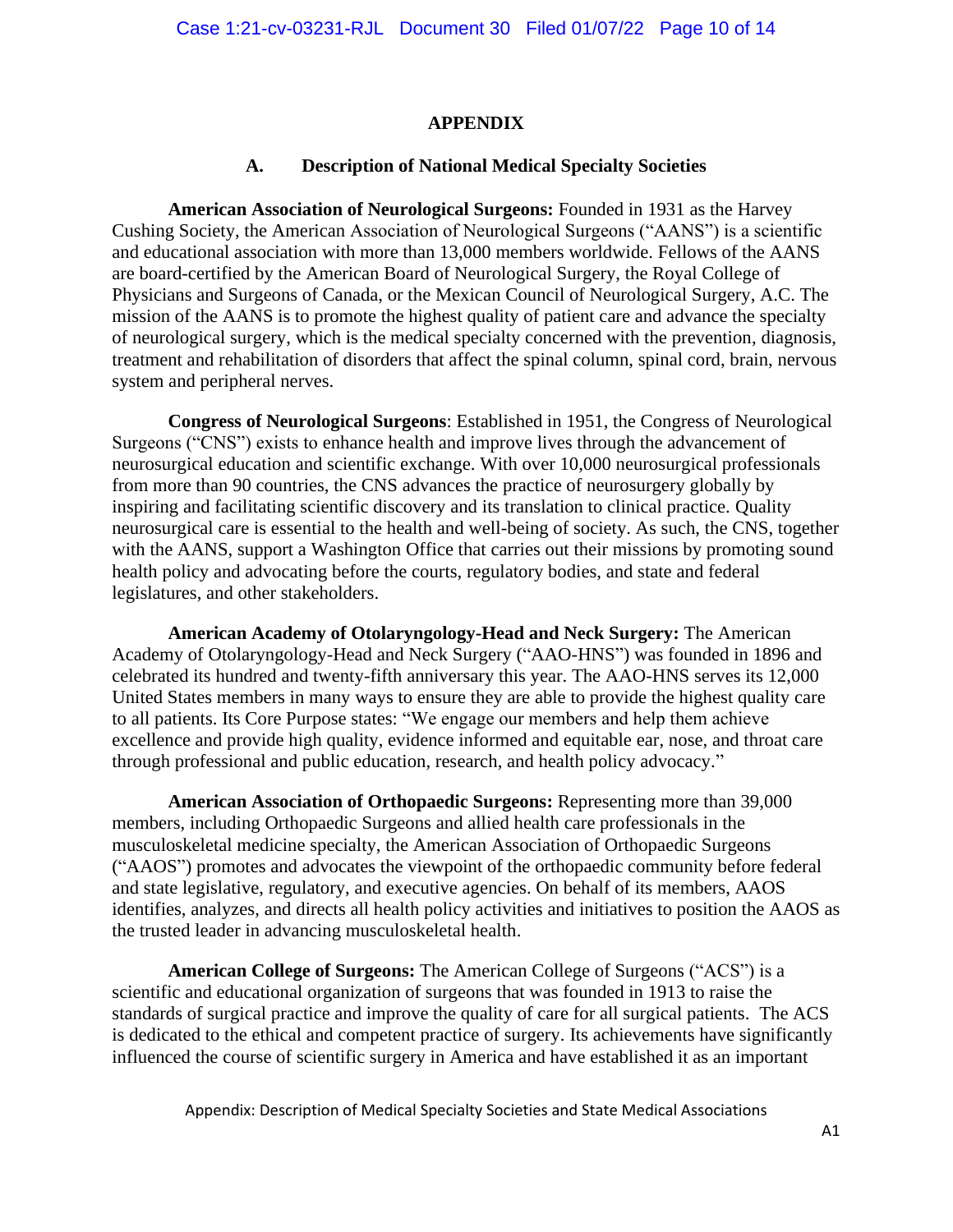advocate for all surgical patients. The ACS has more than 84,000 members and is the largest organization of surgeons in the world.

**American Osteopathic Association:** The American Osteopathic Association ("AOA") represents more than 168,000 osteopathic physicians (DOs) and osteopathic medical students; promotes public health; encourages scientific research; serves as the primary board certification body for osteopathic physicians; and is the accrediting agency for osteopathic medical schools. As the primary board certification body for osteopathic physicians and the accrediting agency for all osteopathic medical schools, the AOA works to accentuate the distinctiveness of osteopathic principles and the diversity of the profession. In addition to promoting public health and encouraging scientific research, the AOA advocates at the state and federal levels on issues that affect osteopathic physicians, osteopathic medical students, and patients.

**American Society of Hematology**: The American Society of Hematology ("ASH") is the world's largest professional society of hematologists, including approximately 18,000 clinicians and researchers, who are dedicated to furthering the understanding, diagnosis, treatment, and prevention of disorders affecting the blood.

**American Society of Plastic Surgeons:** The American Society of Plastic Surgeons ("ASPS") is the world's largest association of plastic surgeons. Its over 7,000 domestic members represent 93 percent of Board-Certified Plastic Surgeons in the United States. ASPS's mission is to promote the highest quality in professional and ethical standards, advance quality care for plastic surgery patients, and promote public policy that protects patient safety. ASPS's members are highly skilled surgeons who improve both the functional capacity and quality of life for patients, including the reconstruction of defects caused by disease, congenital anomalies, burn injuries, and traumatic injuries; the treatment of hand conditions; and the provision of gender affirming care.

**North American Spine Society**: The North American Spine Society ("NASS") is a global multidisciplinary medical organization dedicated to fostering the highest quality, ethical, value-based and evidence-based spine care through education, research and advocacy. With over 8,000 members, NASS represents orthopedic surgeons, neurosurgeons, physiatrists, anesthesiologists, nurses, chiropractors, and many more across the United States, and provides a broad array of support for its members through continuing medical educational programs, coding and patient safety resources as well as coverage recommendations, clinical guidelines, addressing issues related to spine research including the funding of grants and traveling fellowships, and legislative advocacy.

## **B. Description of State Medical Associations**

**California Medical Association**: Founded in 1856 "to develop in the highest possible degree, the scientific truths embodied in the profession," the California Medical Association ("CMA") has served as a professional organization representing California physicians for more than 160 years. Throughout its history, CMA has pursued its mission to promote the science and art of medicine, protection of public health and the betterment of the medical profession. CMA contributes significant value to its 50,000 members with comprehensive practice tools, services and support including legislative, legal, regulatory, economic, and social advocacy. CMA works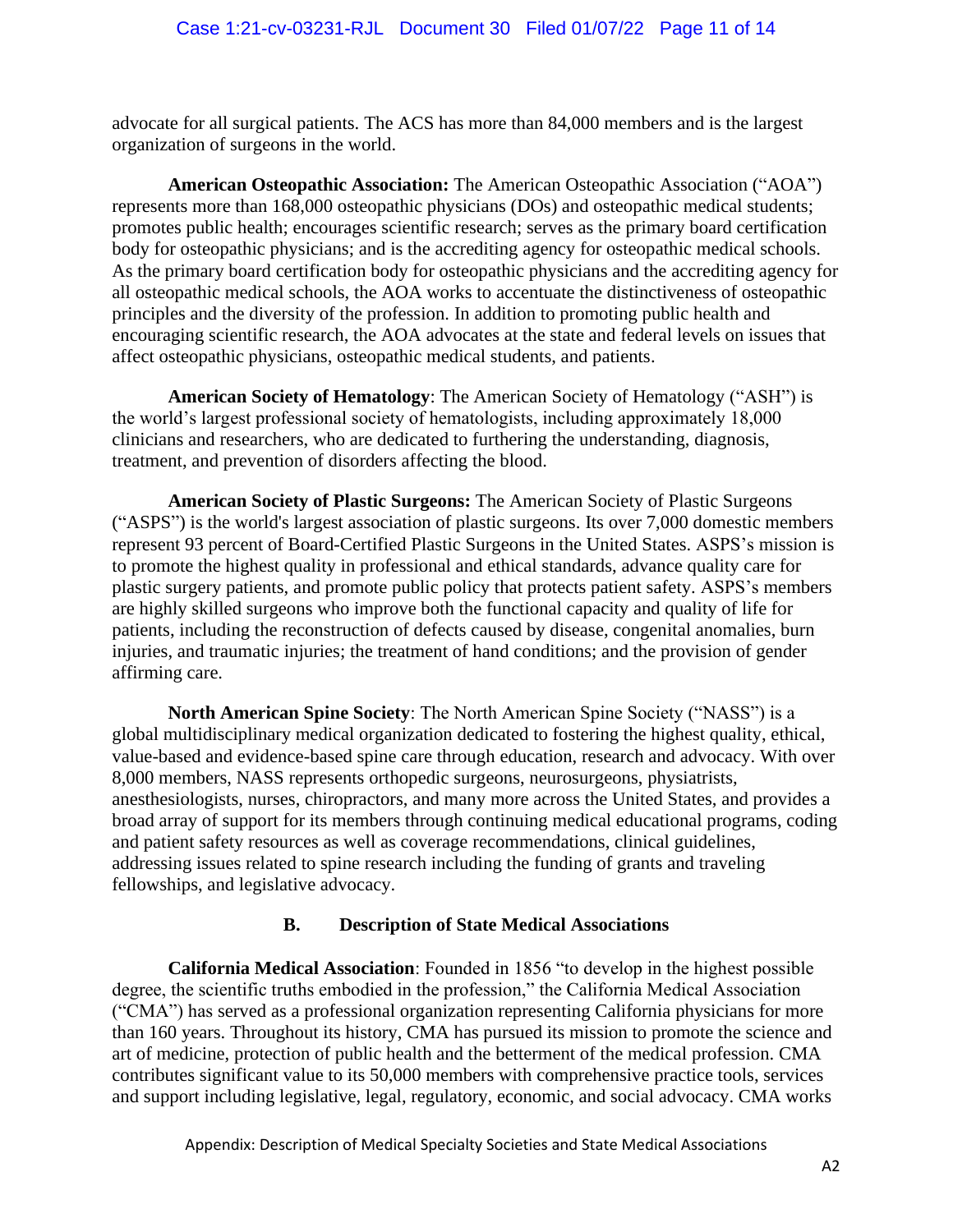to help reduce administrative burdens in physician practices, support physicians in providing quality care and ensure they thrive amid industry consolidation.

**Connecticut State Medical Society:** Since 1792, the Connecticut State Medical Society ("CSMS") has worked on behalf of physicians and patients in Connecticut. Through the CSMS, physicians stand together regardless of specialty to ensure patients have access to quality care and to make our state the best place to practice medicine and to receive care. CSMS is a respected and powerful voice for the medical profession in Connecticut, representing 4,000 physician members and patients before the Connecticut General Assembly, state and federal agencies, health plans, licensing boards, the judicial branch, and more.

**Medical Association of Georgia:** Founded in 1849, the Medical Association of Georgia ("MAG") is the leading advocate for physicians in the state. MAG's mission is to "enhance patient care and the health of the public by advancing the art and science of medicine and by representing physicians and patients in the policy making process." With more than 8,400 members, including physicians in every specialty and practice setting, MAG's membership has increased by more than 35% since 2010.

**Illinois State Medical Society**: Founded in 1840, the Illinois State Medical Society ("ISMS") has served as a professional organization representing Illinois physicians, medical residents and medical students for more than 180 years. Throughout its history, ISMS has pursued its mission to promote the science and art of medicine, protection of public health and the betterment of the medical profession. ISMS contributes significant value to its 9,000 members with services and support including legislative, legal, regulatory, and economic advocacy. ISMS works to help reduce administrative burdens in physician practices, and support physicians in providing quality care.

**Kentucky Medical Association:** Established in 1851, the Kentucky Medical Association ("KMA") is a professional organization for physicians throughout the Commonwealth. Representing over 6,000 physicians, residents, and medical students, the KMA works on behalf of physicians and the patients they serve to ensure the delivery of quality, affordable healthcare. Members of KMA share a mission of commitment to the profession and services to the citizen of the Commonwealth that extends across rural and urban areas. From solo practitioners to academicians to large, multi-specialty groups, KMA is the only state association representing every specialty and type of medical practice in Kentucky.

**Massachusetts Medical Society:** The Massachusetts Medical Society ("MMS") is the statewide professional association for physicians and medical students, supporting 25,000 members. MMS is dedicated to educating and advocating for the physicians of Massachusetts and patients locally and nationally. A leadership voice in health care, the MMS contributes physician and patient perspectives to influence health-related legislation at the state and federal levels, works in support of public health, provides expert advice on physician practice management, and addresses issues of physician well-being. Under the auspices of its NEJM Group, MMS extends its mission globally by advancing medical knowledge from research to patient care through the New England Journal of Medicine and other publications.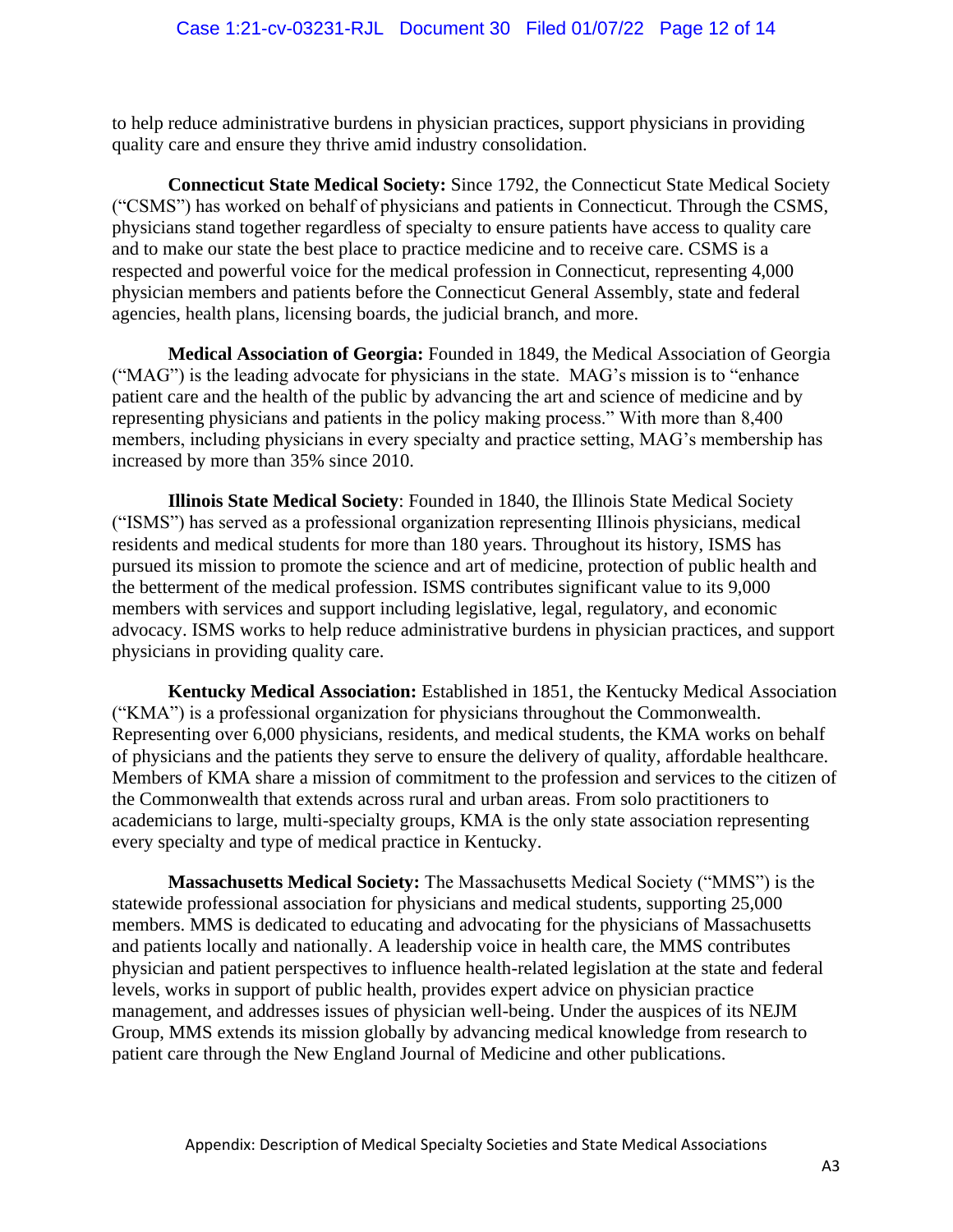**Michigan State Medical Society:** The Michigan State Medical Society ("MSMS") is a professional association which represents the interests of over 15,000 physicians in the State of Michigan. Organized to promote and protect the public health and to preserve the interests of its members, MSMS has frequently been afforded the privilege of acting as *amicus curiae* with respect to legal issues of significance to the medical profession.

**Nebraska Medical Association:** The Nebraska Medical Association ("NMA") was founded in 1868 and represents nearly 3,000 active and retired physicians, residents, and medical students from across the state of Nebraska. NMA's mission is "to serve physician members by advocating for the medical profession, for patients and for the health of all Nebraskans."

**Medical Society of the State of New York:** The Medical Society of the State of New York ("MSSNY") is an organization of approximately 30,000 licensed physicians, medical residents, and medical students in New York State. MSSNY is a nonprofit organization committed to representing the medical profession as a whole and advocating health-related rights, responsibilities, and issues. MSSNY strives to promote and maintain high standards in medical education and in the practice of medicine in an effort to ensure that quality medical care is available to the public.

**Medical Society of New Jersey:** Founded in 1766, the Medical Society of New Jersey ("MSNJ") is the oldest professional society in the United States. The organization and members are dedicated to a healthy New Jersey, working to ensure the sanctity of the physician-patient relationship. In representing all medical disciplines, MSNJ advocates for the rights of patients and physicians alike, for the delivery of the highest quality medical care. This allows response to the patients' individual, varied needs, in an ethical and compassionate environment, in order to create a healthy Garden State and healthy citizens. With 9,500 members, MSNJ's mission is "to promote the betterment of the public health and the science and the art of medicine, to enlighten public opinion in regard to the problems of medicine, and to safeguard the rights of practitioners of medicine."

**North Carolina Medical Society:** North Carolina Medical Society ("NCMS") was founded in 1849 to advance medical science and raise the standards for the profession of medicine. Today, with 8,000 members NCMS continues to champion these goals and ideals while representing the interest of physicians and protecting the quality of patient care.

**Oregon Medical Association:** Founded in 1874, the Oregon Medical Association ("OMA") is Oregon's largest professional society engaging in advocacy, policy, communitybuilding, and networking opportunities for 8,000 of Oregon's physicians, medical students, physician assistants, and physician assistant students. OMA's mission is to speak as the unified voice of medicine in Oregon; advocate for a sustainable, equitable, and accessible healthcare environment; and energize physicians and physician assistants by building and supporting their community.

**South Carolina Medical Association:** Since 1789, the South Carolina Medical Association ("SCMA") has served as the foremost association of physicians dedicated to pioneering advances in South Carolina's healthcare. The largest physician organization in the state, SCMA represents more than 6,000 physicians, resident, and medical students and through

Appendix: Description of Medical Specialty Societies and State Medical Associations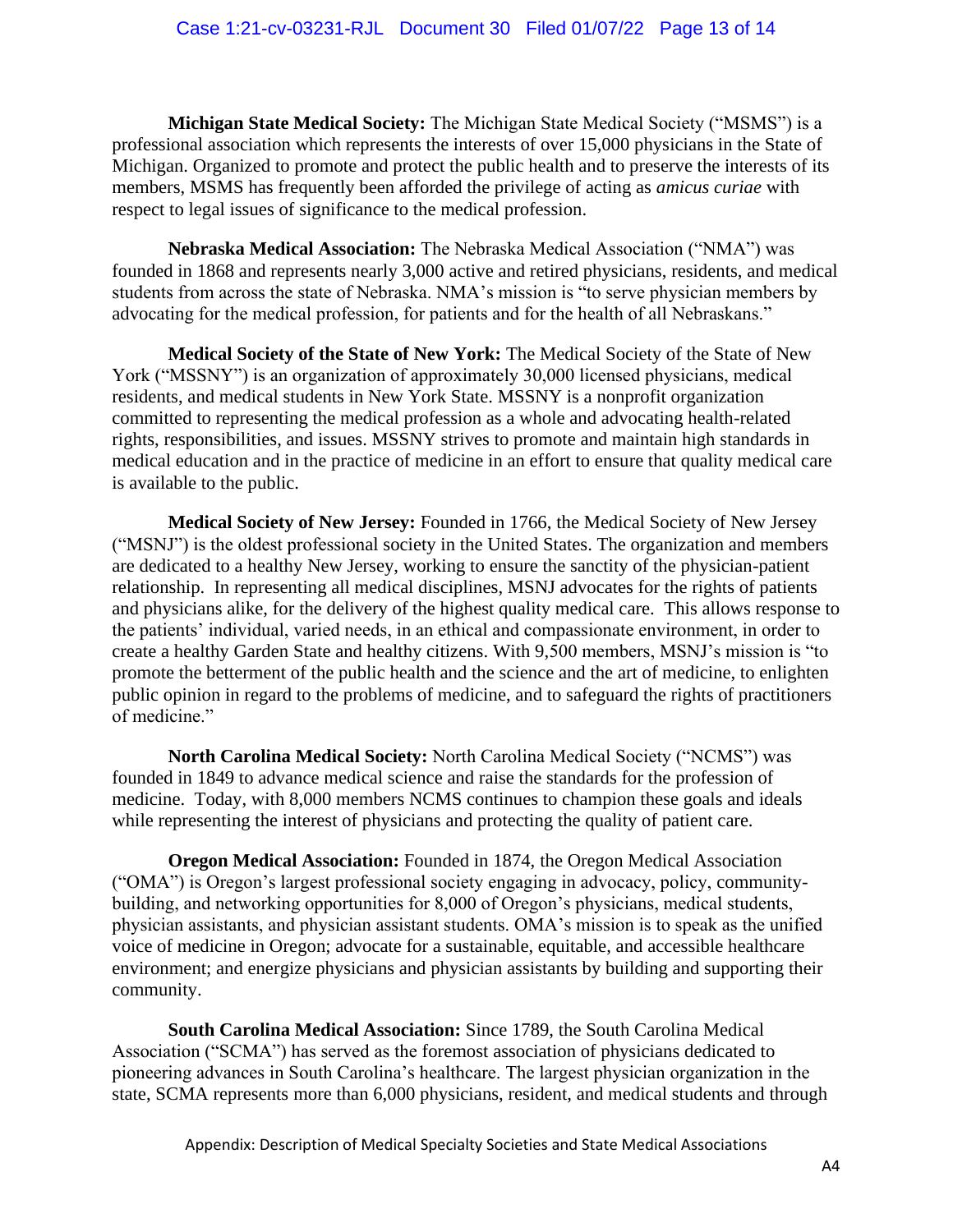that representation provides a voice for the medical profession and creates opportunities to improve the health of all South Carolinians. SCMA works to promote the highest quality of medical care through advocacy on the behalf of physicians and patients, continuing medical education, and the promotion of medical and practice management best practices.

**Tennessee Medical Association:** The Tennessee Medical Association ("TMA") advocates for policies, laws and rules that promote healthcare safety and quality for all Tennesseans and improve the non-clinical aspects of practicing medicine. TMA's mission is to improve the quality of medical practice for physicians and the quality of healthcare for patients by influencing policies, laws, and rules that affect healthcare delivery in Tennessee. On behalf of 9,200 members, TMA works to be the most influential advocacy for Tennessee physicians in the relentless pursuit of the best possible healthcare environment.

**Texas Medical Association:** The Texas Medical Association ("TMA") is a private, voluntary, non-profit association representing more than 56,000 Texas physicians, physician residents in training and medical students. TMA was founded in 1853 to serve the people of Texas in matters of medical care, prevention, and cure of disease, and improvement of public health. Today, TMA's maxim continues in the same direction: Physicians caring for Texans. TMA's diverse physician members practice in all fields of medical specialization. TMA supports Texas physicians by providing distinctive solutions to the challenges they encounter in the care of patients.

**Washington State Medical Association:** The Washington State Medical Association ("WSMA"), established in 1889, is the largest medical professional association in Washington state, representing more than 12,000 physicians, physician assistants, and trainees from all specialties and various practice settings throughout the state. WSMA's mission is to advance strong physician leadership and advocacy to shape the future of medicine and advance quality care for all Washingtonians.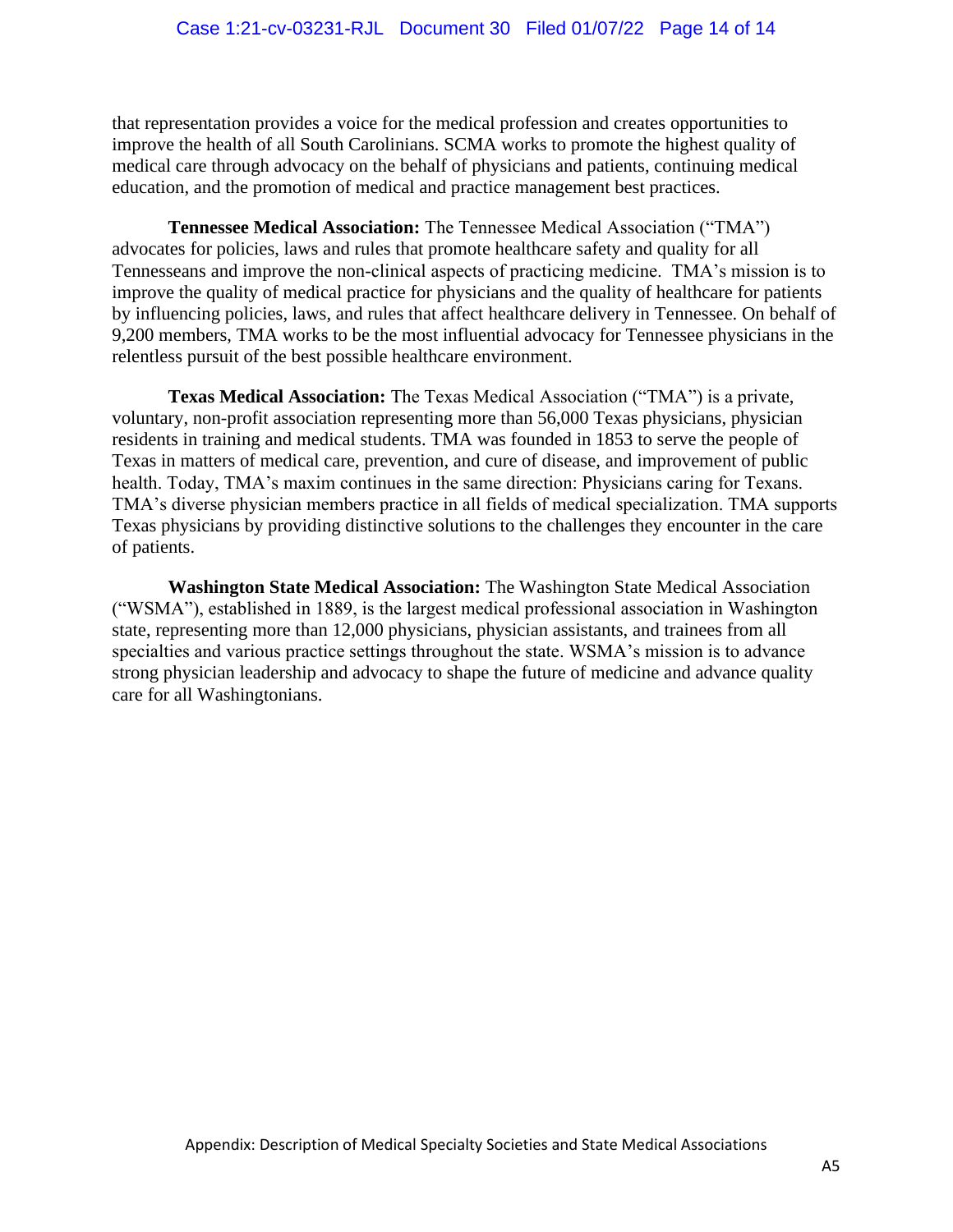## Case 1:21-cv-03231-RJL Document 30-1 Filed 01/07/22 Page 1 of 28

# **EXHIBIT A**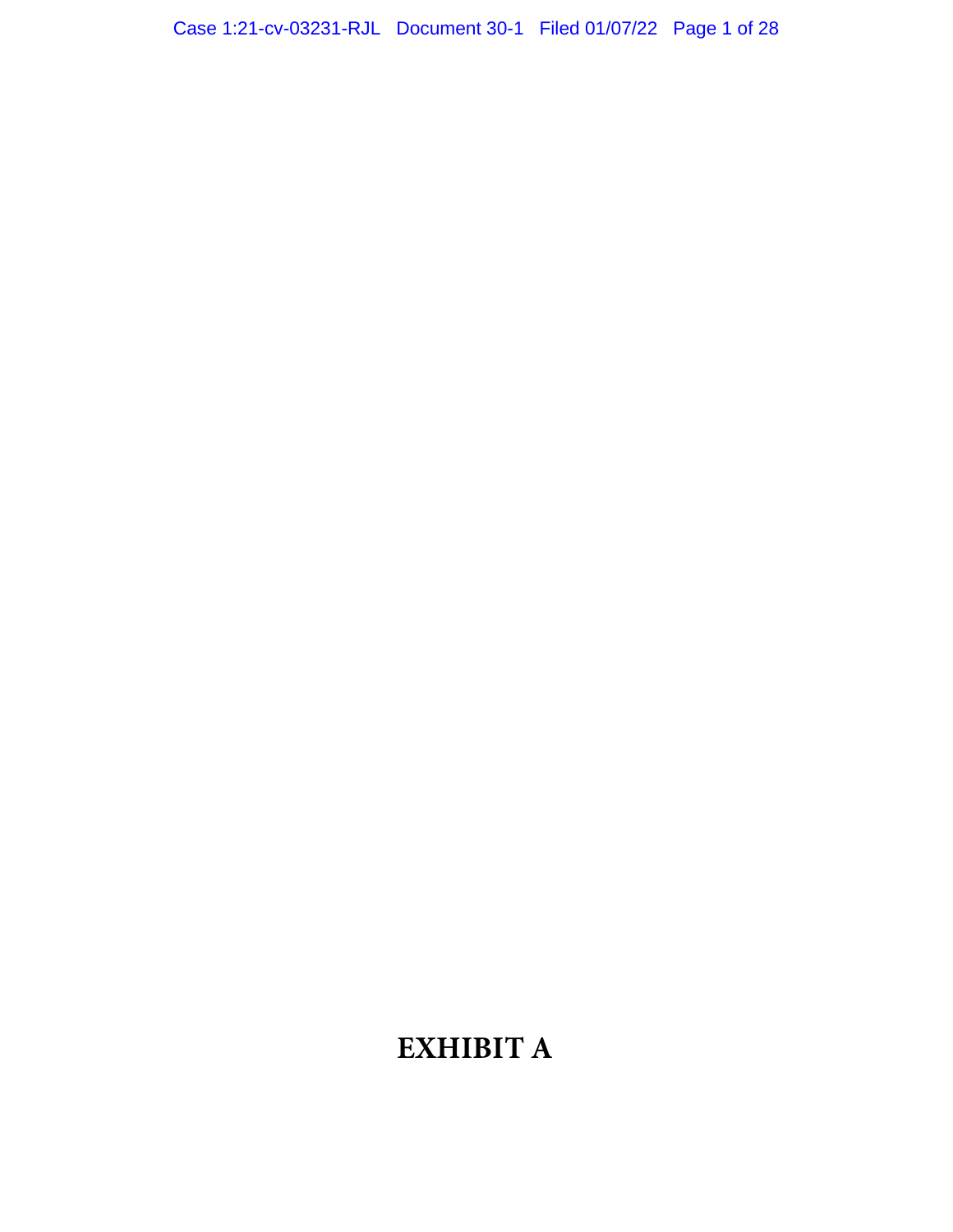#### **IN THE UNITED STATES DISTRICT COURT FOR THE DISTRICT OF COLUMBIA**

| AMERICAN MEDICAL ASSOCIATION,<br>et al., |  |
|------------------------------------------|--|
|                                          |  |
| Plaintiffs,                              |  |
| v.                                       |  |
| UNITED STATES DEPARTMENT OF              |  |
| HEALTH AND HUMAN SERVICES, et al.,       |  |
| Defendants.                              |  |
|                                          |  |

Civil Action No. 1:21-cv-03231-RJL

#### **AMICUS CURIAE BRIEF BY PHYSICIANS ADVOCACY INSTITUTE, NINE NATIONAL MEDICAL SPECIALTY SOCIETIES, AND SIXTEEN STATE MEDICAL ASSOCIATIONS IN SUPPORT OF PLAINTIFFS' MOTION FOR STAY OR SUMMARY JUDGMENT**

Long X. Do (CA bar 211439) (*pro hac vice*) [long@athenelaw.com](mailto:long@athenelaw.com) ATHENE LAW, LLP 5432 Geary Blvd. #200 San Francisco, California 94121 Tel: (415) 680-7419 Fax: (844) 619-8022

Eric D. Chan (CA bar 253082) (*pro hac vice*) [eric@athenelaw.com](mailto:eric@athenelaw.com) ATHENE LAW, LLP 10866 Washington Blvd., #142 Culver City, California 90232 Tel: (310) 913-4013 Fax: (844) 619-8022

*Counsel for Physicians Advocacy Institute, American Ass'n of Neurological Surgeons, Congress of Neurological Surgeons, American Academy of Otolaryngology-Head and Neck Surgery, American Association of Orthopaedic Surgeons, American College of Surgeons, American Osteopathic Association, American Society of Hematology, American Society of Plastic Surgeons, North American Spine Society, California Medical Ass'n, Connecticut State Medical Soc., Medical Ass'n of Georgia, Illinois State Medical Soc., Kentucky Medical Ass'n, Massachusetts Medical Soc., Michigan State Medical Soc., Nebraska Medical Ass'n, Medical Soc. of New Jersey, Medical Soc. of the State of New York, North Carolina Medical Soc., Oregon Medical Ass'n, South Carolina Medical Ass'n, Tennessee Medical Ass'n, Texas Medical Ass'n, and Washington State Medical Ass'n*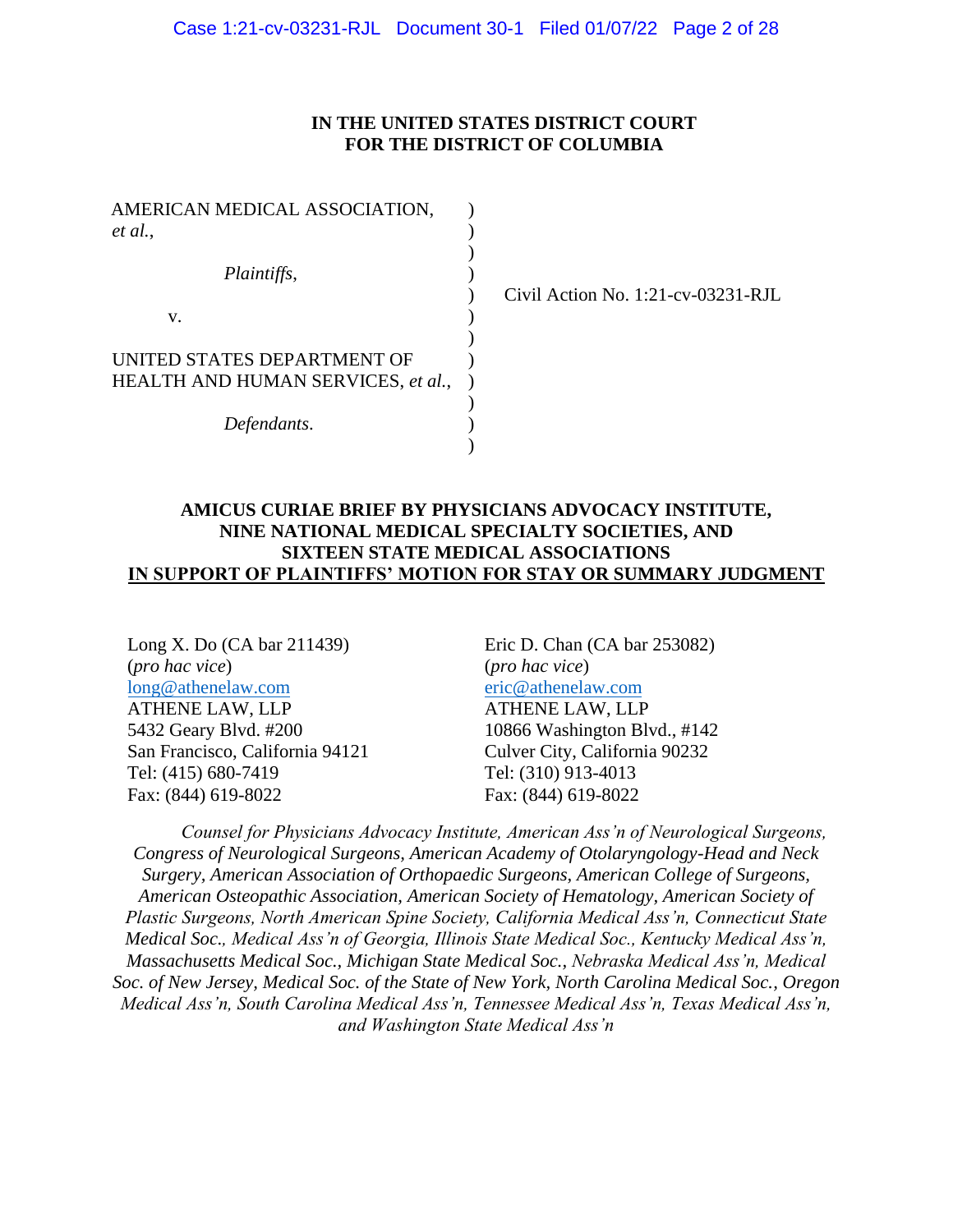### **AUTHORSHIP STATEMENT PURSUANT TO FRAP 29(a)(4)**

Consistent with Federal Rules of Appellate Procedure, rule 29(a)(4), as adopted by LCvR 7(o)(5), the undersigned, counsel for the amici parties submitting this brief, states that no party's counsel authored this brief in whole or in part; no party or party's counsel contributed money intended to fund the preparation or the submission of this brief; and no person other than the amici curiae, its members, and its counsel contributed money intended to fund the preparation or the submission of this brief.

DATED: January 3, 2022. */s/ Long X. Do* 

Long X. Do (*pro hac vice*) [long@athenelaw.com](mailto:long@athenelaw.com) ATHENE LAW, LLP 5432 Geary Blvd. #200 San Francisco, California 94121 Tel: (415) 680-7419 Fax: (844) 619-8022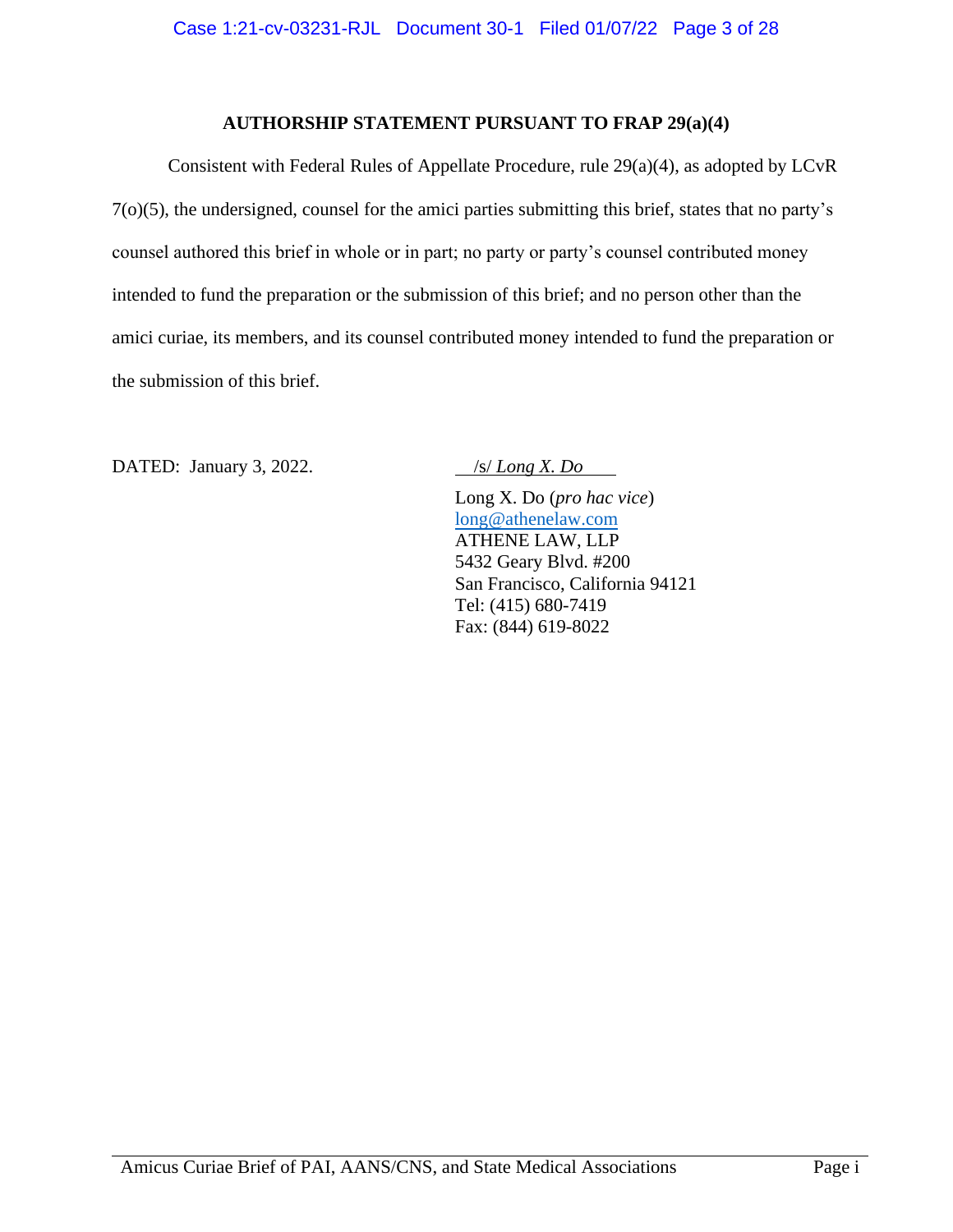## **TABLE OF CONTENTS**

| A.          | The Departments Overstepped Their Limited Rulemaking Authority and Acted<br>Directly Contrary to the NSA's Statutory Requirements and Express Purpose 5 |                                                                              |  |  |  |
|-------------|---------------------------------------------------------------------------------------------------------------------------------------------------------|------------------------------------------------------------------------------|--|--|--|
|             | 1.                                                                                                                                                      | The Statutory Text of the NSA Reflects a Careful Balance of Competing        |  |  |  |
|             | 2.                                                                                                                                                      | The Legislative History of the NSA Confirms that a Presumption in Favor      |  |  |  |
| <b>B.</b>   |                                                                                                                                                         | The Departments' IFR Effectively Establishes Health Insurer-Determined Rate- |  |  |  |
| $C_{\cdot}$ | Patients will be Harmed by the IFR's Disruption of the Free Market Forces that<br>Have Served to Check Health Insurer Overreach and Dominance.  12      |                                                                              |  |  |  |
|             | 1.                                                                                                                                                      | Provider Networks will Deteriorate as Physician Practices and Other          |  |  |  |
|             | 2.                                                                                                                                                      | Access to Safety Net Providers and Critically Needed Specialists will be     |  |  |  |
|             | 3.                                                                                                                                                      | The IFR will Spur Further Consolidation that Will Undermine Market           |  |  |  |
|             |                                                                                                                                                         |                                                                              |  |  |  |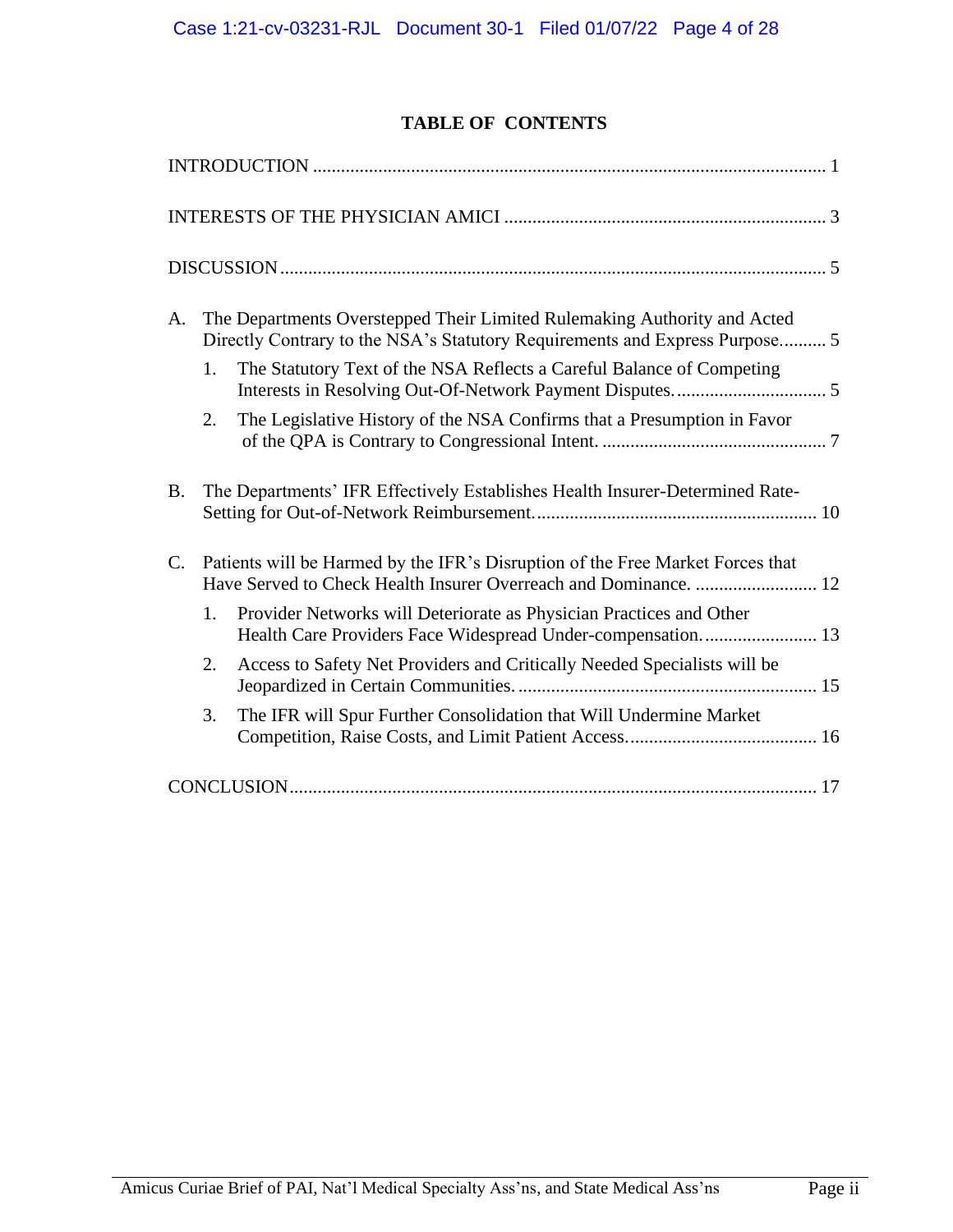## **TABLE OF AUTHORITIES**

## **STATUTES**

## **Federal**

| <b>State</b>                                                                                                                                                      |
|-------------------------------------------------------------------------------------------------------------------------------------------------------------------|
|                                                                                                                                                                   |
| <b>REGULATIONS</b>                                                                                                                                                |
| Requirements Related to Surprise Billing; Part I, 85 Fed. Reg. 36872 (July 13, 2021) 11                                                                           |
| Requirements Related to Surprise Billing; Part II, 86 Fed. Reg. 55980 (Oct. 7, 2021)  2, 6                                                                        |
| <b>OTHER AUTHORITIES</b>                                                                                                                                          |
| Association of American Medical Colleges (by HIS Markit Ltd.), "The Complexities of<br>Physician Supply and Demand: Projections from 2019 to 2034" (June 2021) 15 |
| Avalere Health, "COVID-19's Impact on Acquisition of Physician Practices and Physician                                                                            |
| Erin Lindsey Duffy, "Influence of Out-of-Network Payment Standards on Insurer-<br>Provider Bargaining, California's Experience" AMERICAN J. OF MANAGED CARE       |

Karyn Schwartz et al., "What We Know About Provider Consolidation" Kaiser Family

Found. (Sept. 2, 2020)............................................................................................................... 17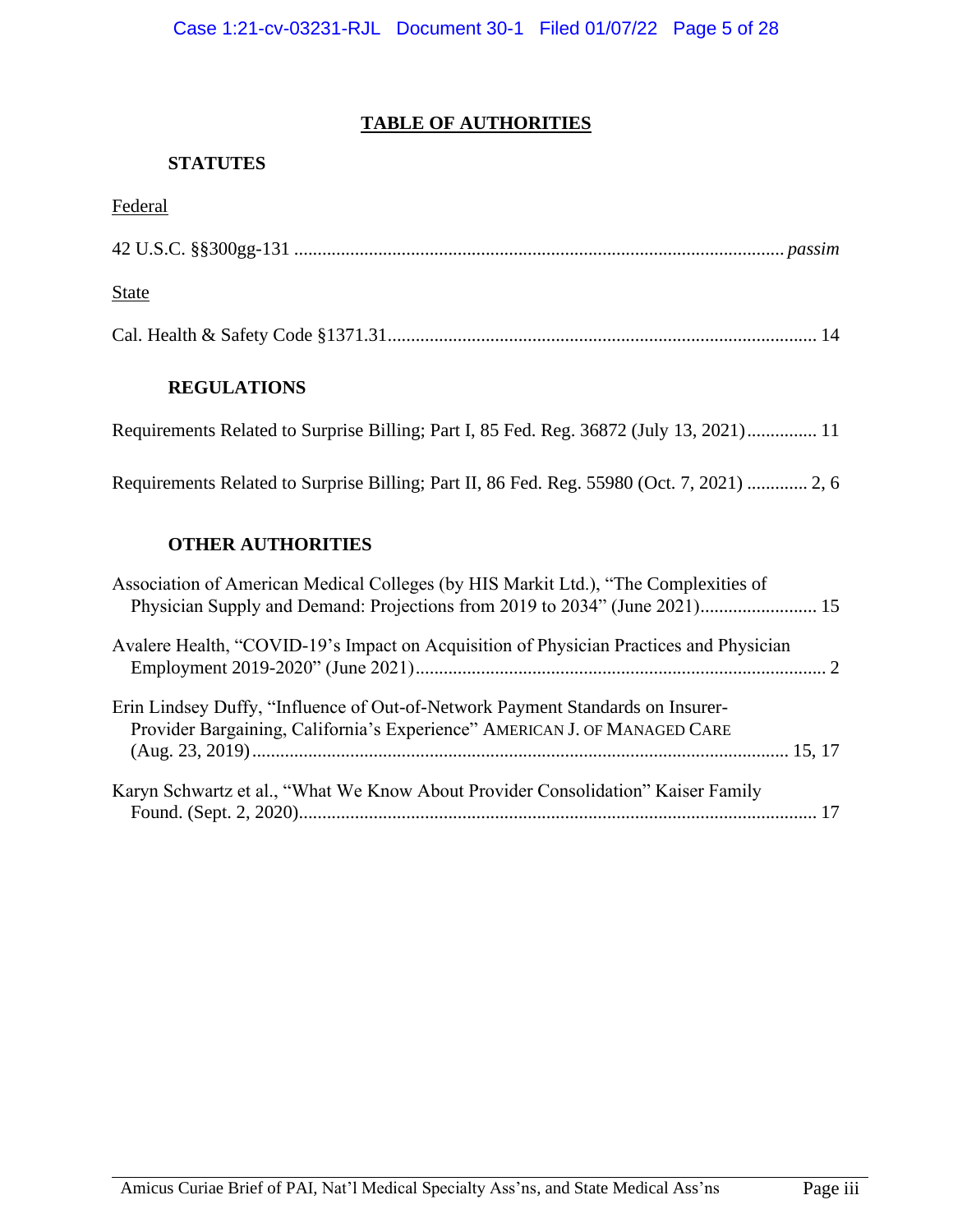<span id="page-19-0"></span>The **Physicians Advocacy Institute ("PAI")**; **nine national specialty medical societies** [American Association of Neurological Surgeons, Congress of Neurological Surgeons, American Academy of Otolaryngology-Head and Neck Surgery, American Association of Orthopaedic Surgeons, American College of Surgeons, American Osteopathic Association, American Society of Hematology, American Society of Plastic Surgeons, and North American Spine Society], and **sixteen state medical associations** [California Medical Ass'n, Connecticut State Medical Soc., Medical Ass'n of Georgia, Illinois State Medical Soc., Kentucky Medical Ass'n, Massachusetts Medical Soc., Michigan State Medical Soc., Nebraska Medical Ass'n, Medical Soc. of New Jersey, Medical Soc. of the State of New York, North Carolina Medical Soc., Oregon Medical Ass'n, South Carolina Medical Ass'n, Tennessee Medical Ass'n, Texas Medical Ass'n, and Washington State Medical Ass'n] (collectively, "**Physician Amici**") hereby submit this friendof-the-court brief in support of plaintiffs' motion for stay or summary judgment [docket #3].

## **INTRODUCTION**

The patient-physician relationship is the core of our nation's health care system, centered on physicians' unique ethical duties to provide the best possible care to all patients. Every day, physicians balance a labyrinth of regulatory and administrative hurdles to provide that care, which is becoming more challenging due to payors' complex and sometimes conflicting rules for coverage and payment. There has never been "level" bargaining power between large insurers and physicians, and insurer consolidation concentrating market power<sup>1</sup> has exacerbated the imbalance. Payors wield market power with increasingly one-sided "take it or leave it" contracts, forcing scores of physicians to flee private practice. The statistics are compelling. The

<sup>&</sup>lt;sup>1</sup> See American Med. Association ("AMA"), "Competition in Health Insurance: a comprehensive study of U.S. markets" (2021 update), available online [here.](https://www.ama-assn.org/system/files/competition-health-insurance-us-markets.pdf)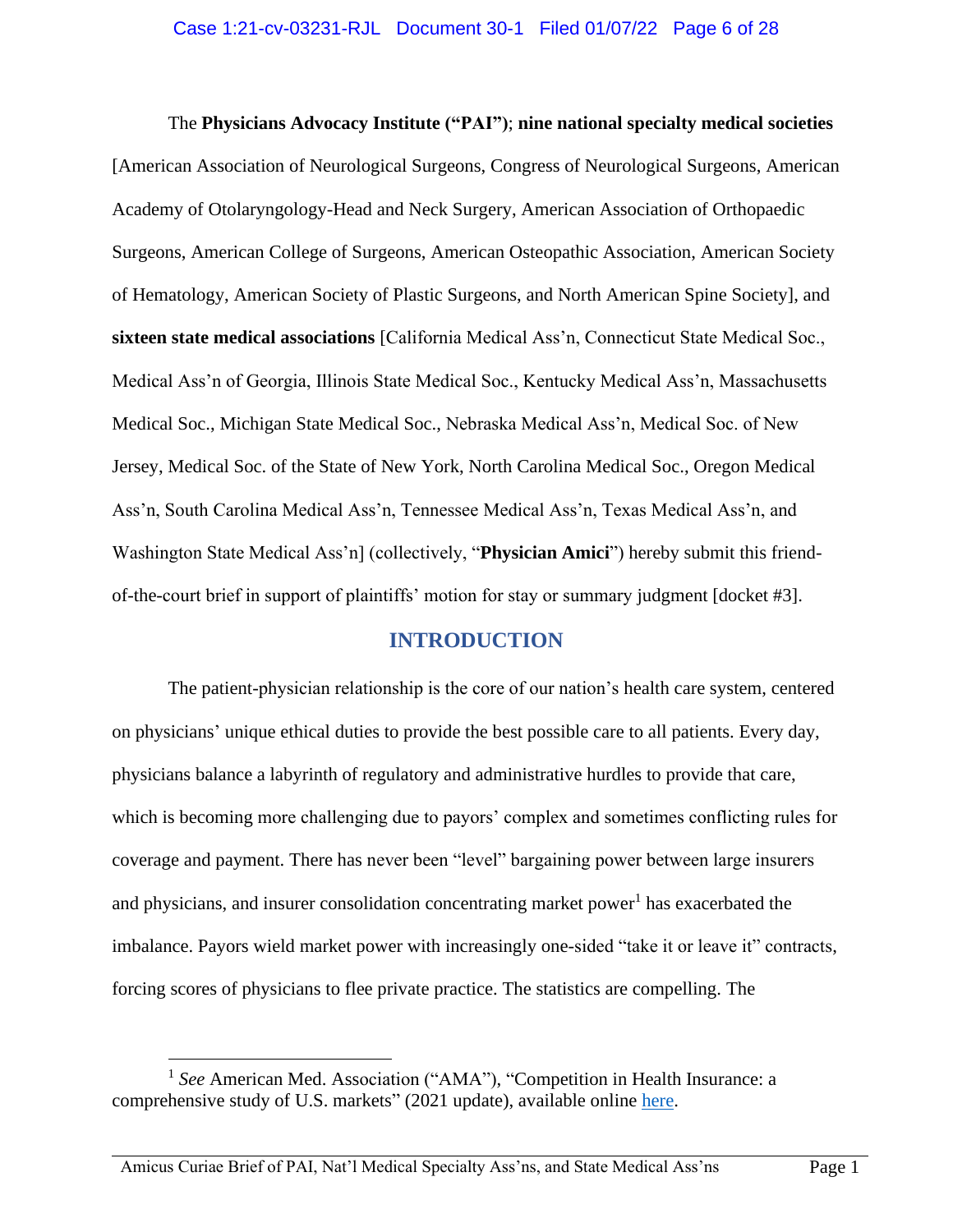#### Case 1:21-cv-03231-RJL Document 30-1 Filed 01/07/22 Page 7 of 28

percentage of physicians who no longer practice independently has jumped from 25% to nearly 70% from 2012 to 2020. 2

To date, the federal government has been extremely reluctant to interfere in private marketplace negotiations between physicians and health insurers. As Congress tackled the challenge of protecting patients from unanticipated out-of-network medical bills, it heeded input from dozens of patient and provider groups to reject statutory benchmarks to resolve reimbursement disputes. Instead, Congress very carefully struck a balance in the No Surprises Act ("NSA") to protect patients from surprise medical bills while creating an unbiased, workable process for health insurers and providers to resolve out-of-network payment disputes. The NSA's detailed independent dispute resolution ("IDR") process decidedly avoids elevating any single factor that must be considered in determining a fair reimbursement rate.

Defendants' ("Departments") administrative rule, the "Requirements Related to Surprise Billing; Part II," 86 Fed. Reg. 55980 (Oct. 7, 2021) ("IFR"), bluntly undercuts the careful approach of the NSA. The IDR process that is created through the Departments' IFR veers sharply from the balanced process that Congress conceived but instead relies on governmentfacilitated rate-setting by health insurers who will have the power to unilaterally dictate reimbursement rates to providers. This severe imbalance of power in the marketplace will greatly diminish patient access to care.

By this amicus curiae brief, the Physician Amici explain that patients will be harmed because provider networks will shrink in scope and degrade in quality as insurers shift their attention away from building robust provider networks. For example, North Carolina's largest

<sup>&</sup>lt;sup>2</sup> See Avalere Health, "COVID-19's Impact on Acquisition of Physician Practices and Physician Employment 2019-2020" (June 2021), available online [here.](www.physiciansadvocacyinstitute.org/Portals/0/assets/docs/Revised-6-8-21_PAI-Physician-Employment-Study-2021-FINAL.pdf?ver=K6dyoekRSC_c59U8QD1V-A%3d%3d)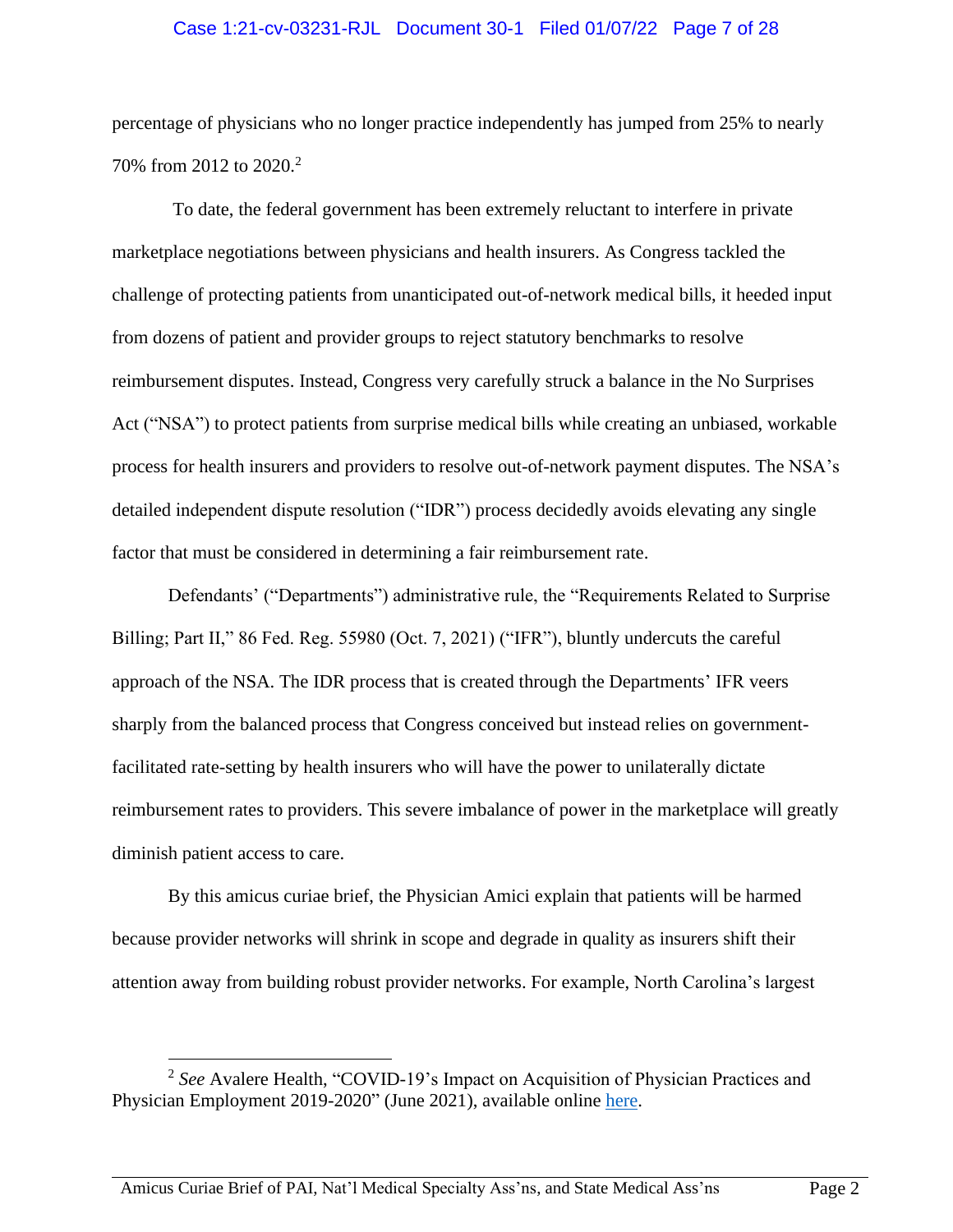#### Case 1:21-cv-03231-RJL Document 30-1 Filed 01/07/22 Page 8 of 28

commercial health insurer has relied on the Department's IFR to announce a new approach to physician contracting — not by negotiating but by demanding immediate drastic cuts of up to 30% to existing contract rates. With unsustainable reimbursement from insurers, the trend in physician workforce consolidation into large corporate entities will further accelerate. Safety net providers, who are critical to providing care to rural and underserved urban populations, will be forced out of these communities. Specialists will no longer be available to serve on emergency call panels to provide critically necessary care in hospitals. Insurance premiums and out-ofpocket costs for care will rise.

Congressional leaders lauded the bipartisan passage of the NSA as a "free-market solution that takes patients out of the middle and fairly resolves disputes between plans and providers," while emphasizing that the NSA's "text includes **NO** benchmarking or rate-setting."<sup>3</sup> (emphasis in original) The Departments' IFR, however, impermissibly does exactly what Congress designed the NSA not to do.

#### **INTERESTS OF THE PHYSICIAN AMICI**

<span id="page-21-0"></span>The Physicians Advocacy Institute ("PAI") is a not-for-profit organization formed pursuant to a federal district court settlement order in multidistrict class action litigation brought by physicians and state medical associations based on systemic unfair payment practices by the nation's largest for-profit insurers. Consistent with the terms of that court order, PAI's mission is to advance fair and transparent payment policies and contractual practices by payors, in order to sustain the practice of medicine for the benefit of patients. PAI champions policies to allow physicians to sustain independent medical practices, which are a cornerstone for delivering care

<sup>&</sup>lt;sup>3</sup> Joint Statement House Committees, "Protecting Patients from Surprise Medical Bills" (Dec. 21, 2020), available online [here.](https://gop-waysandmeans.house.gov/protecting-patients-from-surprise-medical-bills/)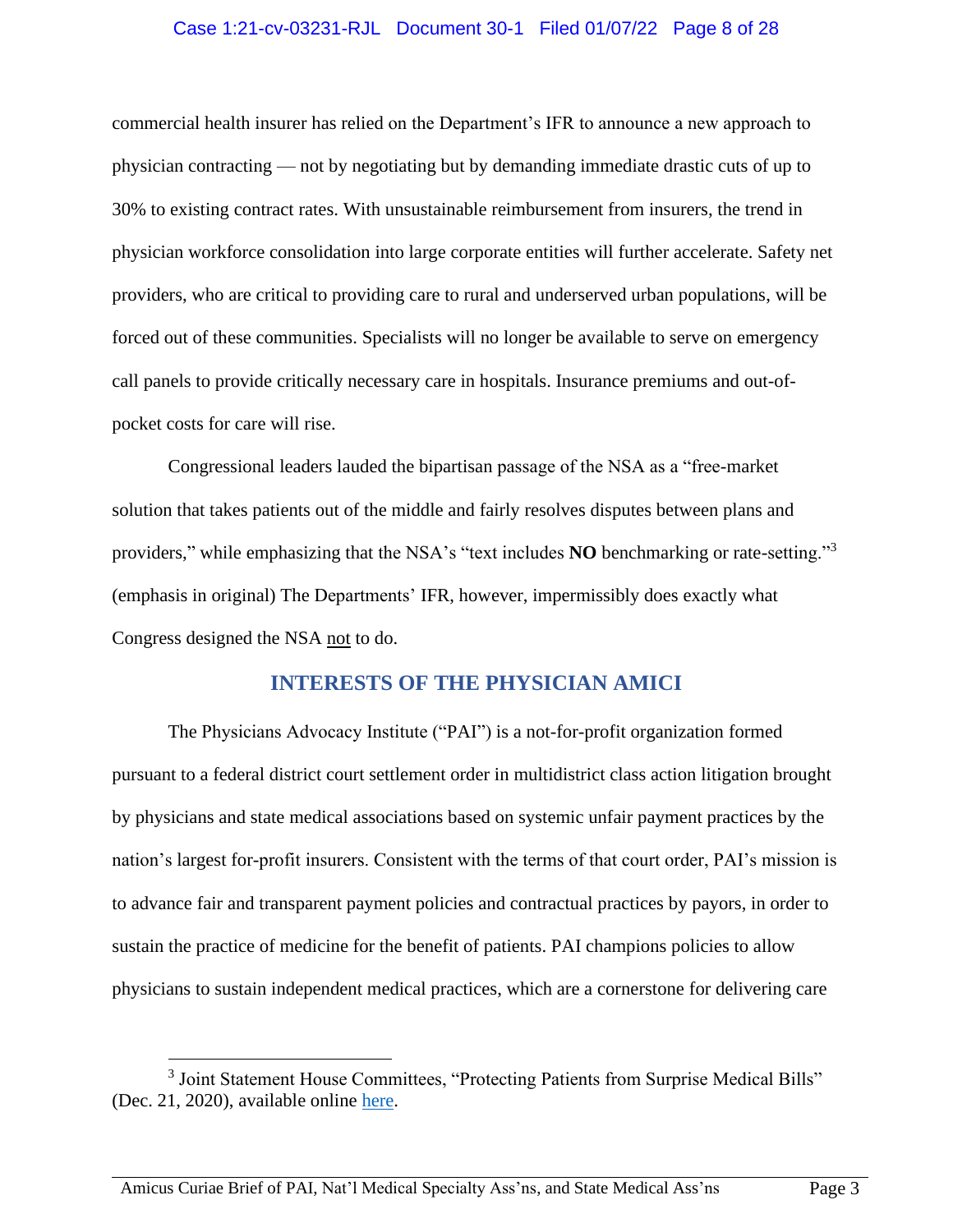#### Case 1:21-cv-03231-RJL Document 30-1 Filed 01/07/22 Page 9 of 28

in our health care system, particularly in underserved and rural areas of the nation. For the past decade, physicians have grappled with increasingly complex payment policies by government and private payers. PAI develops free educational resources, tools, and market information to support physician practices as they navigate these programs and the administrative burdens and costs associated with them. PAI's research shows how challenging it has been for independent practices to survive.

The nine national medical specialty societies are also nonprofit organizations that promote research, education, and the highest level of quality care in specific medical specialties.<sup>4</sup> Collectively, these specialty societies have 358,000 members throughout the United States or the world, with board specializations or equivalent recognition of the greatest degree of training and excellence in a field of medicine. For decades these organizations have advanced their specialty fields through education, outreach, and advocacy, including, among other things, advocacy before federal and state courts and legislatures to ensure fair reimbursement that bolster sustainable specialty practices in all modes and settings for the benefit of patients.

The sixteen state medical associations are each nonprofit associations for physicians at every stage of their careers — medical students, interns, residents, and practicing or retired physicians.<sup>5</sup> They collectively are comprised of more than 260,000 members across all of

<sup>4</sup> The national medical specialty societies include American Association of Neurological Surgeons, Congress of Neurological Surgeons, American Academy of Otolaryngology-Head and Neck Surgery, American Association of Orthopaedic Surgeons, American College of Surgeons, American Osteopathic Association, American Society of Hematology, American Society of Plastic Surgeons, and North American Spine Society. More detail about each of them is provided in the Appendix hereto.

<sup>5</sup> The state medical associations include California Medical Ass'n, Connecticut State Medical Soc., Medical Ass'n of Georgia, Illinois State Medical Soc., Kentucky Medical Ass'n, Massachusetts Medical Soc., Michigan State Medical Soc., Nebraska Medical Ass'n, Medical Soc. of New Jersey, Medical Soc. of the State of New York, North Carolina Medical Soc., Oregon Medical Ass'n, South Carolina Medical Ass'n, Tennessee Medical Ass'n, Texas Medical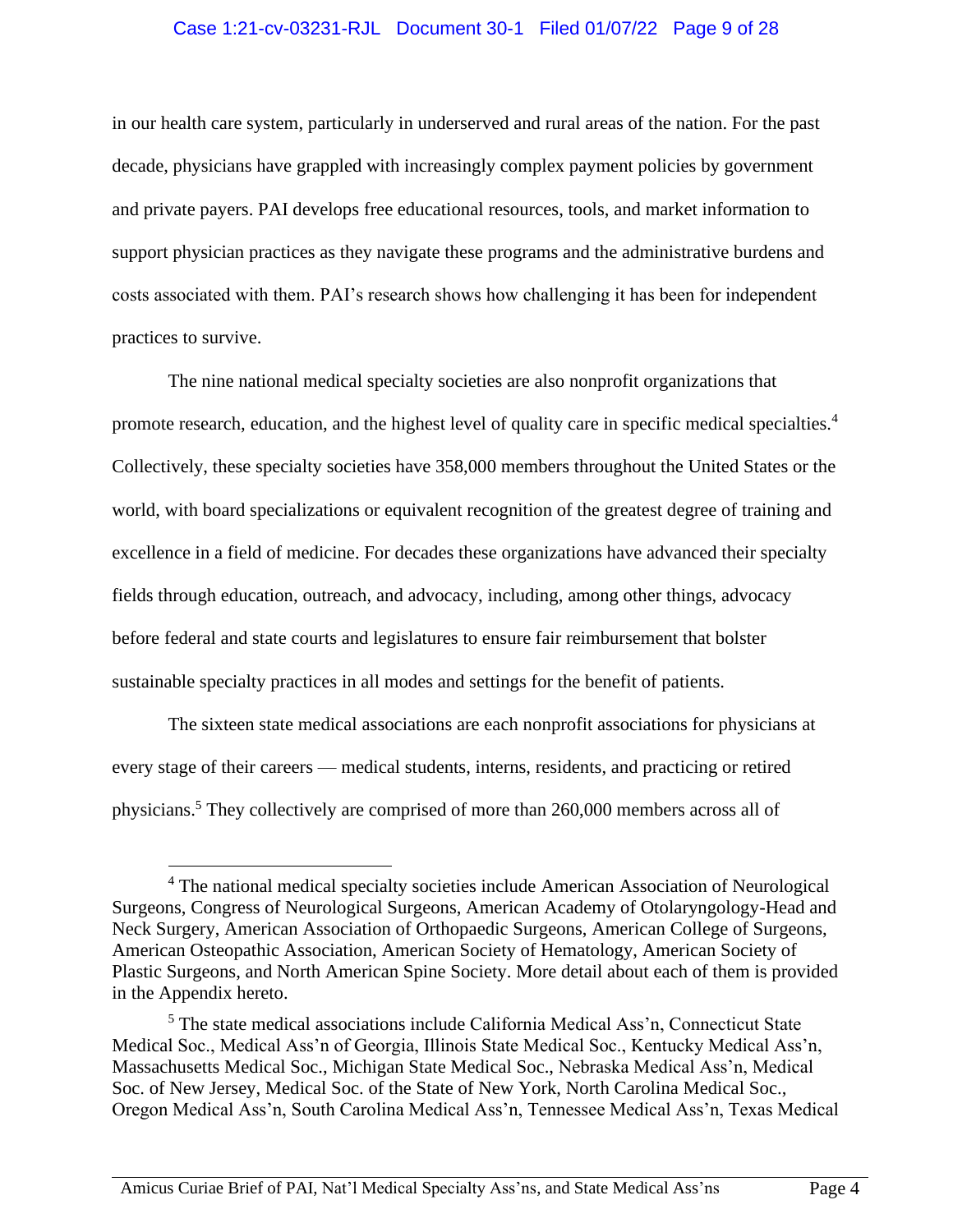America practicing medicine in every mode and setting imaginable. The state associations work toward advancing the science and art of medicine by, among other things, helping physicians sustain viable medical practices and challenging unfair payor practices and policies to protect patient access to medical care.

## **DISCUSSION**

## <span id="page-23-1"></span><span id="page-23-0"></span>**A. The Departments Overstepped Their Limited Rulemaking Authority and Acted Directly Contrary to the NSA's Statutory Requirements and Express Purpose.**

## <span id="page-23-2"></span>**1. The Statutory Text of the NSA Reflects a Careful Balance of Competing Interests in Resolving Out-Of-Network Payment Disputes.**

The NSA is intended to take patients out of the middle of billing disputes. *See* 42 U.S.C. §§300gg-131(a), 300gg-132(a). It also creates an IDR process whereby providers and payors may resolve out-of-network payment disputes. 42 U.S.C. §300gg-111(c). The plain text of the statute reflects Congress's clear intent not to impose a benchmark for payment through the IDR process.

Following initial payment<sup>6</sup> for services rendered, either side has 30 days to initiate a 30day "open negotiations" period. *Id*. at  $(c)(1)(A)$ . If the parties are unable to agree upon a rate of payment during that time, either side may initiate IDR. *Id*. (c)(1)(B). The NSA then directs the parties to select a certified IDR entity to resolve their dispute and "determine[] . . . the amount of payment" for the medical services. 42 U.S.C. §300gg-111(c)(4)(F).

IDR under the NSA follows a "baseball-style" process in which the IDR entity can only pick from one of two competing offers submitted by both sides without modification.

Ass'n, and Washington State Medical Ass'n. More detail about each one is provided in the Appendix hereto.

<sup>6</sup> The payor must make a timely "initial payment" to the rendering provider. 42 U.S.C. § 300gg-111(a)(1)(C)(iv); *id*. (b)(1)(C) and (b)(1)(D). But the NSA leaves that term undefined.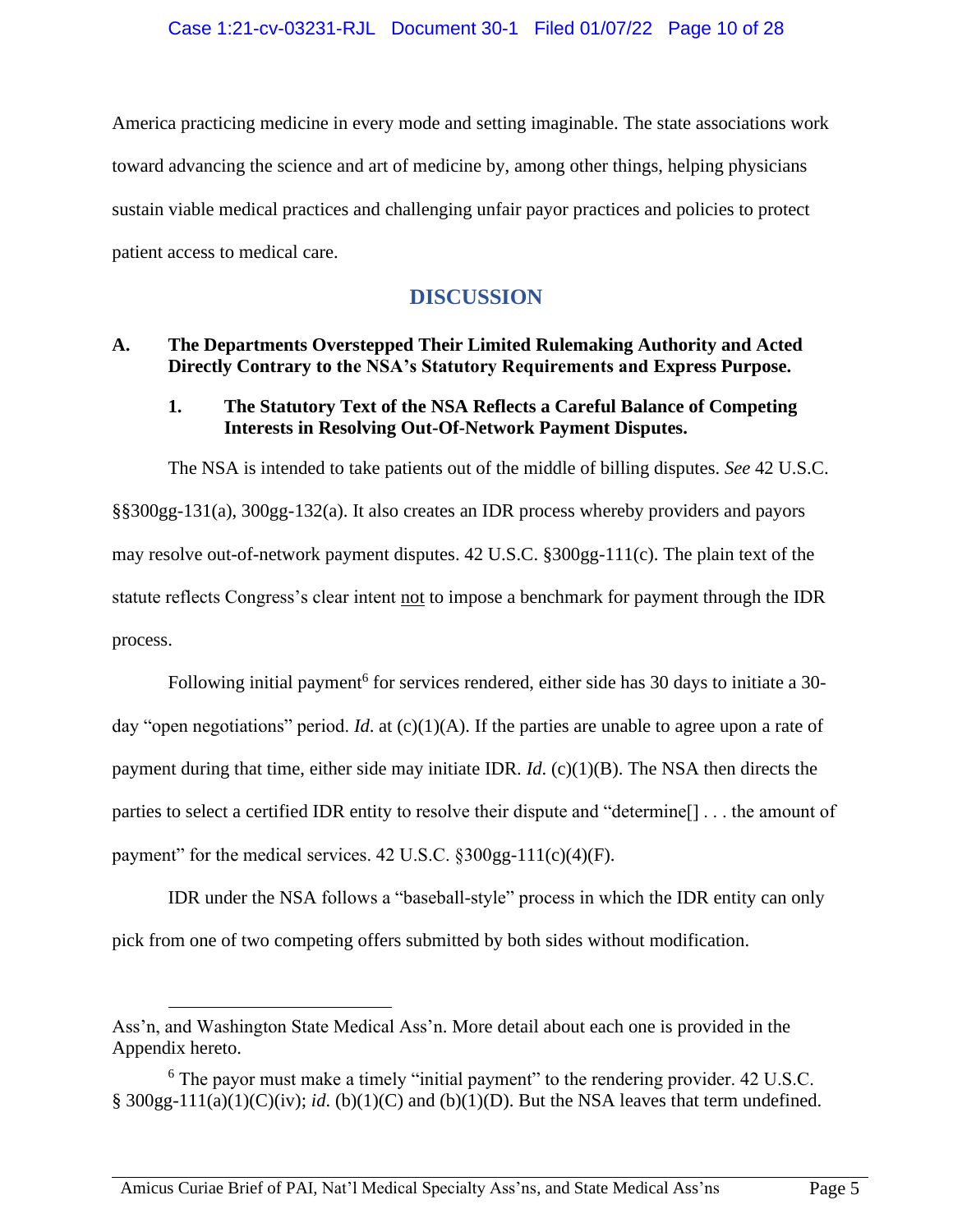#### Case 1:21-cv-03231-RJL Document 30-1 Filed 01/07/22 Page 11 of 28

*Id*.(c)(5)(A). This structure encourages the parties to submit reasonable offers in hopes of getting their offer selected. The parties must negotiate at length before initiating IDR and are permitted to continue to negotiate during the IDR process. *Id*. (c)(2)(B).

The NSA specifies the numerous factors that the IDR entity "shall" and "shall not" consider.  $Id$ .(c)(5)(C),  $id$ .(c)(5)(D). The IDR entity must consider all information submitted by the parties and cannot arbitrarily disregard a party's submission. *Id*.(c)(5)(C)(i)(II). Factors to be considered include: "[t]he level of training, experience, and quality and outcomes measurements of the provider or facility that furnished such item or service"; "[t]he market share held by the nonparticipating provider . . . or that of the plan or issuer in the geographic region . . ."; "[t]he acuity of the individual receiving such item or service or the complexity of furnishing such item or service to such individual"; "[t]he teaching status, case mix, and scope of services of the nonparticipating facility that furnished such item or service"; and "[d]emonstrations of good faith efforts (or lack of good faith efforts) made by the nonparticipating provider . . . or the plan . . . to enter into network agreements, and, if applicable, contracted rates between the provider . . . and the plan . . . during the previous 4 plan years." *Id.* at  $(c)(5)(C)(ii)(I)-(V)$ . The IDR entity "shall not consider" the "usual and customary charges" or rates paid by federal health care programs including Medicare and Medicaid. *Id.* at (c)(5)(D).

Notwithstanding this clear statutory language, the Departments' IFR imposed a new directive that the IDR entity "must select the offer closest to the QPA unless . . . credible information . . . clearly demonstrates that the QPA is materially different from the appropriate out-of-network rate." 86 Fed. Reg 55980, 55985. The Departments say this rebuttable presumption represents the "best interpretation" of the NSA, but the IFR does not identify any statutory term that actually requires interpretation. The NSA just says that the IDR entity "shall"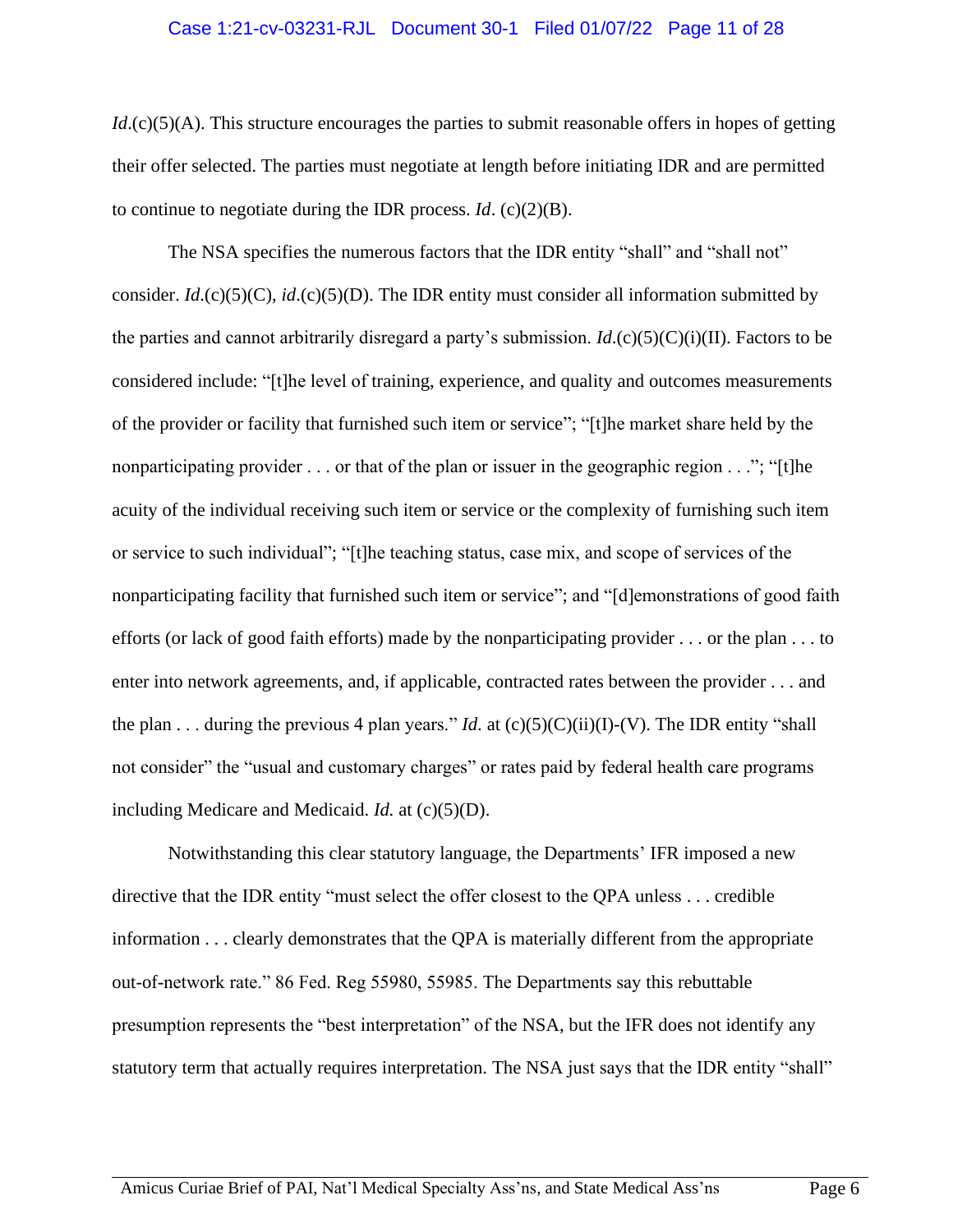#### Case 1:21-cv-03231-RJL Document 30-1 Filed 01/07/22 Page 12 of 28

consider all the enumerated factors. It does not permit, as the IFR establishes, an IDR entity to disregard evidence of the other factors unless the provider meets a heightened burden of proof.

## <span id="page-25-0"></span>**2. The Legislative History of the NSA Confirms that a Presumption in Favor of the QPA is Contrary to Congressional Intent.**

The NSA's intricate and detailed scheme for IDR was the culmination of over two years of careful deliberation and compromise by Congress. As the legislative history illustrates, Congress expressly rejected an approach that would impose a benchmark payment rate, even indirectly by governing the outcome of the dispute resolution process.

By 2018, Congress recognized that a legislative solution was needed to address the problem of surprise billing. While all stakeholders agreed that the patient should be protected from unanticipated medical costs, the legislative proposals differed on how to determine appropriate payment for out-of-network services.

The first and ultimately successful approach was to resolve payment disputes through an open-ended IDR process. In May 2019, a bipartisan group of senators proposed S. 1531<sup>7</sup>, which proposed a baseball-style IDR process determined by five factors. The legislation did not employ a benchmark payment approach for resolving payment disputes. The bill attracted significant support, with thirty cosponsors in the Senate, and served as the framework for the NSA.

The second and ultimately unsuccessful approach was to establish a "benchmark" payment rate for providers. An early example was S. 1895.<sup>8</sup> It proposed a "benchmark for payment" that would be set at the payor's "median in-network rate" and would have given providers no ability to negotiate a different rate. The following month, H.R. 3630 established a

 $7$  The STOP Surprise Billing Medical Bills Act of 2019, available online [here.](https://www.congress.gov/bill/116th-congress/senate-bill/1531/text)

<sup>8</sup> The Lower Health Care Costs Act, sponsored by Senators Lamar Alexander (R-TN) and Patty Murray (D-WA), available online [here.](https://www.congress.gov/bill/116th-congress/senate-bill/1895/text)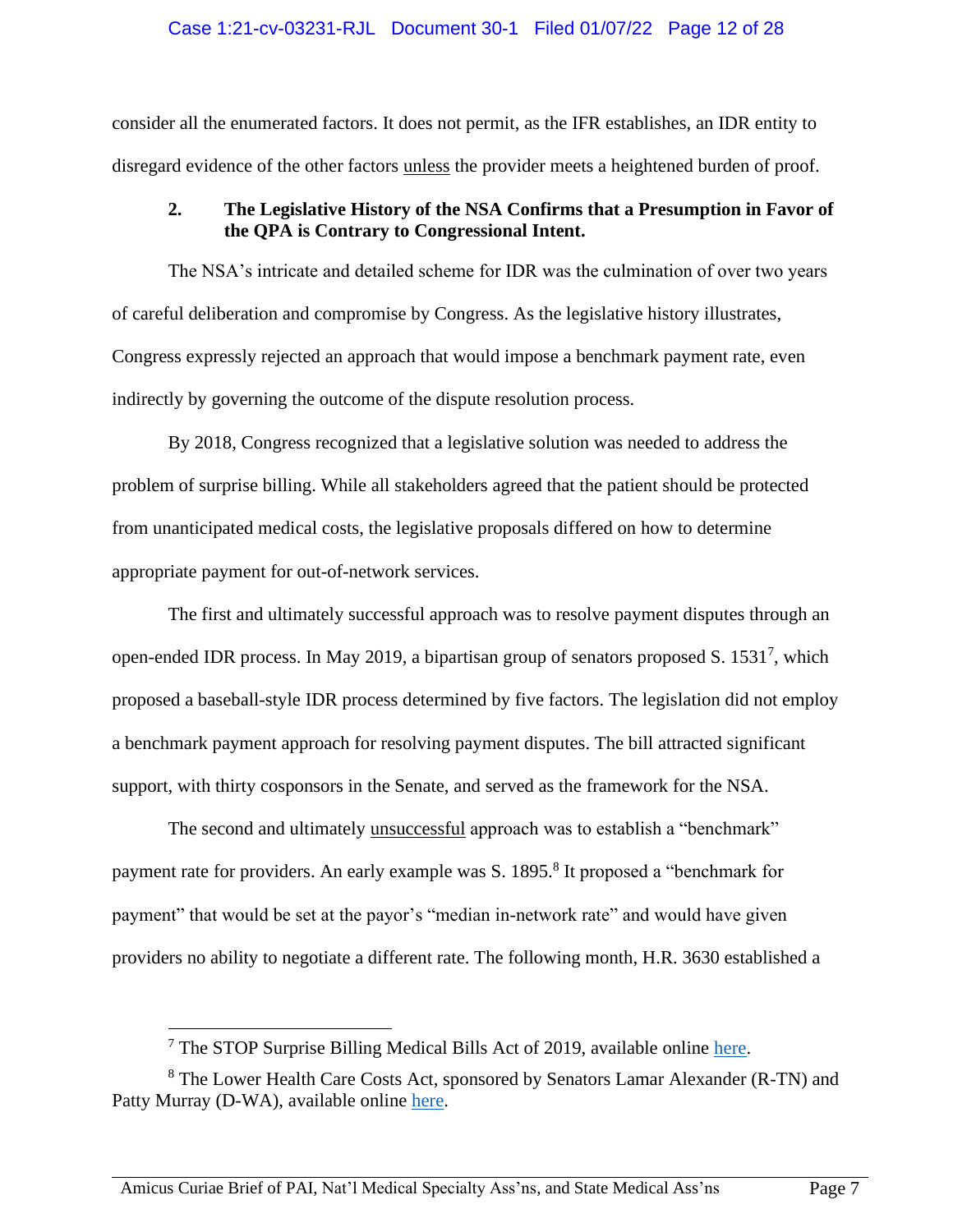#### Case 1:21-cv-03231-RJL Document 30-1 Filed 01/07/22 Page 13 of 28

benchmark payment at the "recognized amount," defined as the payment determined under state law, where applicable, or the median contracted rate.<sup>9</sup>

Subsequent proposals in 2020 moved closer towards a compromise but continued to diverge on rate-setting. On February 7, 2020, the House Ways & Means Committee released legislative text for the Consumer Protections Against Surprise Medical Bills Act of 2020, which proposed no payment benchmark and included an IDR process in which providers could submit any supporting evidence, with the exception of usual and customary or billed charges.<sup>10</sup> On February 11, 2020, a competing proposal, H.R. 5800, passed out of the House Education and Labor Committee.<sup>11</sup> It set payment at the "recognized amount," now defined as an amount set by state law or a state's All-Payer Model Agreement, or at the payor's median contracted rate.<sup>12</sup>

Ultimately, Congress expressly rejected the benchmark payment approach, leaving the level of payment open-ended. *See* 42 U.S.C. §300gg-111(a)(1)(C). The NSA retained the concept of the "recognized amount" — though the term "median contracted rate" was replaced with a more precise definition, the "Qualifying Payment Amount" (QPA),<sup>13</sup> which is used to calculate patient cost-sharing for services covered by the law. It is also one of many factors to be considered in IDR. *See* 42 U.S.C. § 300gg-111(a)(1)(C)(ii)-(iii); *id*. (c)(5)(C)(i)(I). In sharp

 $9$  The bill was sponsored by Representatives Frank Pallone (D-NJ) and Greg Walden (R-OR) of the House Energy & Commerce Committee, available online [here.](https://www.congress.gov/bill/116th-congress/house-bill/3630/text)

 $10$  Available online [here.](https://waysandmeans.house.gov/media-center/press-releases/neal-and-brady-release-legislative-text-surprise-medical-billing) The bill passed the committee on a bipartisan voice vote on February 12, 2020.

 $11$  The Ban Surprise Billing Act, available online [here.](https://edlabor.house.gov/hearings/hr-5800-ban-surprise-billing-act)

<sup>12</sup> *See* proposed new Public Health Service Act (PHSA) §§ 2719(a)(1)(C) and  $id.(e)(1)(C)$ , available online [here.](https://edlabor.house.gov/imo/media/doc/SURPRISEBILL-EL_02_xml.pdf)

<sup>13</sup> *See* 42 U.S.C. § 300gg-111(a)(3)(E) (defining QPA in relevant part as "the median of the contracted rates recognized by the plan . . . on January 31, 2019" for items or services furnished during 2022, adjusted every year thereafter based on the consumer price index for all urban consumers).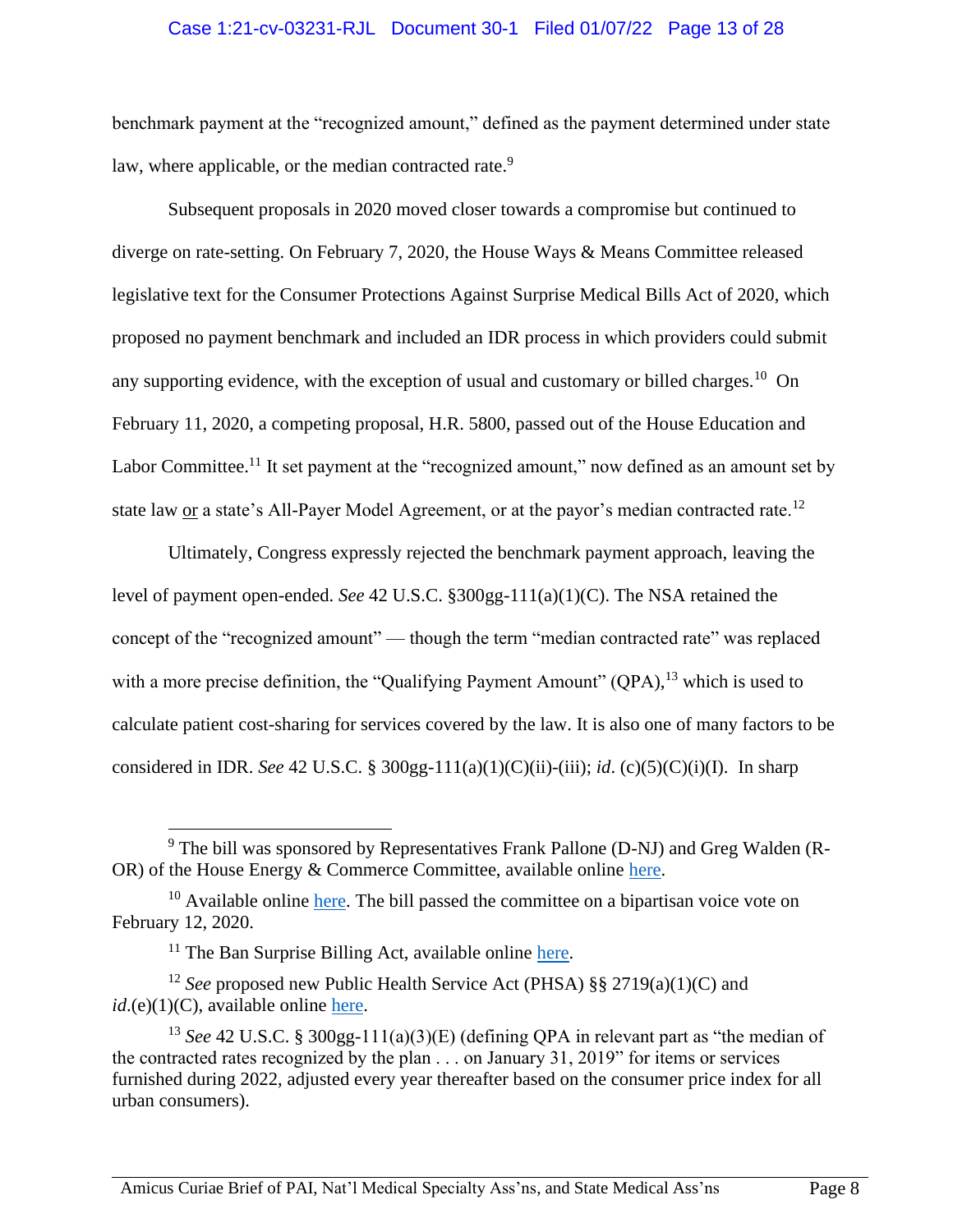#### Case 1:21-cv-03231-RJL Document 30-1 Filed 01/07/22 Page 14 of 28

contrast to competing legislative approaches, the NSA does not establish the QPA as the payment rate for initial payments under the law. In choosing the NSA approach, Congress voted against establishing a benchmark that limits how much the provider can be paid.

In summary, Congress considered, but rejected, the possibility of using median contracted rates to limit what providers may be paid. While the median contracted rate — the predecessor to the QPA — was included as a factor to be considered in several of the IDR proposals, it is never identified to be the predominant or overriding factor. Nor did Congress delegate to the Departments the ability to instruct IDR entities how to weigh such factors. In the NSA, Congress simply listed all of the factors for the IDR entity to equally consider.

Congressional leaders who were instrumental in enacting the NSA continued to emphasize the importance of equal consideration of the statutory factors even after the NSA's passage. In an April 29, 2021, letter to the Departments — prior to issuance of the IFR —two architects of the NSA, Senators Maggie Hassan and Bill Cassidy, stated, "we wrote this law with the intent that arbiters give each arbitration factor equal weight and consideration."<sup>14</sup> The Chair and Ranking Member of the House Ways & Means Committee later issued a letter strenuously objecting to the IFR establishing a rebuttable presumption in favor of the QPA.<sup>15</sup> The letter again emphasized that "[t]he law Congress enacted directs the arbiter to consider all of the factors without giving preference or priority to any one factor—that is the express result of substantial negotiation and deliberation among those Committees of jurisdiction and reflects Congress' intent to design an IDR process that does not become a de facto benchmark." Furthermore, 152 bipartisan members of the House of Representatives sent a letter to the Departments concerning

<sup>&</sup>lt;sup>14</sup> Available online [here](https://www.cassidy.senate.gov/imo/media/doc/SMB%20Letter%20Final_4_29_21.pdf) (emphasis added).

<sup>&</sup>lt;sup>15</sup> Available online [here.](https://www.gnyha.org/wp-content/uploads/2021/10/2021.10.04-REN-KB-Surprise-Billing-Letter80.pdf)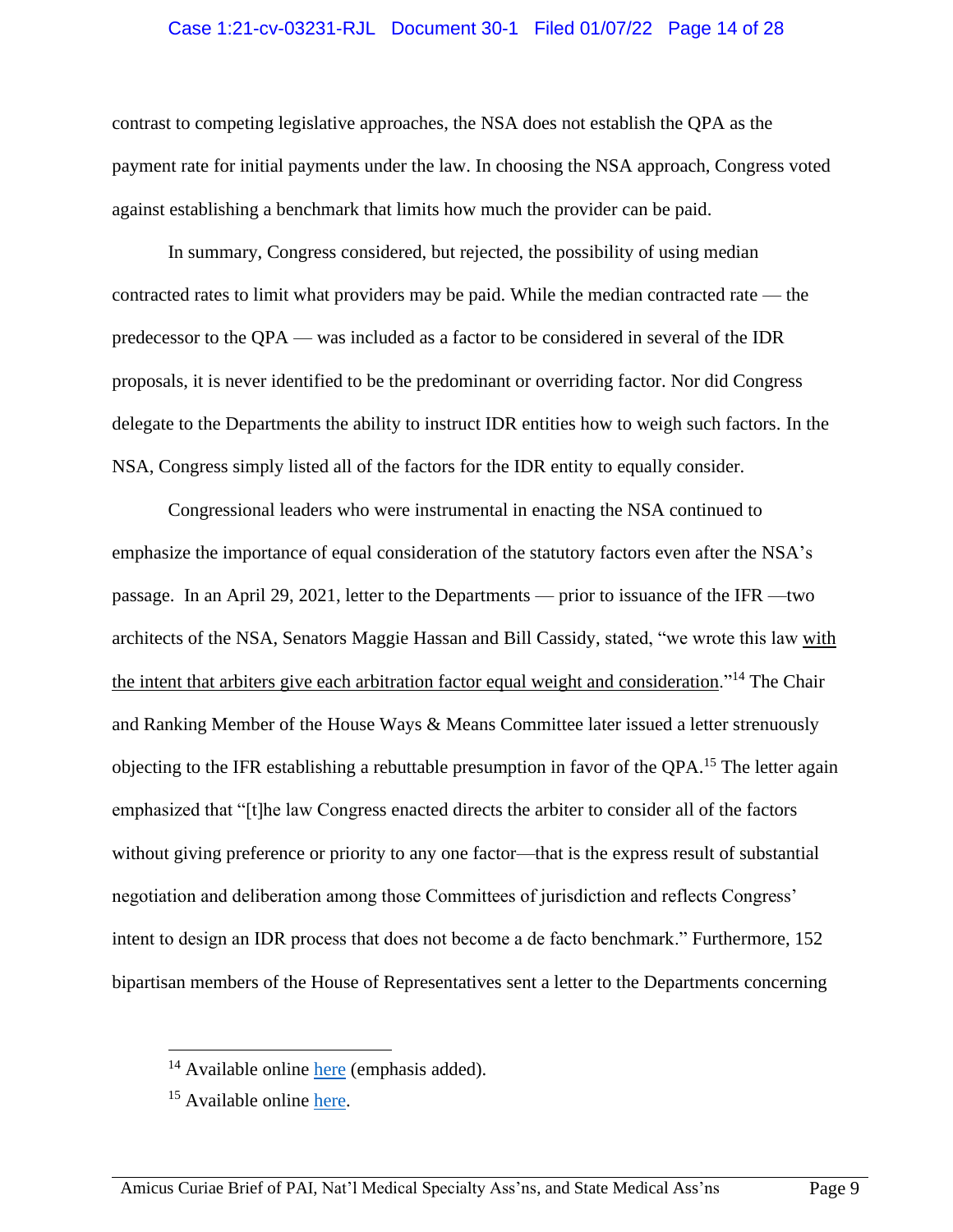the IFR to state that the NSA "allows providers and payors to bring any relevant information to support their payment offers for consideration, except for billed charges and public payor information" and "the law expressly directs the certified IDR entity to consider each of [the] listed factors should they be submitted, capturing the unique circumstance of each billing dispute without causing any single piece of information to be the default one considered.<sup>"16</sup>

#### <span id="page-28-0"></span>**B. The Departments' IFR Effectively Establishes Health Insurer-Determined Rate-Setting for Out-of-Network Reimbursement.**

The IFR's near-exclusive reliance on the QPA during the IDR process is inconsistent with Congress' intent to have no benchmark for payment. By establishing its rebuttable presumption in favor of the QPA not grounded in any reasonable interpretation of the statute, the IFR elevates the insurer-determined QPA, at the expense of the other co-equal statutory factors, into a de facto payment rate. Such government-sponsored rate-setting is directly contrary to the plain language of and intent behind the NSA.

For the reasons explained, equal consideration by IDR entities of all the statutory factors set forth in the NSA is crucial to the design of the IDR process. Unless all of the law's factors are given equal weight, there will be no meaningful "open negotiations" between parties to payment disputes as envisioned by the NSA. Congress declared that the information allowed in these enumerated factors are integral to fair payment determinations by IDR entities, allowing providers to share information relevant to their specific practice characteristics as well as the costs they incur providing care to their patients. In creating the rebuttable presumption in favor of the insurer-determined QPA, which in practice will be difficult if not impossible to overcome, the IFR effectively eliminates any recourse providers may have against unfair health insurer practices — including how network payments are set — and thereby gives enormous

<sup>&</sup>lt;sup>16</sup>Available online [here.](https://wenstrup.house.gov/uploadedfiles/2021.11.05_no_surprises_act_letter.pdf)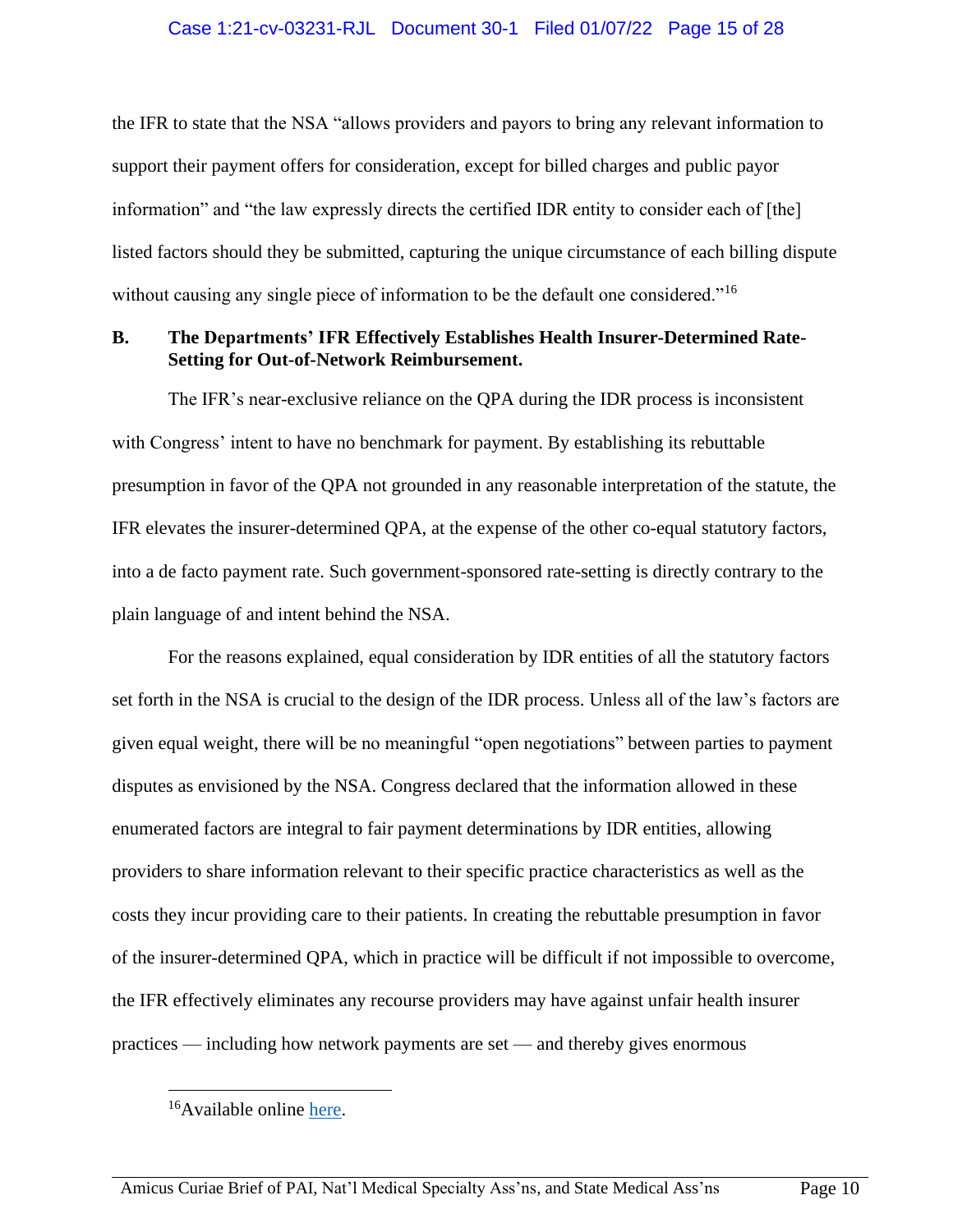#### Case 1:21-cv-03231-RJL Document 30-1 Filed 01/07/22 Page 16 of 28

marketplace advantage to payors. The IFR will have the de facto impact of setting the ceiling for all payments at the insurer-established in-network median rate.

Practically speaking, the burden to overcome the presumption in favor of the QPA will fall almost exclusively on providers. Payors calculate the QPA based on their own contracted rates, to which providers are not privy. They have no incentive to deviate from their own contracted rates. It is not hard to predict that "the offer closest to the QPA" will virtually always be the payor's. Indeed, payors will have every incentive to reduce any payments, whether innetwork or out-of-network, that exceed the QPA.

Moreover, physicians and other health care providers will find it nearly impossible to overcome the IFR's presumption favoring the QPA because they lack the necessary information to meet this burden. Providers will not even learn what the QPA is until they receive the payor's Explanation of Benefits (EOB) form, which explains what was paid on a claim and assigns an amount to patient responsibility. *See* 85 Fed. Reg. 36872, 36899 (July 13, 2021). Providers are also only entitled to a limited amount of information about whether the QPA was used and how it was calculated, and even then, only "upon request." *Id*.

Physicians and other providers also will not have access to information about the range of in-network rates from which the QPA was determined or the practice characteristics of contracted physicians that inform those rates. This will dramatically and unfairly limit the types of information that physicians and other health care providers will be able to rely on to make their case to the IDR entity that the appropriate level of payment is "clearly" and "materially" different than the QPA. The unreasonably high bar set by the IFR's rebuttable presumption, coupled with providers' inability to access or present crucial information that the IDR requires to prevail, will render the IDR process meaningless.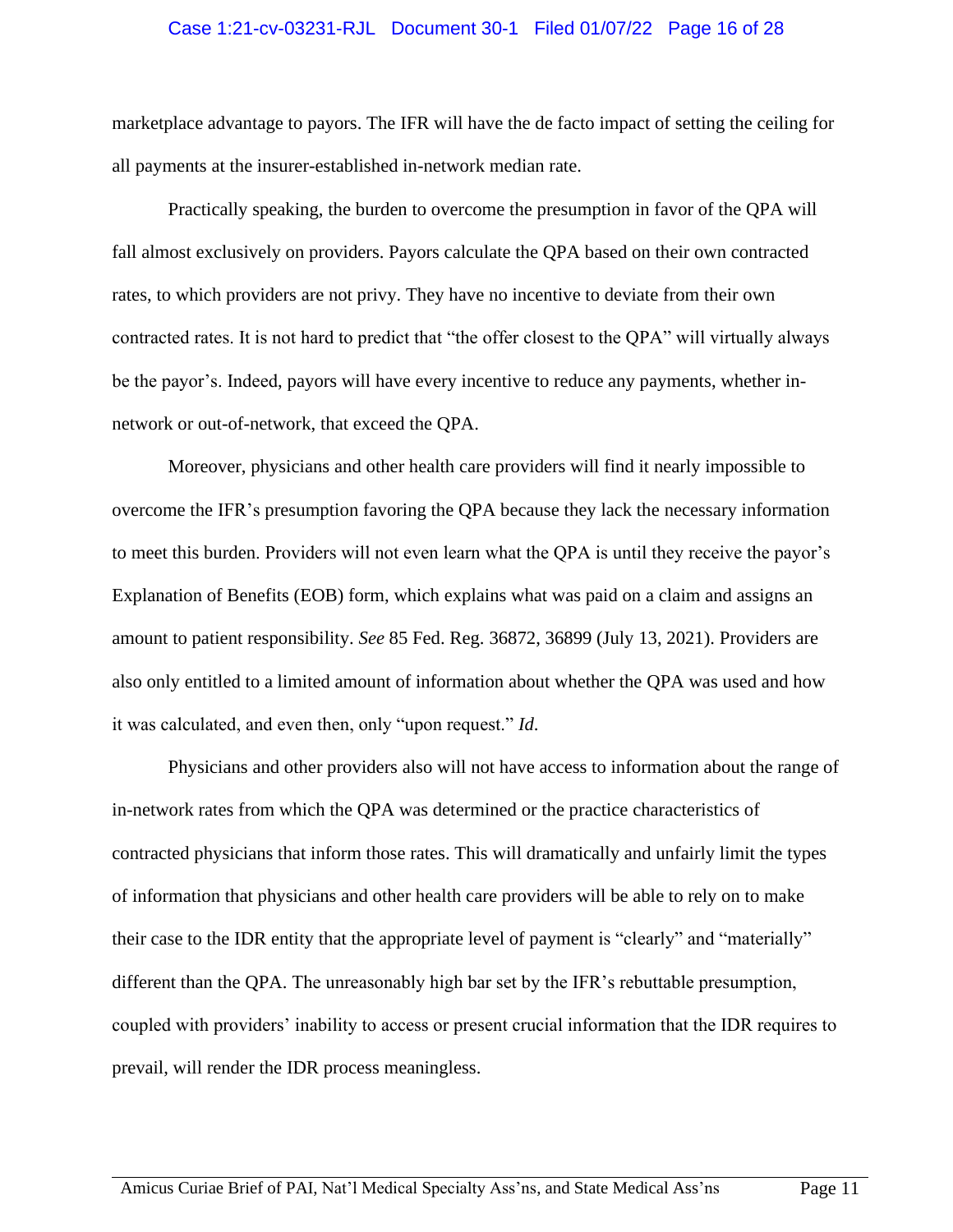## <span id="page-30-0"></span>**C. Patients will be Harmed by the IFR's Disruption of the Free Market Forces that Have Served to Check Health Insurer Overreach and Dominance.**

During Congressional deliberations, Congress heard from a wide range of patient and provider organizations that relying on insurer-determined rate-setting would diminish and disrupt patients' access to affordable, quality health care, especially in rural and underserved urban areas that already struggle with accessibility. Congressional members from both chambers expressed this assessment when they wrote to the Departments to criticize the imbalanced IDR process. Scores of House of Representatives members observed:

This [IDR] approach is contrary to statute and could incentivize insurance companies to set artificially low payment rates, which would narrow provider networks and jeopardize patient access to care – the exact opposite of the goal of the law. It could also have a broad impact on reimbursement for in-network services, which could exacerbate existing health disparities and patient access issues in rural and urban underserved communities.<sup>17</sup>

More than half the Senate also wrote to the Departments<sup>18</sup> to urge that they "amend [the IFR] to align with the law that Congress passed," because "[i]n no way does the [NSA] privilege any one rate in the IDR process, but rather establishes an open and robust dispute resolution process in which each factor is given equal weighting." Furthermore, the Senators were "very concerned" that the IFR will implement "a benchmark payment . . . policy which Congress debated and ultimately rejected because of concerns it created around rural access and narrow networks." These harms to patients recognized by Congress, as further explained below, are the inevitable results of a new era ushered in by the IFR that will drastically alter health insurer behavior and incentives in their exercise of business judgment and market power.

<sup>&</sup>lt;sup>17</sup> Letter from Congressional members to Defendants (dated Nov. 5, 2021), available online [here.](https://wenstrup.house.gov/uploadedfiles/2021.11.05_no_surprises_act_letter.pdf)

<sup>18</sup> *See* Senate Republicans' Ltr. to Departments (dated Dec. 28, 2021), available online [here.](https://www.cassidy.senate.gov/imo/media/doc/Surprise%20Billing%20Letter%2012_28_21_final.pdf)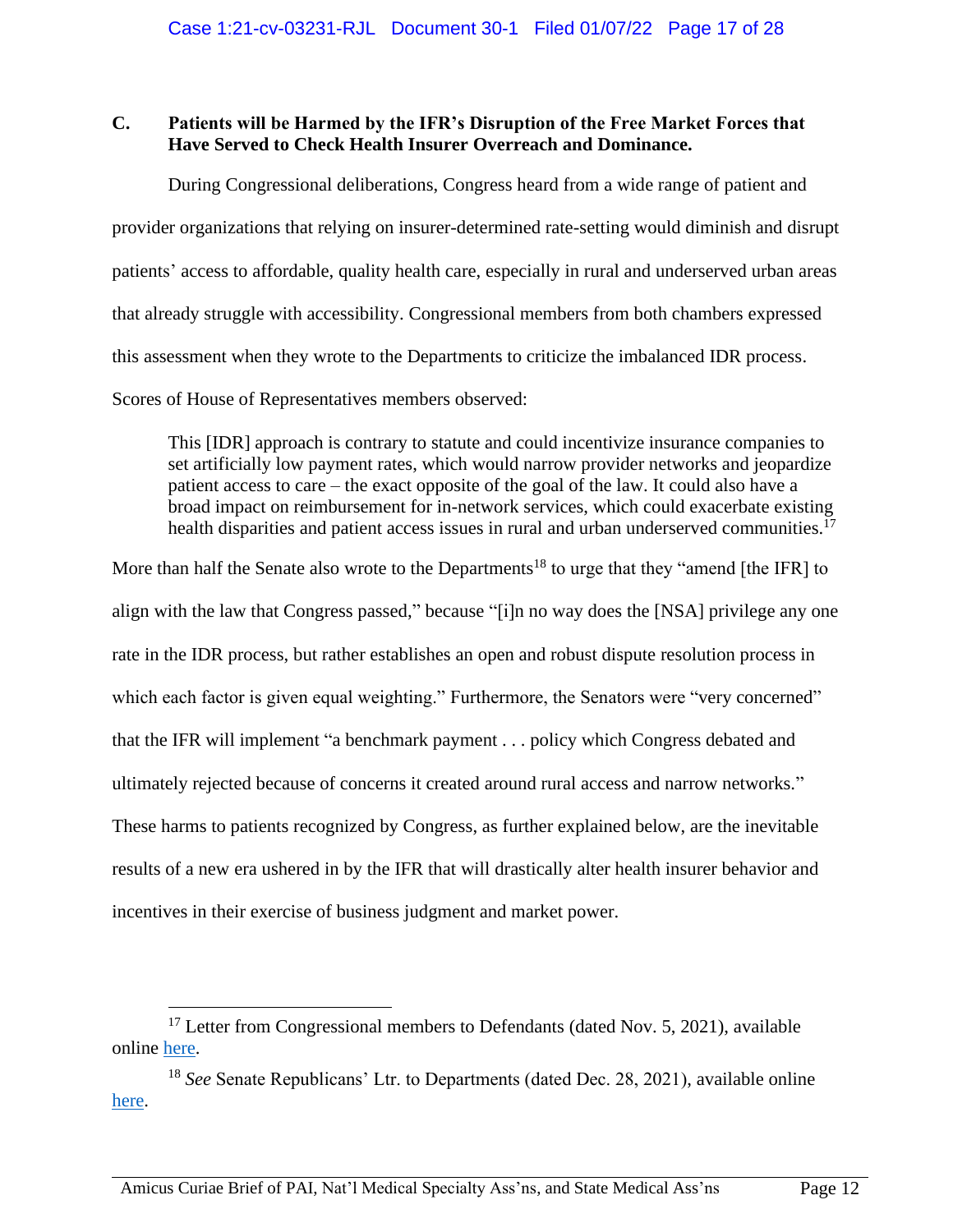#### Case 1:21-cv-03231-RJL Document 30-1 Filed 01/07/22 Page 18 of 28

While members of Congress were chiding the Departments for "incentiviz[ing] insurance companies to set artificially low payment rates," North Carolina's largest commercial health insurer seized on its newfound bargaining power to do just that. Citing the Departments' IDR and its reliance on the QPA, the insurer claimed in a letter to a contracted physician practice that "this new federal law allows a significant change to [our] contracting approach," and the insurer now is "able to seek to contract at a rate more in line with what we consider to be a reasonable, market rate."<sup>19</sup> Lest there be doubt, the insurer affirmed that "the Interim Final Rules provide enough clarity to warrant a significant reduction in your contracted rate." The insurer thereupon made a demand that the physicians immediately accept a 15% rate reduction or face near immediate termination from its provider network. Dozens of other physician practices in North Carolina received similar letters with demands of up to 30% rate cuts.<sup>20</sup>

### <span id="page-31-0"></span>**1. Provider Networks will Deteriorate as Physician Practices and Other Health Care Providers Face Widespread Under-compensation.**

Under the IFR's approach, strong-arm insurer actions like those taken in North Carolina will become standard industry practice. By enabling insurers to impose artificially low reimbursement rates, the IDR all but ensures that physicians and other health care providers will be routinely under-compensated for the care they provide. Inadequate compensation threatens the long-term sustainability of physician practices, particularly small, independent practices that serve rural communities and underserved, dense urban neighborhoods. This will allow insurers to

<sup>&</sup>lt;sup>19</sup> *See* BlueCross BlueShield of North Carolina letter to Contracted Provider (Nov. 5, 2021), available online [here.](https://www.documentcloud.org/documents/21116581-20211105-bcbsnc-rate-reduction-notice_redacted?responsive=1&title=1)

 $20$  CMA similarly reported that an independent emergency physician group in California recently was threatened by a large health plan with termination from its network if the physicians did not accept a 20% rate cut that the insurer felt was consistent with the QPA benchmark in the IFR. *See* CMA Comments to No Surprises Act: Interim Final Rule Part II (Dec. 6, 2021) ("CMA IFR part 2 Comments") at p. 4, available online [here](https://www.cmadocs.org/Portals/CMA/files/public/CMA%20Comments%20on%20Federal%20Surprise%20Billing%20Regs%20(120621).pdf?ver=2021-12-07-154335-110)*.*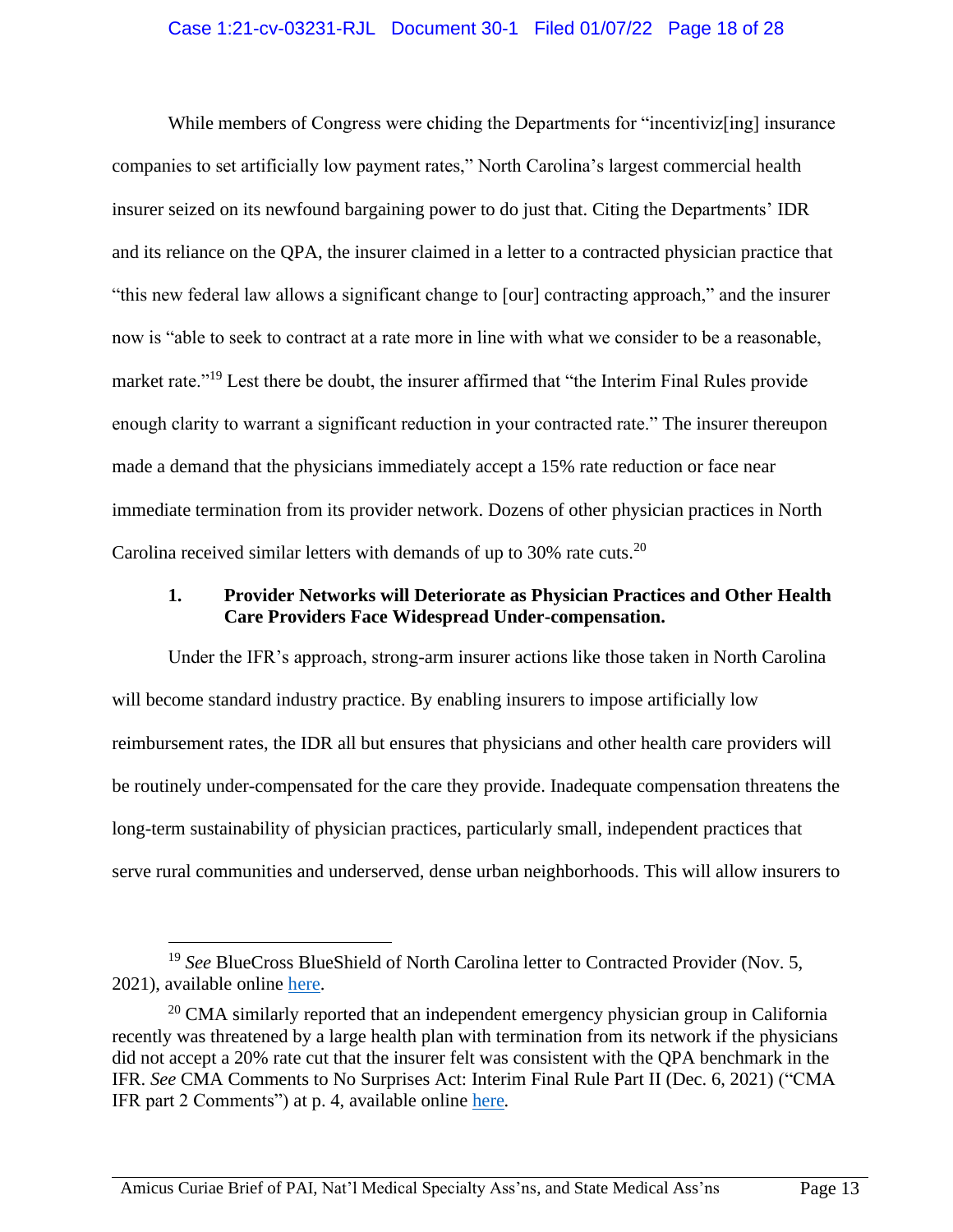#### Case 1:21-cv-03231-RJL Document 30-1 Filed 01/07/22 Page 19 of 28

shrink provider networks, thus deteriorating the quality of health insurance coverage for beneficiaries. Patients will suffer serious and immediate harm by losing access to providers.

Unfortunately, the NSA did not require meaningful network adequacy oversight to check insurers from offering inadequate provider networks, and state regulation in this area is notoriously weak. The IFR's rate-setting approach allows insurers to adopt even more limited or "narrow" physician and hospital networks which means patients — especially those needing specialized treatment — will be increasingly unable to access services in-network. When medically necessary in-network care is no longer available or illusory, patients will be forced to seek services out-of-network, resort to emergency rooms for their care, or forego medical care altogether — outcomes that run entirely contrary to the goals of the NSA. For out-of-network services not covered by the NSA, patients will typically incur much higher out-of-pocket costs under the terms of their benefit plans. This is particularly challenging for patients with highdeductible plans that impose unaffordably high deductibles for out-of-network services. These additional patient costs run directly counter to Congress's intent in enacting the NSA, namely, to protect patients from unanticipated medical expenses.

With preserving patient access as a priority, Congress heeded dramatic warnings from California against the insurer-biased approach that the Departments have adopted in their IDR process. California's surprise billing law unintentionally operated like there was a state-set benchmark.<sup>21</sup> Shortly after the passage of this law, California's health plan regulator found no

 $21$  California's surprise medical billing law requires insurers to make an interim payment to out-of-network providers who then could initiate independent dispute resolution if they believed the rate to be inadequate. *See* Cal. Health & Safety Code §1371.31. The California Medical Association ("CMA") found that, even though the interim payment rate was not a factor under state law to be considered in the IDR process, arbitrators in over 90 percent of cases chose the interim rate as the "reasonable rate" because it was required by state law. *See* CMA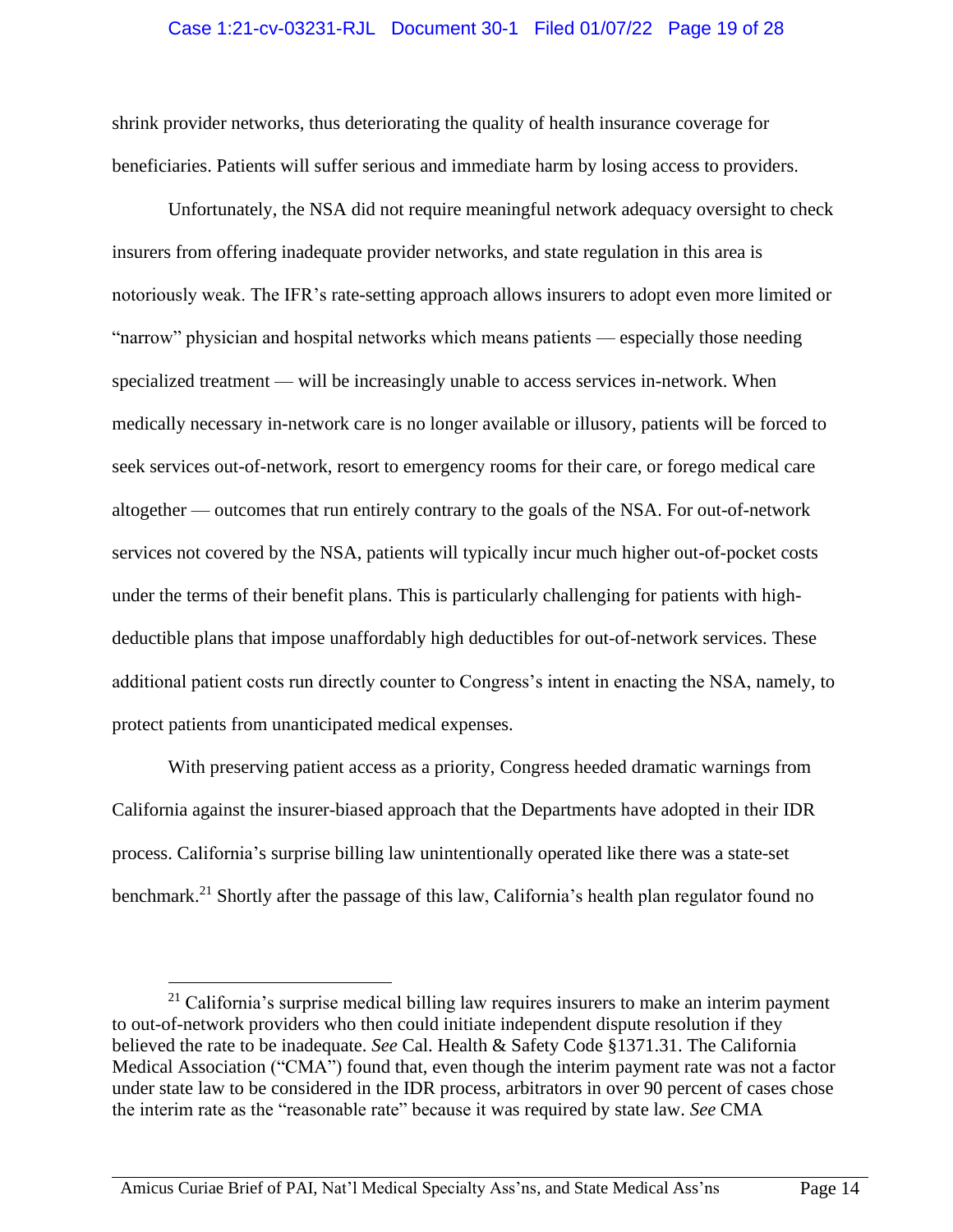anesthesiologists in one of the state's largest health plan's networks.<sup>22</sup> A study by the RAND corporation documented that, like the IFR, California's law "has changed the negotiation dynamics between hospital-based physicians and payers [whereby] leverage has shifted in favor of payers, and payers have an incentive to lower or cancel contracts with rates higher than their average as a means of suppressing OON prices."<sup>23</sup> Health plans in California carried through with threats to kick providers out of their networks and terminate long-existing contracts, some as long as 25 years, disavowing any agenda to build up their networks.<sup>24</sup>

## <span id="page-33-0"></span>**2. Access to Safety Net Providers and Critically Needed Specialists will be Jeopardized in Certain Communities.**

Safety net providers such as emergency department physicians and hospital-based specialists are particularly vulnerable to the ill-consequences of the Departments' IDR approach. As shown in North Carolina, these providers are seen by insurers as dispensable and will become the first to be shed from provider networks due to low-ball rate negotiation tactics or outright ouster by insurers.<sup>25</sup> Specialty physicians are already in short supply in many parts of the country, and the shortages are projected to worsen over the coming decade.<sup>26</sup> Such physician

 $25$  California's experience with its surprise billing law substantiates these concerns. The RAND Study found that "[p]hysicians in anesthesiology, radiology, and orthopedic practices reported unprecedented decreases in payers' offered rates and less interest in contracting since [California's surprise medical billing law] was passed into law."

<sup>26</sup> *See* Association of American Medical Colleges (by HIS Markit Ltd.), "The Complexities of Physician Supply and Demand: Projections from 2019 to 2034" (June 2021) at p. vii, available online [here.](https://www.aamc.org/media/54681/download?attachment)

Comments to No Surprises Act: Interim Final Rule: Part I (Sept. 7, 2021) at p. 4, available online [here.](https://www.cmadocs.org/Portals/CMA/files/public/CMA%20Letter%20on%20Federal%20Surprise%20Billing%20Regs%20(080721).pdf?ver=2021-09-16-125208-947)

<sup>22</sup> *See id.* at 5.

<sup>23</sup> *See* Erin Lindsey Duffy, "Influence of Out-of-Network Payment Standards on Insurer-Provider Bargaining, California's Experience" AMERICAN J. OF MANAGED CARE (Aug. 23, 2019) at 1 ("RAND Study"), available online [here.](https://www.ajmc.com/view/influence-of-outofnetwork-payment-standards-on-insurer-provider-bargaining-californias-experience)

<sup>24</sup> *See* CMA IFR Part 2 Comments, *supra*, at pp. 11-12*.*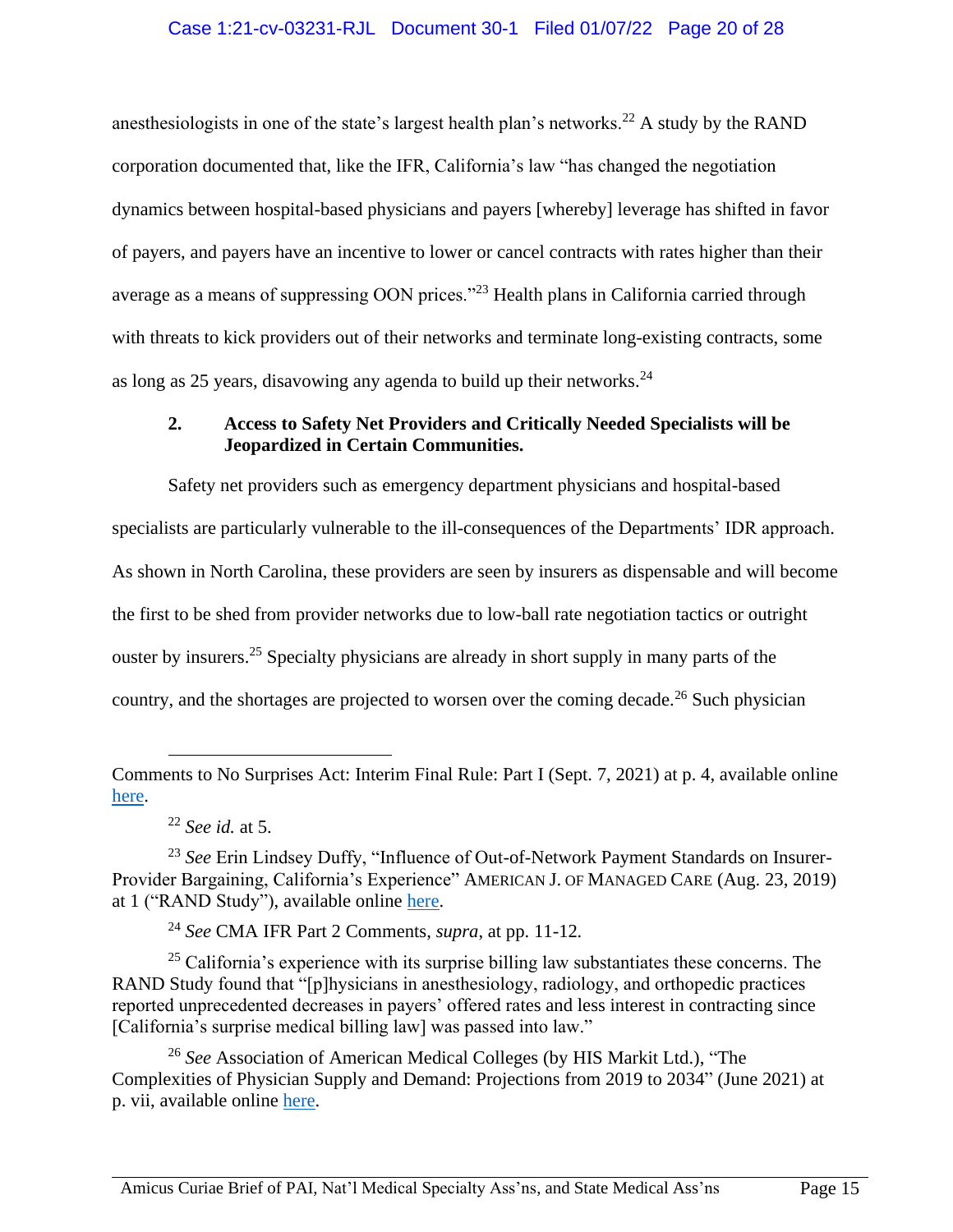#### Case 1:21-cv-03231-RJL Document 30-1 Filed 01/07/22 Page 21 of 28

workforce challenges will only be exacerbated by barriers to access that are artificially created by health insurers' manipulation of reimbursement and provider networks. This will force many Americans to travel long distances or suffer lengthy delays to receive medically necessary specialty care. Some patients may lose access altogether because there are no essential specialists in their community or in their insurer provider networks.

Routine under-compensation of safety net and specialist providers as facilitated by the IFR will also contribute to a rise in inadequate access to critically-necessary specialty services, particularly in emergencies. When payments fail to cover the costs of delivering services, specialist practices will be forced to close. Furthermore, it will be difficult for physician specialists — particularly neurosurgeons, orthopaedic surgeons and general surgeons — to serve "on-call" at hospitals. Such on-call specialists are critical to patient care, ensuring the highest possible quality of service and patient safety for a variety of medical services, including lifesaving emergency services. This will have dire implications for patients needing these services as emergency departments face physician shortages. These sites have been critical in the COVID pandemic and will continue to provide life-saving care to all Americans regardless of their ability to pay. Emergency departments also serve as the site for primary care for many Americans, who will lose access to basic care when emergency room physicians and other on-call specialists are no longer available. Additionally, because certain specialists, such as anesthesiologists or radiologists, are part and parcel of hospital surgical teams, their unavailability from provider networks can deprive patients of needed, if not life-saving, procedures.

### <span id="page-34-0"></span>**3. The IFR will Spur Further Consolidation that Will Undermine Market Competition, Raise Costs, and Limit Patient Access.**

Giving insurers unfettered rate-setting ability will only exacerbate the significant financial pressures that have forced many physician practices to sell to larger corporate entities.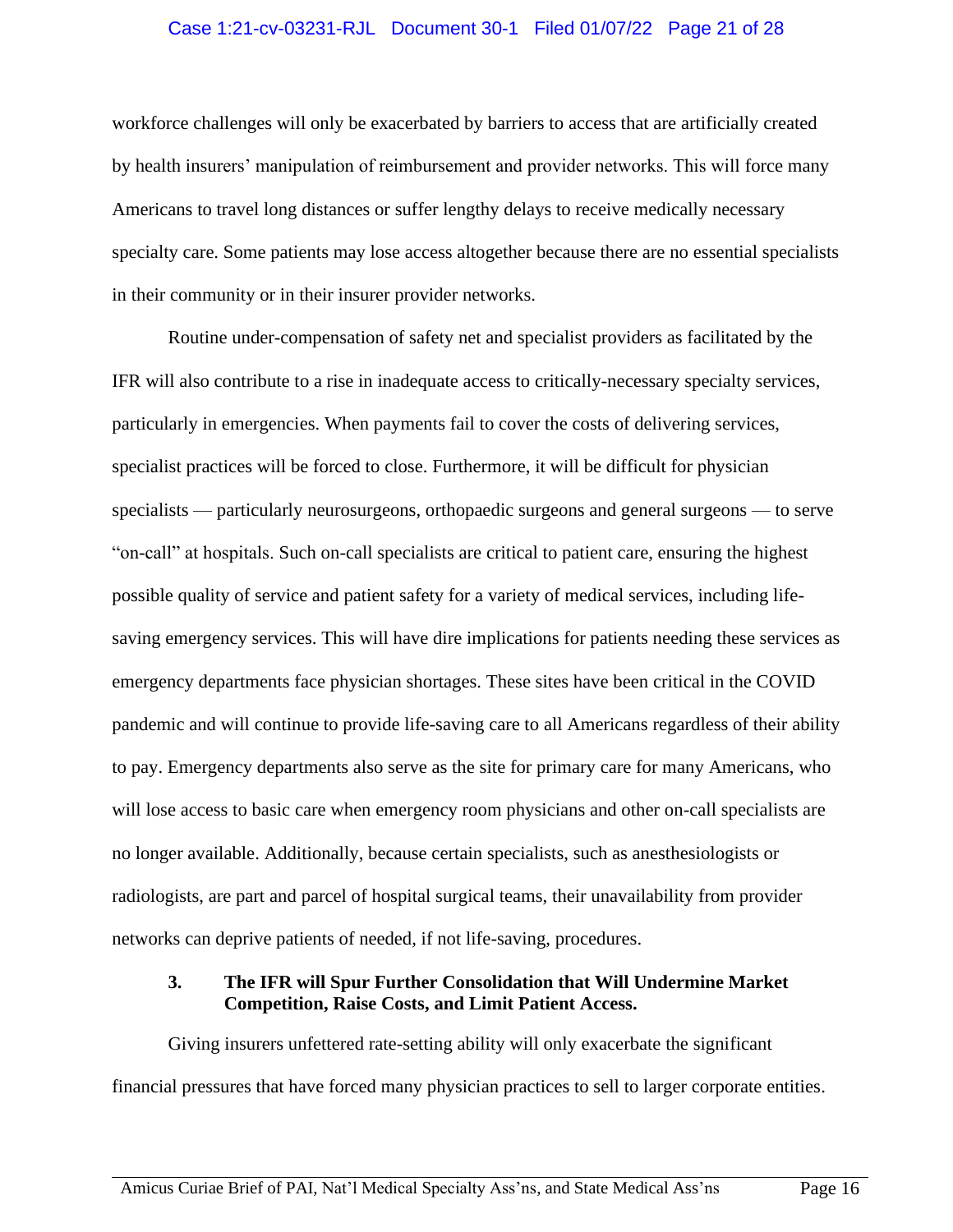#### Case 1:21-cv-03231-RJL Document 30-1 Filed 01/07/22 Page 22 of 28

The COVID pandemic has heightened these pressures as practices, and small community hospitals suffered severe financial losses during the first year of the pandemic. PAI-Avalere research shows a sharp uptick in corporate acquisitions of physician practices in the last half of 2020, indicating a "last straw" financial impact of the pandemic. The American Medical Association explains that the Departments' IDR process, by shifting leverage to insurers, "is certain to put an additional, if not fatal, financial strain on many independent practices and rural providers already struggling to make ends meet in their small businesses."<sup>27</sup> The RAND study that focused on the impact of California's surprise medical billing law also confirmed that increased consolidation was seen in the wake of the California  $law^{28}$ 

There is a large body of research showing that health care provider consolidation raises prices and increases overall health care spending without clear indications of quality improvements.<sup>29</sup> It also undermines choice and continuity of care for our nation's patients. Ultimately, individual health insurance premiums will rise, as will the out-of-pocket costs for health care that must be borne by patients.

## <span id="page-35-0"></span>**CONCLUSION**

For the foregoing reasons and the reasons in plaintiffs' brief on the merits, the Physician Amici respectfully urge the Court to GRANT the plaintiffs' motion for summary judgment.

DATED: January 3, 2022. Respectfully submitted,

 /s/ *Long X. Do* Long X. Do (*pro hac vice*) [long@athenelaw.com](mailto:long@athenelaw.com)

<sup>&</sup>lt;sup>27</sup> See AMA Comments to IFR Part II (Dec. 6, 2021) at pp. 1-2, available online [here.](https://searchlf.ama-assn.org/letter/documentDownload?uri=%2Funstructured%2Fbinary%25)

<sup>28</sup> RAND Study, *supra.*

<sup>29</sup> *See* Karyn Schwartz et al., "What We Know About Provider Consolidation" Kaiser Family Found. (Sept. 2, 2020), available online [here.](https://www.kff.org/health-costs/issue-brief/what-we-know-about-provider-consolidation/)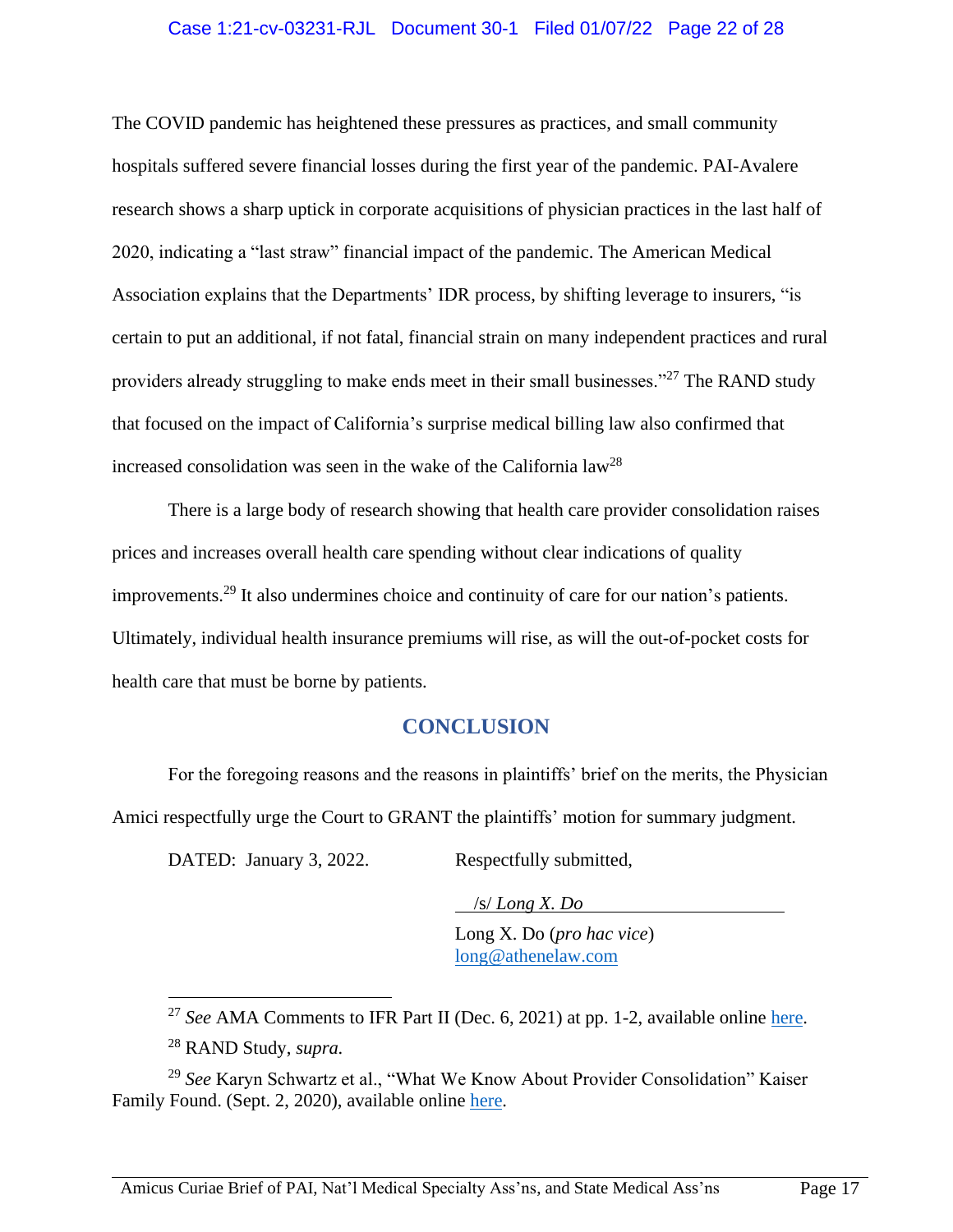ATHENE LAW, LLP 5432 Geary Blvd. #200 San Francisco, California 94121 Tel: (415) 680-7419 Fax: (844) 619-8022

Eric D. Chan (*pro hac vice*) [eric@athenelaw.com](mailto:eric@athenelaw.com) ATHENE LAW, LLP 10866 Washington Blvd., #142 Culver City, California 90232 Tel: (310) 913-4013 Fax: (844) 619-8022

*Attorneys for Amici Curiae Physicians Advocacy Institute, American Ass'n of Neurological Surgeons, Congress of Neurological Surgeons, American Academy of Otolaryngology-Head and Neck Surgery, American Association of Orthopaedic Surgeons, American College of Surgeons, American Osteopathic Association, American Society of Hematology, American Society of Plastic Surgeons, North American Spine Society, California Medical Ass'n, Connecticut State Medical Soc., Medical Ass'n of Georgia, Illinois State Medical Soc., Kentucky Medical Ass'n, Massachusetts Medical Soc., Michigan State Medical Soc., Nebraska Medical Ass'n, Medical Soc. of New Jersey, Medical Soc. of the State of New York, North Carolina Medical Soc., Oregon Medical Ass'n, South Carolina Medical Ass'n, Tennessee Medical Ass'n, Texas Medical Ass'n, and Washington State Medical Ass'n*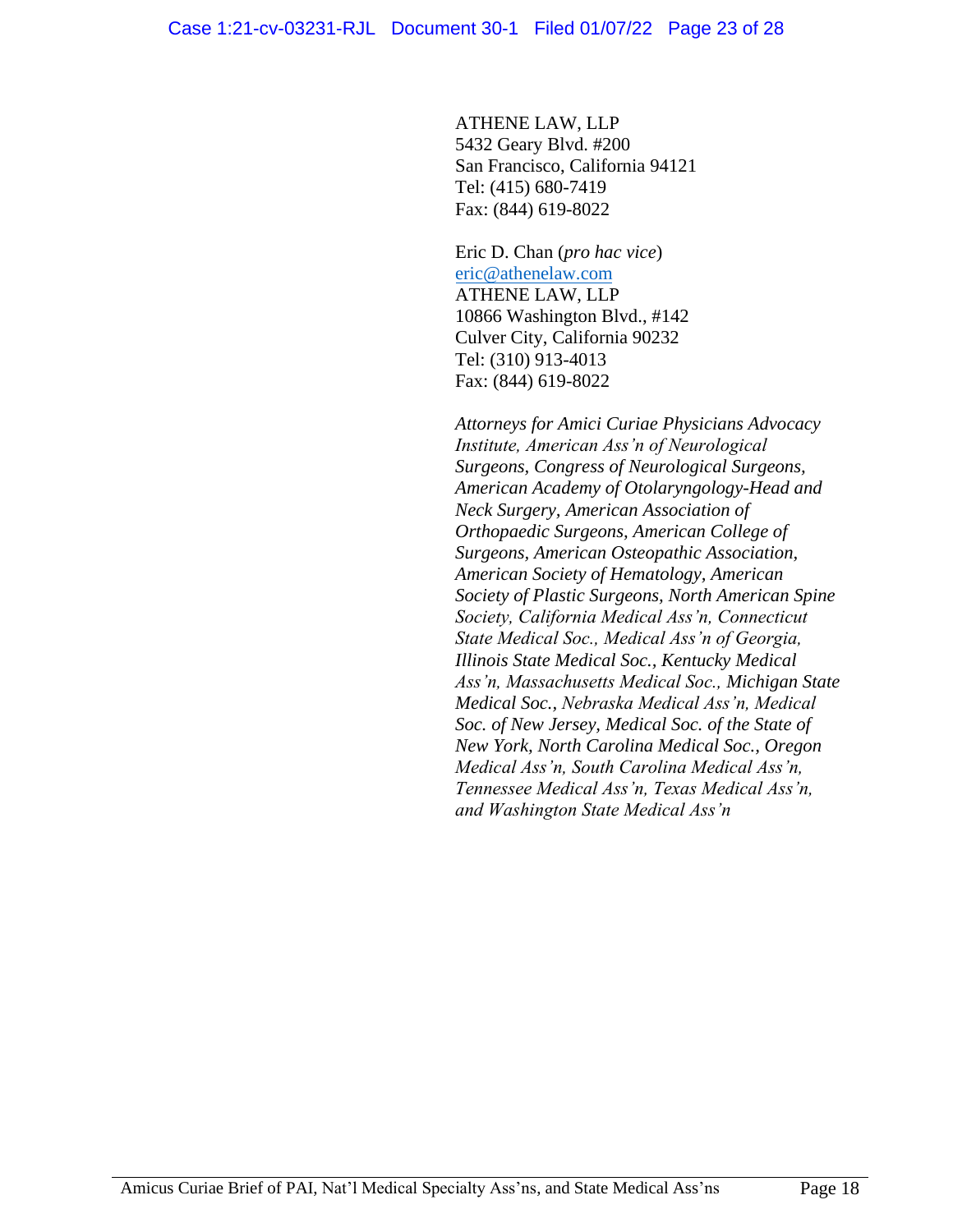#### **APPENDIX**

#### **A. Description of National Medical Specialty Societies**

**American Association of Neurological Surgeons:** Founded in 1931 as the Harvey Cushing Society, the American Association of Neurological Surgeons ("AANS") is a scientific and educational association with more than 13,000 members worldwide. Fellows of the AANS are board-certified by the American Board of Neurological Surgery, the Royal College of Physicians and Surgeons of Canada, or the Mexican Council of Neurological Surgery, A.C. The mission of the AANS is to promote the highest quality of patient care and advance the specialty of neurological surgery, which is the medical specialty concerned with the prevention, diagnosis, treatment and rehabilitation of disorders that affect the spinal column, spinal cord, brain, nervous system and peripheral nerves.

**Congress of Neurological Surgeons**: Established in 1951, the Congress of Neurological Surgeons ("CNS") exists to enhance health and improve lives through the advancement of neurosurgical education and scientific exchange. With over 10,000 neurosurgical professionals from more than 90 countries, the CNS advances the practice of neurosurgery globally by inspiring and facilitating scientific discovery and its translation to clinical practice. Quality neurosurgical care is essential to the health and well-being of society. As such, the CNS, together with the AANS, support a Washington Office that carries out their missions by promoting sound health policy and advocating before the courts, regulatory bodies, and state and federal legislatures, and other stakeholders.

**American Academy of Otolaryngology-Head and Neck Surgery:** The American Academy of Otolaryngology-Head and Neck Surgery ("AAO-HNS") was founded in 1896 and celebrated its hundred and twenty-fifth anniversary this year. The AAO-HNS serves its 12,000 United States members in many ways to ensure they are able to provide the highest quality care to all patients. Its Core Purpose states: "We engage our members and help them achieve excellence and provide high quality, evidence informed and equitable ear, nose, and throat care through professional and public education, research, and health policy advocacy."

**American Association of Orthopaedic Surgeons:** Representing more than 39,000 members, including Orthopaedic Surgeons and allied health care professionals in the musculoskeletal medicine specialty, the American Association of Orthopaedic Surgeons ("AAOS") promotes and advocates the viewpoint of the orthopaedic community before federal and state legislative, regulatory, and executive agencies. On behalf of its members, AAOS identifies, analyzes, and directs all health policy activities and initiatives to position the AAOS as the trusted leader in advancing musculoskeletal health.

**American College of Surgeons:** The American College of Surgeons ("ACS") is a scientific and educational organization of surgeons that was founded in 1913 to raise the standards of surgical practice and improve the quality of care for all surgical patients. The ACS is dedicated to the ethical and competent practice of surgery. Its achievements have significantly influenced the course of scientific surgery in America and have established it as an important advocate for all surgical patients. The ACS has more than 84,000 members and is the largest organization of surgeons in the world.

Appendix: Description of Medical Specialty Societies and State Medical Associations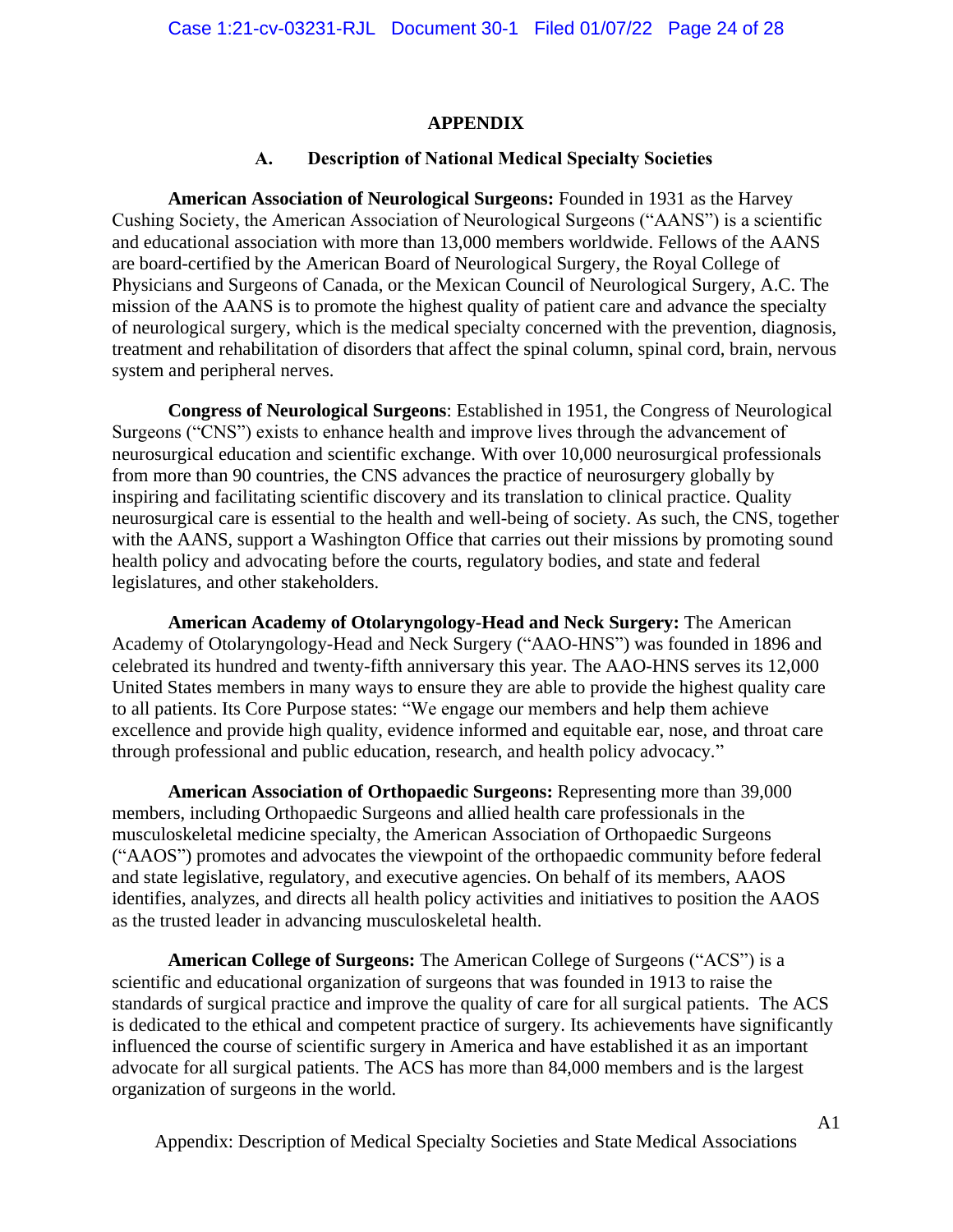**American Osteopathic Association:** The American Osteopathic Association ("AOA") represents more than 168,000 osteopathic physicians (DOs) and osteopathic medical students; promotes public health; encourages scientific research; serves as the primary board certification body for osteopathic physicians; and is the accrediting agency for osteopathic medical schools. As the primary board certification body for osteopathic physicians and the accrediting agency for all osteopathic medical schools, the AOA works to accentuate the distinctiveness of osteopathic principles and the diversity of the profession. In addition to promoting public health and encouraging scientific research, the AOA advocates at the state and federal levels on issues that affect osteopathic physicians, osteopathic medical students, and patients.

**American Society of Hematology**: The American Society of Hematology ("ASH") is the world's largest professional society of hematologists, including approximately 18,000 clinicians and researchers, who are dedicated to furthering the understanding, diagnosis, treatment, and prevention of disorders affecting the blood.

**American Society of Plastic Surgeons:** The American Society of Plastic Surgeons ("ASPS") is the world's largest association of plastic surgeons. Its over 7,000 domestic members represent 93 percent of Board-Certified Plastic Surgeons in the United States. ASPS's mission is to promote the highest quality in professional and ethical standards, advance quality care for plastic surgery patients, and promote public policy that protects patient safety. ASPS's members are highly skilled surgeons who improve both the functional capacity and quality of life for patients, including the reconstruction of defects caused by disease, congenital anomalies, burn injuries, and traumatic injuries; the treatment of hand conditions; and the provision of gender affirming care.

**North American Spine Society**: The North American Spine Society ("NASS") is a global multidisciplinary medical organization dedicated to fostering the highest quality, ethical, value-based and evidence-based spine care through education, research and advocacy. With over 8,000 members, NASS represents orthopedic surgeons, neurosurgeons, physiatrists, anesthesiologists, nurses, chiropractors, and many more across the United States, and provides a broad array of support for its members through continuing medical educational programs, coding and patient safety resources as well as coverage recommendations, clinical guidelines, addressing issues related to spine research including the funding of grants and traveling fellowships, and legislative advocacy.

## **B. Description of State Medical Associations**

**California Medical Association**: Founded in 1856 "to develop in the highest possible degree, the scientific truths embodied in the profession," the California Medical Association ("CMA") has served as a professional organization representing California physicians for more than 160 years. Throughout its history, CMA has pursued its mission to promote the science and art of medicine, protection of public health and the betterment of the medical profession. CMA contributes significant value to its 50,000 members with comprehensive practice tools, services and support including legislative, legal, regulatory, economic, and social advocacy. CMA works to help reduce administrative burdens in physician practices, support physicians in providing quality care and ensure they thrive amid industry consolidation.

Appendix: Description of Medical Specialty Societies and State Medical Associations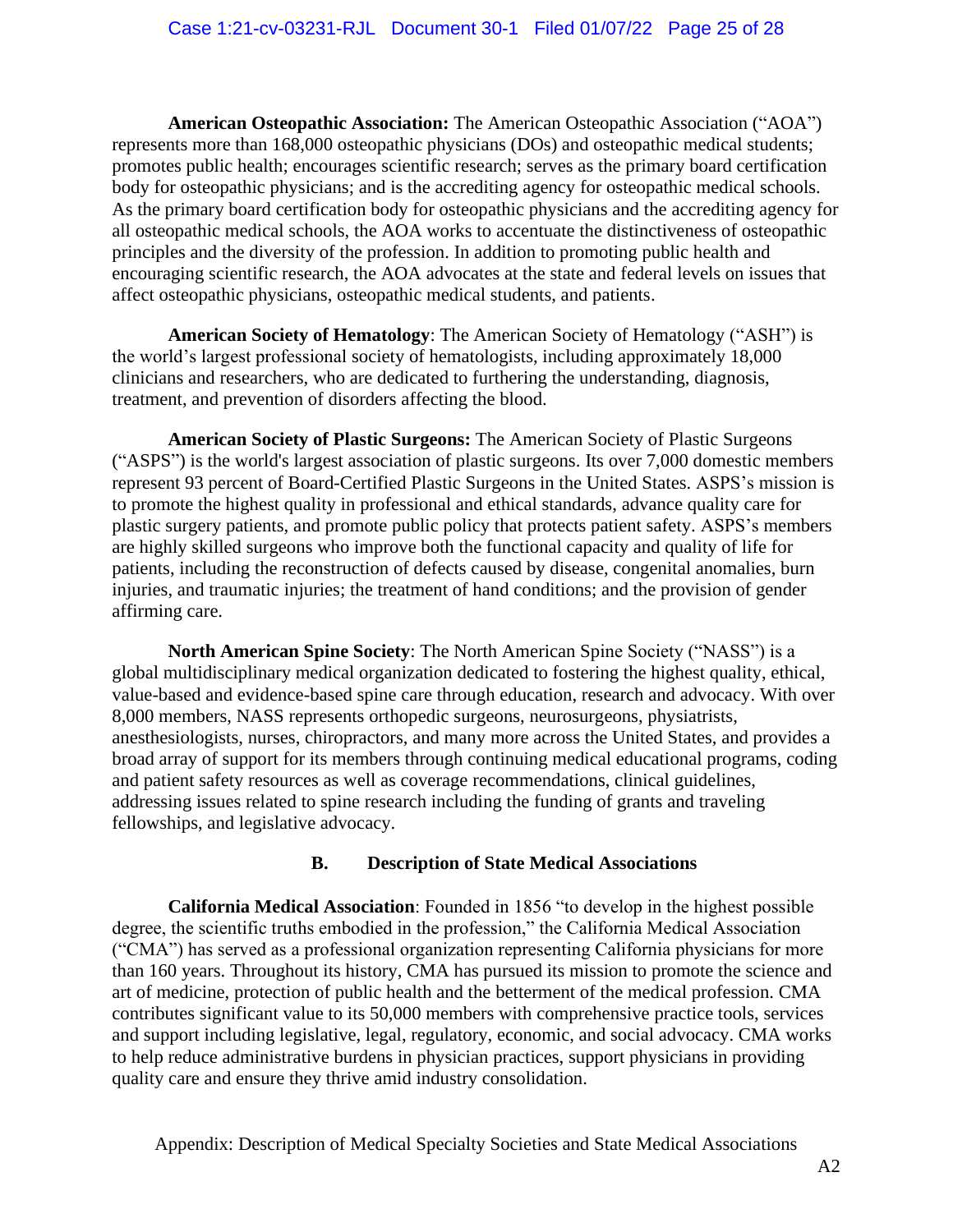**Connecticut State Medical Society:** Since 1792, the Connecticut State Medical Society ("CSMS") has worked on behalf of physicians and patients in Connecticut. Through the CSMS, physicians stand together regardless of specialty to ensure patients have access to quality care and to make our state the best place to practice medicine and to receive care. CSMS is a respected and powerful voice for the medical profession in Connecticut, representing 4,000 physician members and patients before the Connecticut General Assembly, state and federal agencies, health plans, licensing boards, the judicial branch, and more.

**Medical Association of Georgia:** Founded in 1849, the Medical Association of Georgia ("MAG") is the leading advocate for physicians in the state. MAG's mission is to "enhance patient care and the health of the public by advancing the art and science of medicine and by representing physicians and patients in the policy making process." With more than 8,400 members, including physicians in every specialty and practice setting, MAG's membership has increased by more than 35% since 2010.

**Illinois State Medical Society**: Founded in 1840, the Illinois State Medical Society ("ISMS") has served as a professional organization representing Illinois physicians, medical residents and medical students for more than 180 years. Throughout its history, ISMS has pursued its mission to promote the science and art of medicine, protection of public health and the betterment of the medical profession. ISMS contributes significant value to its 9,000 members with services and support including legislative, legal, regulatory, and economic advocacy. ISMS works to help reduce administrative burdens in physician practices, and support physicians in providing quality care.

**Kentucky Medical Association:** Established in 1851, the Kentucky Medical Association ("KMA") is a professional organization for physicians throughout the Commonwealth. Representing over 6,000 physicians, residents, and medical students, the KMA works on behalf of physicians and the patients they serve to ensure the delivery of quality, affordable health care. Members of KMA share a mission of commitment to the profession and services to the citizen of the Commonwealth that extends across rural and urban areas. From solo practitioners to academicians to large, multi-specialty groups, KMA is the only state association representing every specialty and type of medical practice in Kentucky.

**Massachusetts Medical Society:** The Massachusetts Medical Society ("MMS") is the statewide professional association for physicians and medical students, supporting 25,000 members. MMS is dedicated to educating and advocating for the physicians of Massachusetts and patients locally and nationally. A leadership voice in health care, the MMS contributes physician and patient perspectives to influence health-related legislation at the state and federal levels, works in support of public health, provides expert advice on physician practice management, and addresses issues of physician well-being. Under the auspices of its NEJM Group, MMS extends its mission globally by advancing medical knowledge from research to patient care through the New England Journal of Medicine and other publications.

**Michigan State Medical Society:** The Michigan State Medical Society ("MSMS") is a professional association which represents the interests of over 15,000 physicians in the State of Michigan. Organized to promote and protect the public health and to preserve the interests of its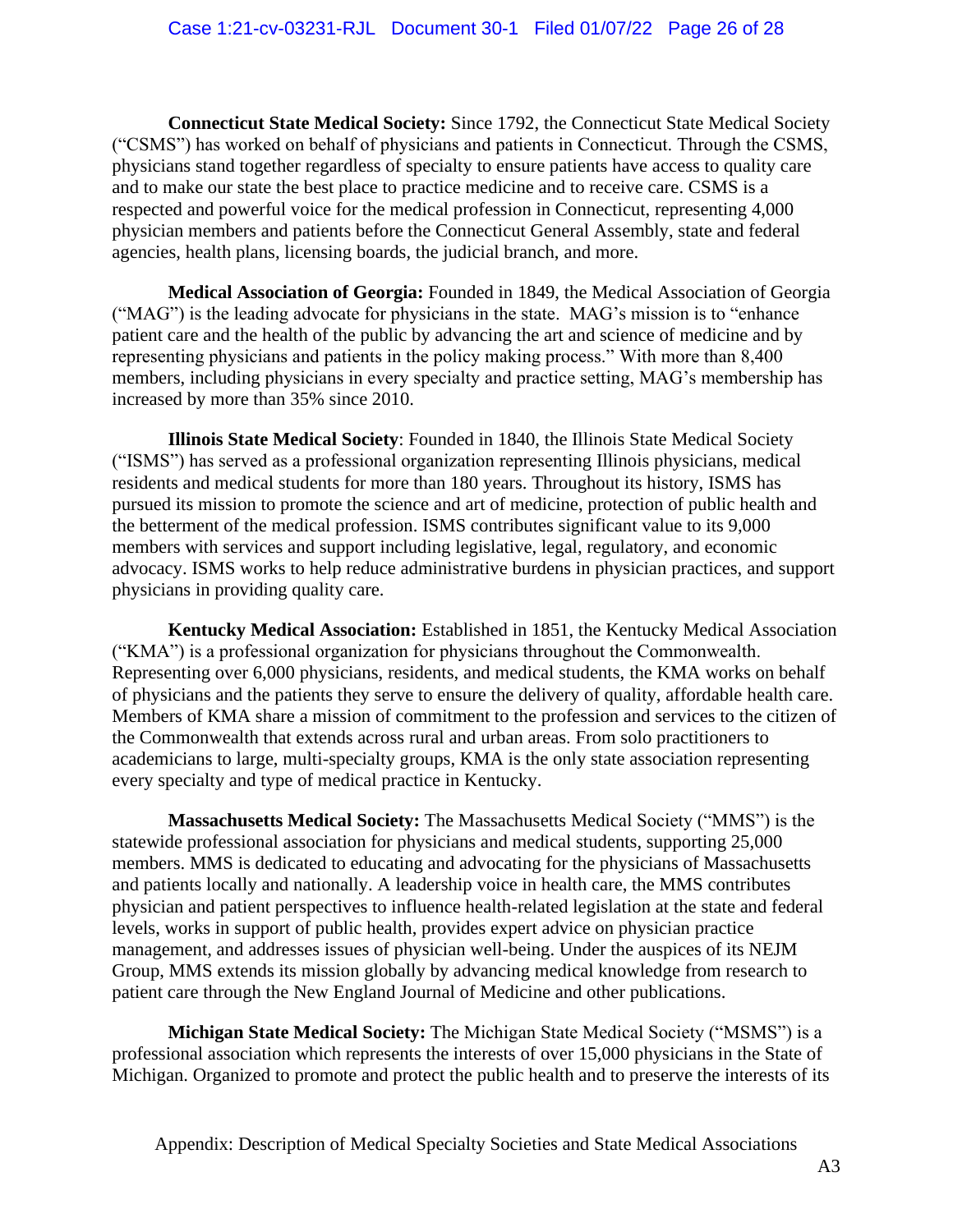members, MSMS has frequently been afforded the privilege of acting as *amicus curiae* with respect to legal issues of significance to the medical profession.

**Nebraska Medical Association:** The Nebraska Medical Association ("NMA") was founded in 1868 and represents nearly 3,000 active and retired physicians, residents, and medical students from across the state of Nebraska. NMA's mission is "to serve physician members by advocating for the medical profession, for patients and for the health of all Nebraskans."

**Medical Society of the State of New York:** The Medical Society of the State of New York ("MSSNY") is an organization of approximately 30,000 licensed physicians, medical residents, and medical students in New York State. MSSNY is a nonprofit organization committed to representing the medical profession as a whole and advocating health-related rights, responsibilities, and issues. MSSNY strives to promote and maintain high standards in medical education and in the practice of medicine in an effort to ensure that quality medical care is available to the public.

**Medical Society of New Jersey:** Founded in 1766, the Medical Society of New Jersey ("MSNJ") is the oldest professional society in the United States. The organization and members are dedicated to a healthy New Jersey, working to ensure the sanctity of the physician-patient relationship. In representing all medical disciplines, MSNJ advocates for the rights of patients and physicians alike, for the delivery of the highest quality medical care. This allows response to the patients' individual, varied needs, in an ethical and compassionate environment, in order to create a healthy Garden State and healthy citizens. With 9,500 members, MSNJ's mission is "to promote the betterment of the public health and the science and the art of medicine, to enlighten public opinion in regard to the problems of medicine, and to safeguard the rights of practitioners of medicine."

**North Carolina Medical Society:** North Carolina Medical Society ("NCMS") was founded in 1849 to advance medical science and raise the standards for the profession of medicine. Today, with 8,000 members NCMS continues to champion these goals and ideals while representing the interest of physicians and protecting the quality of patient care.

**Oregon Medical Association:** Founded in 1874, the Oregon Medical Association ("OMA") is Oregon's largest professional society engaging in advocacy, policy, communitybuilding, and networking opportunities for 8,000 of Oregon's physicians, medical students, physician assistants, and physician assistant students. OMA's mission is to speak as the unified voice of medicine in Oregon; advocate for a sustainable, equitable, and accessible health care environment; and energize physicians and physician assistants by building and supporting their community.

**South Carolina Medical Association:** Since 1789, the South Carolina Medical Association ("SCMA") has served as the foremost association of physicians dedicated to pioneering advances in South Carolina's health care. The largest physician organization in the state, SCMA represents more than 6,000 physicians, resident, and medical students and through that representation provides a voice for the medical profession and creates opportunities to improve the health of all South Carolinians. SCMA works to promote the highest quality of

Appendix: Description of Medical Specialty Societies and State Medical Associations